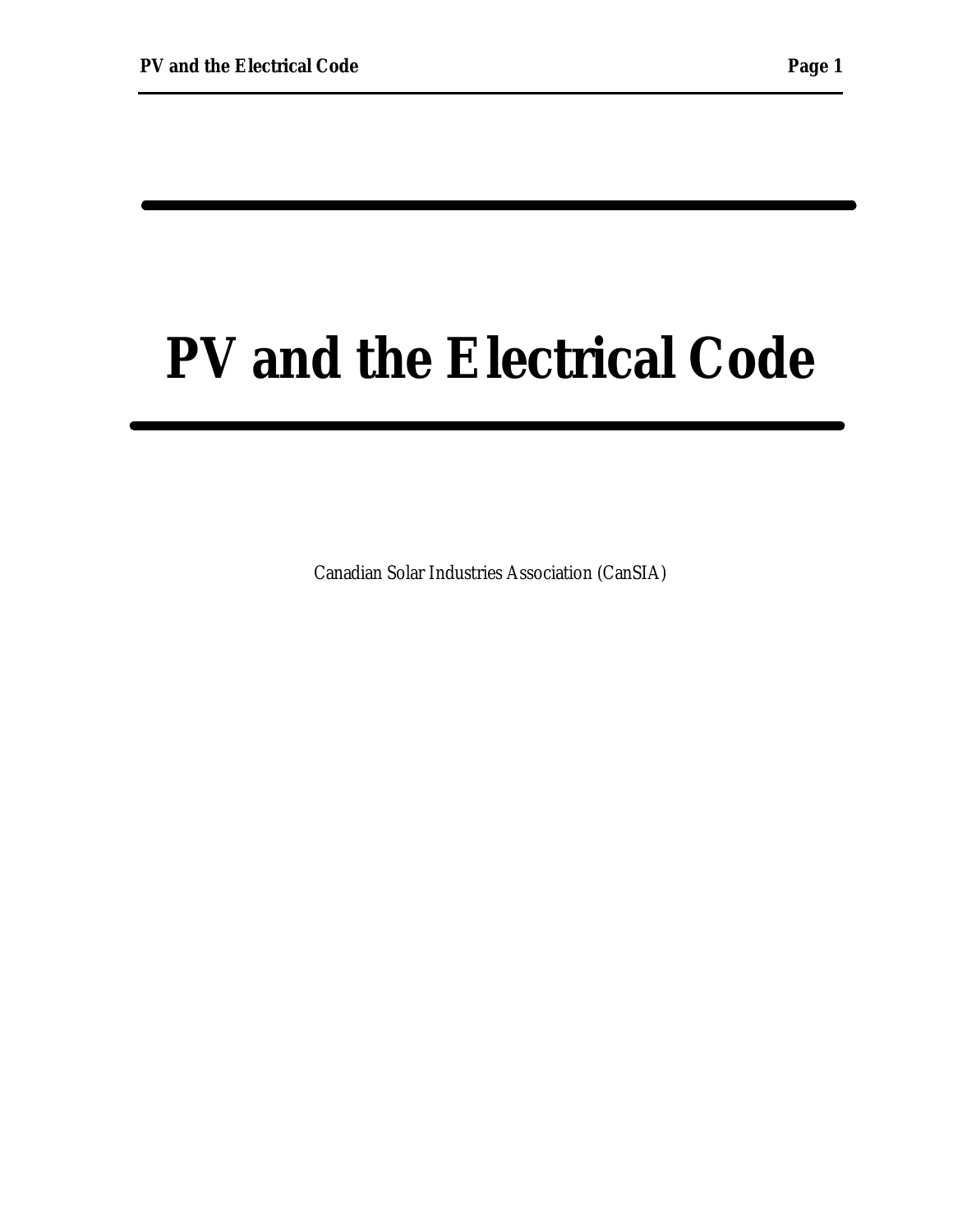This course was prepared by the

Canadian Solar Industries Association (CanSIA) 2378 Holly Lane, Suite 208 Ottawa, Ontario K1V 7P1 Tel: (613) 736-9077 FAX: (613) 736-8938 Email: info@cansia.ca www.cansia.ca

> Authors: Charles R. Price Eric Smiley

with funding assistance provided by Natural Resources Canada Renewable and Electrical Energy Division

 Canadian Solar Industries Association 2004 Version 1.2

#### **Notice to the Reader**

Publisher and authors do not warrant or guarantee any of the products described herein or perform any independent analysis in connection with any of the product information contained herein. Publisher and authors do not assume and expressly disclaims any obligation to obtain and include information other than that provided to it by the manufacturer.

The reader is expressly warned to co nsider and adopt all safety precautions that might be indicated by the activities described herein and to avoid all potential hazards. By following the instructions contained herein, the reader willingly assumes all risks in connection with such instruction.

The publisher and authors maks no representation or warranties of any kind, including but not limited to, the warranties of fitness for particular purposes or merchantability, nor are any such representations implied with respect to the material set forth herein, and the publisher and authors take no responsibility with respect to such material. The publisher and authors shall not be liable for any special, consequential or exemplary damages resulting, in whole or in part, from the readers' use of, or reliance upon this material.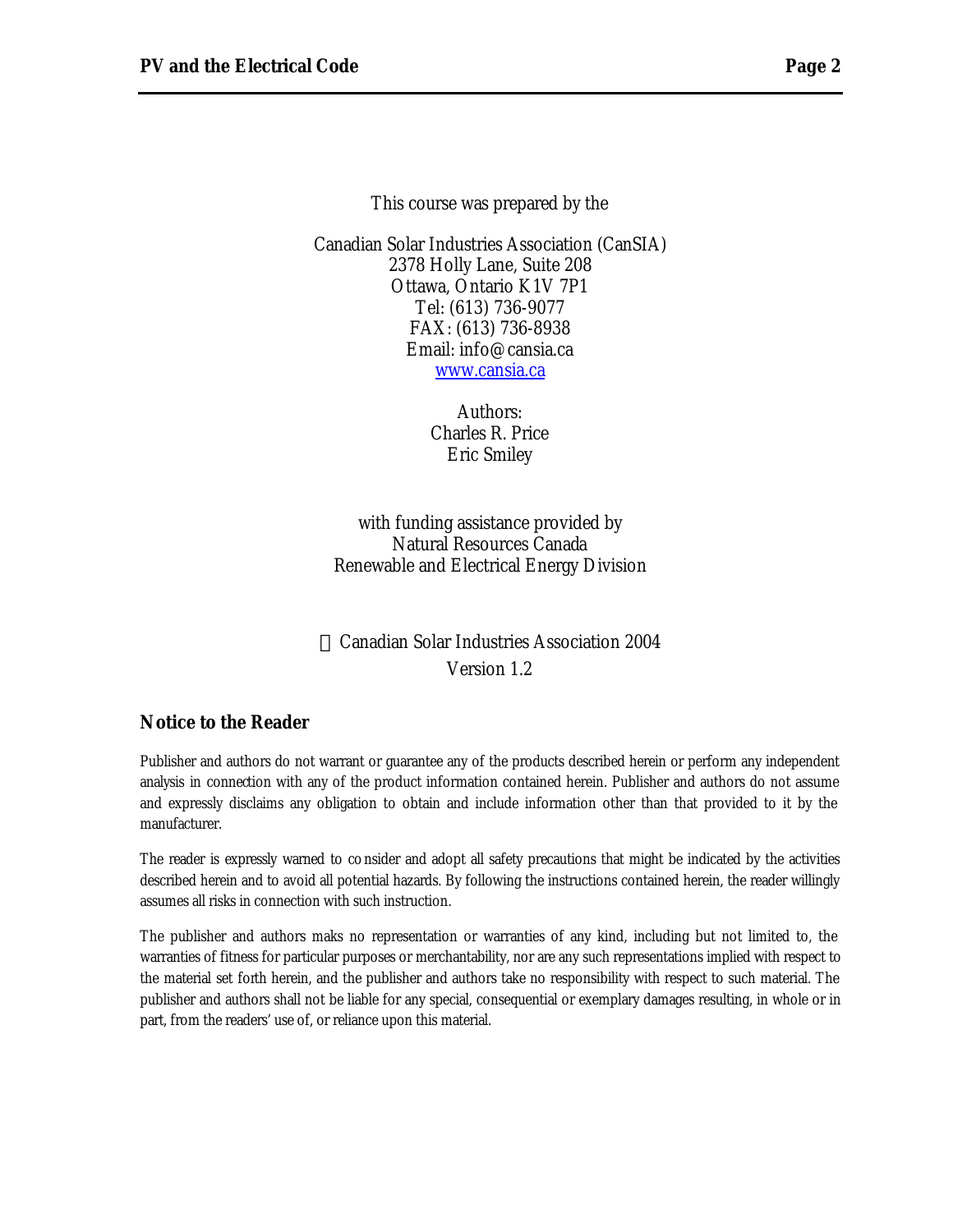# **PV and the Electrical Code**

# **Table of Contents**

| 1. |       | <b>INTRODUCTION</b>                                     | 6              |
|----|-------|---------------------------------------------------------|----------------|
| 2. |       | THE OBJECT OF THE CEC SECTION 2 AND GENERAL INFORMATION | 7              |
|    | 2.1   | The Layout of the CEC Book                              | $\overline{7}$ |
|    | 2.2   | The Object of the CEC                                   | $\,8\,$        |
|    | 2.2.1 | Rule 2-004: Permits                                     | $\,8\,$        |
|    | 2.2.2 | Rule 2-006: Application for Inspection                  | $\,8\,$        |
|    | 2.2.3 | Rule 2-24: Use of Approved Equipment                    | 9              |
|    | 2.2.4 | Rule 2-308: Working Space About Electrical Equipment    | 10             |
| 3. |       | <b>CEC SECTION 50 - SOLAR PHOTOVOLTAIC SYSTEMS</b>      | 11             |
|    | 3.1   | Scope                                                   | 11             |
|    | 3.2   | Terminology                                             | 12             |
|    | 3.3   | Marking                                                 | 13             |
|    | 3.4   | <b>Voltage Rating</b>                                   | 14             |
|    | 3.5   | <b>Current Rating</b>                                   | 15             |
|    | 3.6   | <b>Overcurrent Protection</b>                           | 18             |
|    | 3.7   | Disconnecting Means                                     | 18             |
|    | 3.8   | Wiring                                                  | 19             |
|    | 3.9   | Module Interconnection                                  | 20             |
|    | 3.10  | Interconnected systems                                  | 21             |
| 4. |       | <b>CEC SECTION 4 - CONDUCTORS</b>                       | 23             |
|    | 4.1   | Scope                                                   | 23             |
|    | 4.2   | Ampacity of Wires and Cable                             | 23             |
|    | 4.3   | <b>Insulated Conductors</b>                             | 25             |
|    | 4.4   | <b>Flexible Cord</b>                                    | 25             |
|    | 4.5   | <b>Colour of Conductors</b>                             | 26             |
| 5. |       | <b>CEC SECTION 6 - SERVICES AND SERVICE EQUIPMENT</b>   | 27             |
|    | 5.1   | Scope                                                   | 27             |
|    | 5.2   | <b>Overhead Conductors</b>                              | 27             |
|    | 5.3   | <b>Terminating Conductors</b>                           | 28             |
|    | 5.4   | Consumer's Service Equipment Location                   | 28             |
|    | 5.5   | <b>Consumer's Service Conductors Location</b>           | 29             |
|    |       |                                                         |                |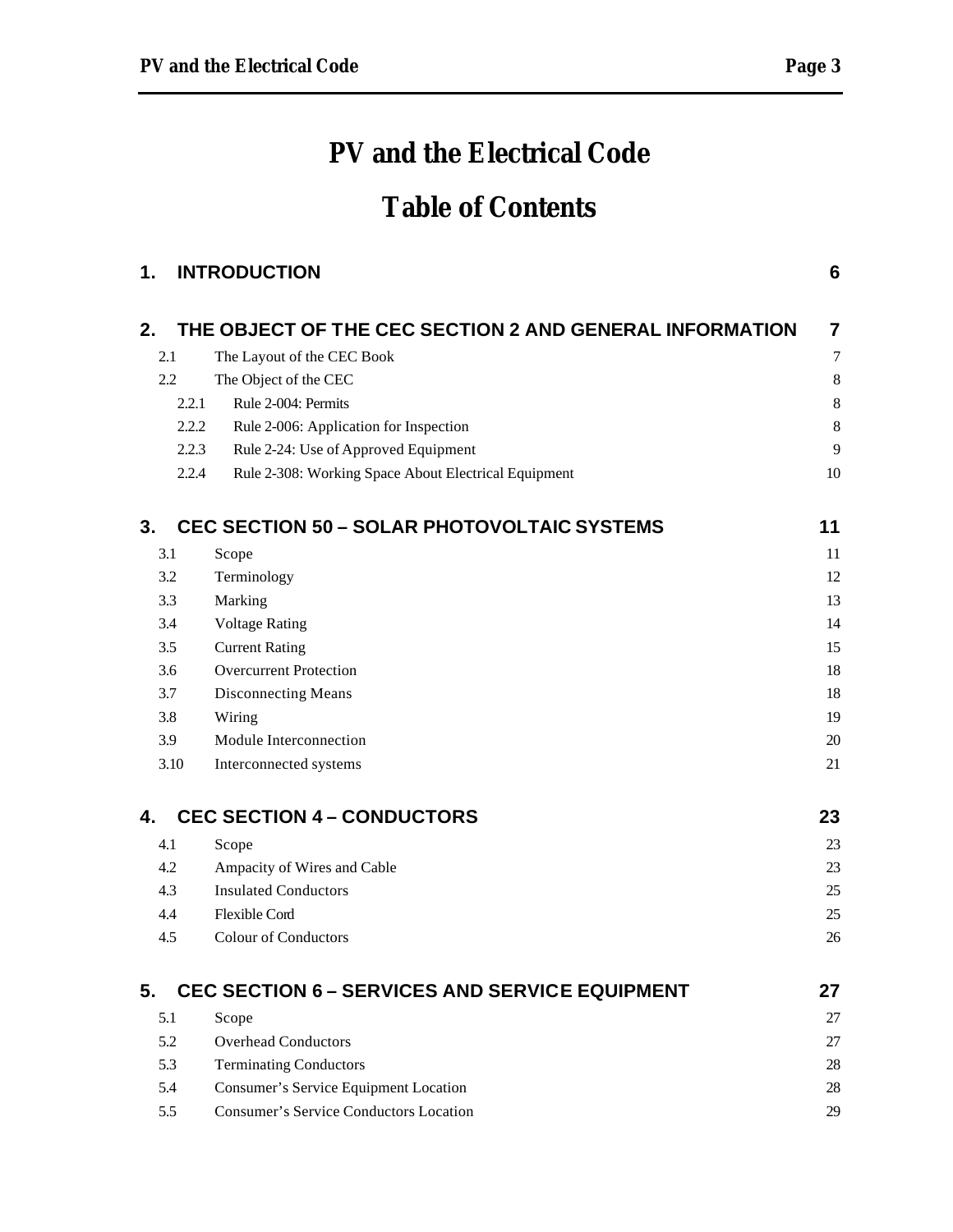| 6.     | <b>CEC SECTION 8 - CIRCUIT LOAD AND DEMAND FACTORS</b>         | 30 |
|--------|----------------------------------------------------------------|----|
| 6.1    | Scope                                                          | 30 |
| 6.2    | Conductor Selection on the basis of Current Carrying Capacity  | 30 |
| 6.3    | Voltages to be used when determining conductor current ratings | 30 |
| 6.4    | Conductor Selection on the basis of Voltage Drop               | 31 |
| 6.5    | Maximum Circuit Loading                                        | 34 |
| 7.     | <b>CEC SECTION 10 - GROUNDING AND BONDING</b>                  | 37 |
| 7.1    | Grounding                                                      | 38 |
| 7.1.1  | The DC Section                                                 | 38 |
| 7.1.2  | The AC Section                                                 | 40 |
| 7.2    | Bonding                                                        | 41 |
| 7.2.1  | <b>Bonding Methods</b>                                         | 41 |
| 7.3    | <b>Grounding Electrodes</b>                                    | 42 |
| 7.4    | <b>Lightning Arrestors</b>                                     | 42 |
| 8.     | <b>SECTION 12 - WIRING METHODS</b>                             | 44 |
| 8.1    | Scope                                                          | 44 |
| 8.2    | <b>Underground Installations</b>                               | 44 |
| 8.3    | <b>Conductors in Parallel</b>                                  | 44 |
| 8.4    | Types of Conductors                                            | 46 |
| 8.5    | <b>Exposed Wiring</b>                                          | 46 |
| 8.6    | Non-metallic sheathed cable                                    | 46 |
| 8.7    | <b>Armoured Cable</b>                                          | 47 |
| 8.8    | Raceways                                                       | 47 |
| 9.     | <b>CEC SECTION 14 - PROTECTION AND CONTROL</b>                 | 48 |
| 9.1    | Scope                                                          | 48 |
| 9.2    | AC and DC Ratings                                              | 50 |
| 9.2.1  | Wires                                                          | 50 |
| 9.2.2  | <b>Fuses and Circuit Breakers</b>                              | 51 |
| 9.2.3  | Switches                                                       | 51 |
| 10.    | <b>CEC SECTION 18 - HAZARDOUS LOCATION</b>                     | 54 |
| 10.1   | <b>Location Classes</b>                                        | 54 |
| 10.2   | Installations in Hazardous Locations                           | 54 |
| 10.3   | Equipment Approved for use in Hazardous Locations              | 55 |
| 10.3.1 | Installing Equipment Outside The Classified Area               | 56 |
| 10.3.2 | <b>Intrinsically Safe Equipment</b>                            | 56 |
| 10.4   | Photovoltaic Arrays                                            | 56 |
|        |                                                                |    |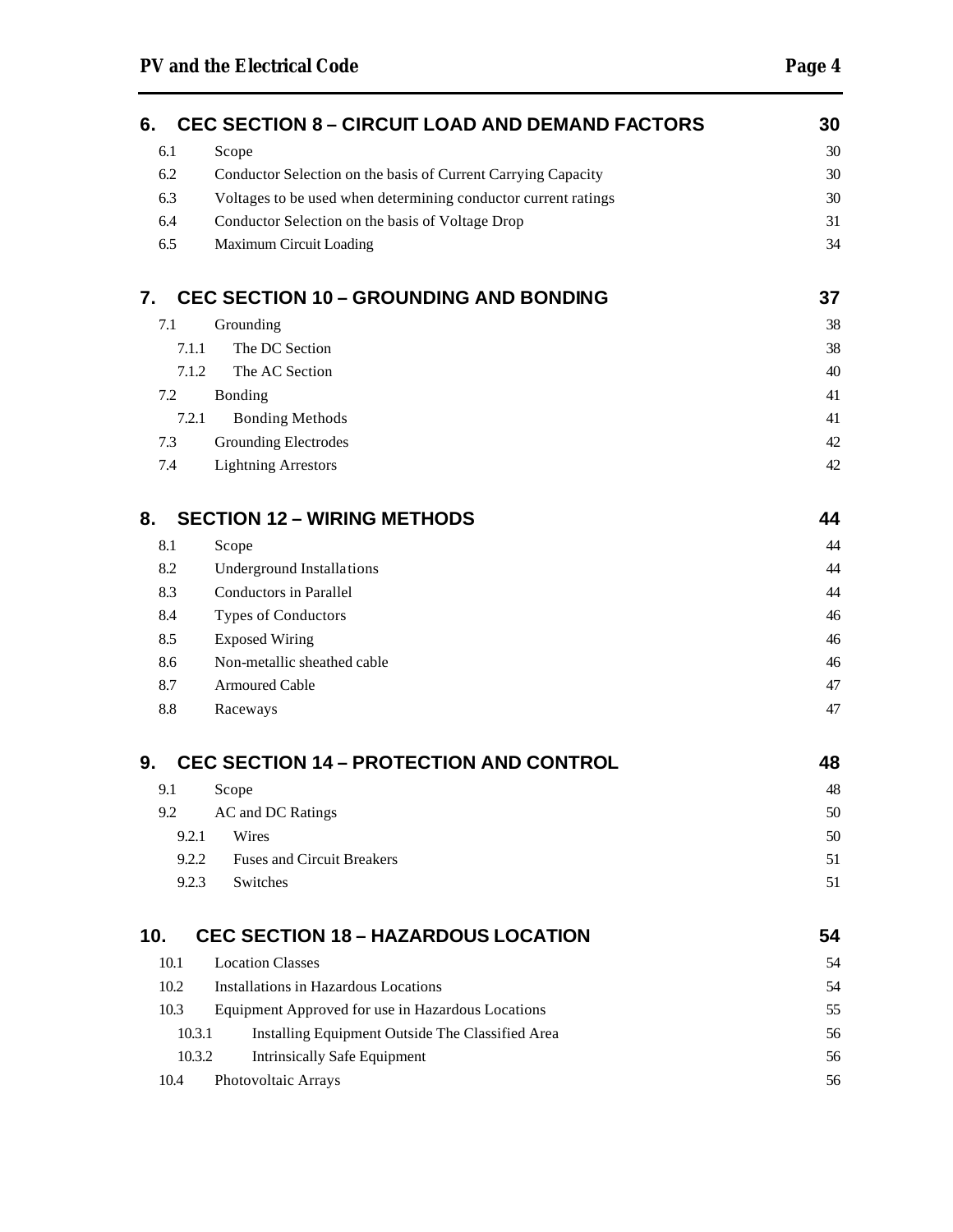| 11.  | <b>CEC SECTION 26 - INSTALLATION OF ELECTRICAL EQUIPMENT</b> | 58 |
|------|--------------------------------------------------------------|----|
| 11.1 | <b>Storage Batteries</b>                                     | 58 |
|      | <b>Battery Ventilation</b><br>11.1.1                         | 59 |
| 11.2 | Receptacle Configurations                                    | 61 |

# **Table of Figures**

| Figure 3 Placement of Disconnect means in a Stand-alone PV System 19            |  |
|---------------------------------------------------------------------------------|--|
| Figure 4 Arrangement of Bonding and Negative Conductors in a Grounded System 21 |  |
| Figure 5: Rain-tight service head, indicating drip loops and attachment 28      |  |
|                                                                                 |  |
|                                                                                 |  |
|                                                                                 |  |
| Figure 9 Double Pole Switch used for a DC Disconnect in a Grounded System 51    |  |
|                                                                                 |  |
|                                                                                 |  |
| Figure 12 A Typical PV Powered Data Gathering Gas Well Installation 57          |  |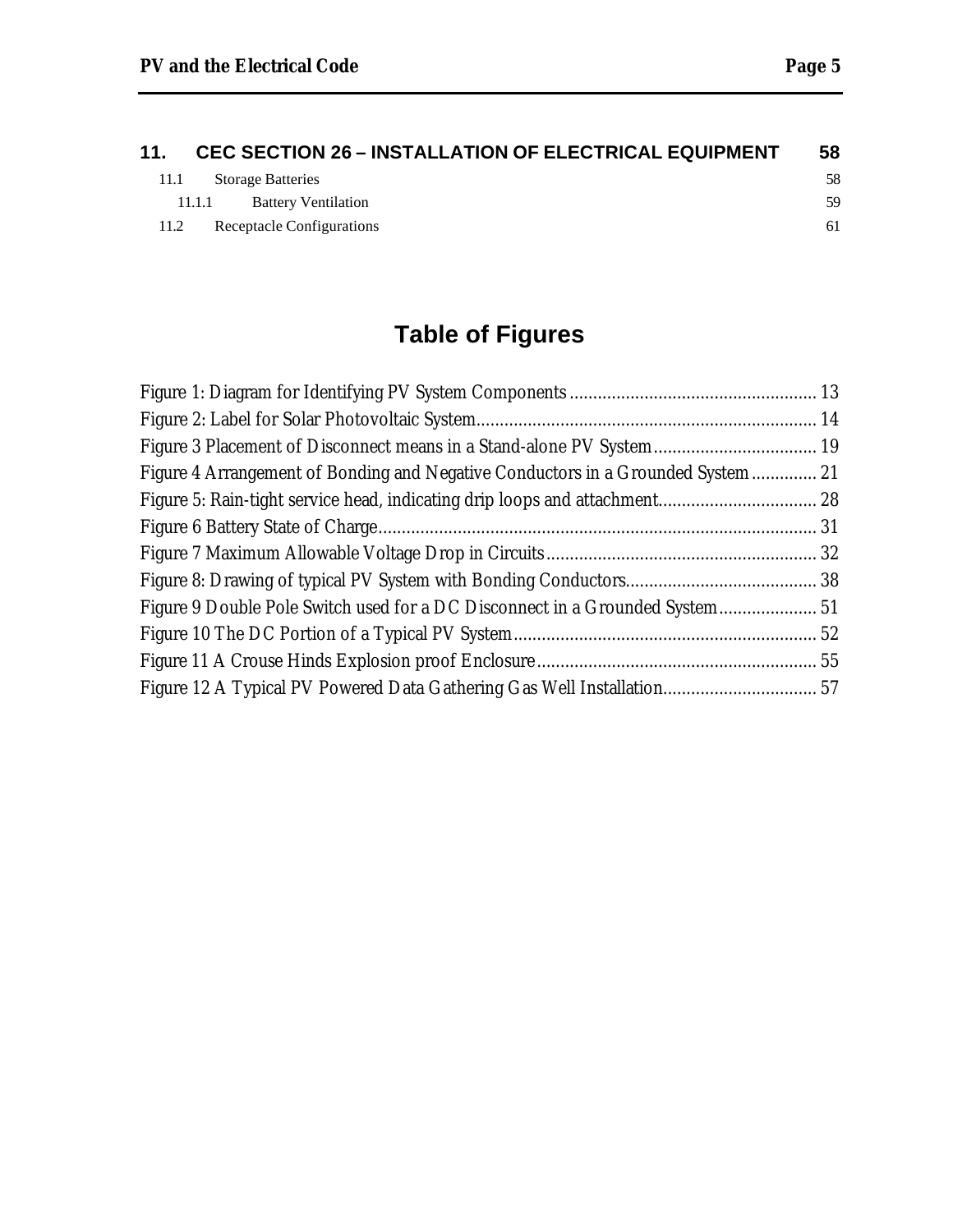# **1. Introduction**

This manual has been developed for people involved in the installation of PV systems in Canada

A perusal of the Table of Contents of the Canadian Electrical Code (CEC) Part 1 will indicate that only one section (Section 50) deals with Photovoltaic Systems Installations. Rule 50- 000(2), however, states that Section 50 is an amendment, which implies that all of CEC Part 1 applies to PV installations. This is indeed the case. Section 0 states "This code covers all electrical work and electrical equipment operating or intended to operate at all voltages in electrical installations for buildings, structures, and premises,…….". There are 4 exceptions, namely; Utility Systems, Electric Railways, Aircrafts, and Marine Systems. These organizations have developed their own codes and standards and the CEC recognizes this.

Some explanation of how to interpret this manual is required. The material for this manual is based on the nineteenth edition of the Canadian Electrical Code Part 1, the 2002 CANADIAN ELECTRICAL CODE HANDBOOK and the authors' experience.

This manual has 11 Chapters each of which deal with a specific section of the CEC. Not all sections of the CEC appear in this manual and those that do not appear have little or no relevance to PV installations. You will note that several methods have been used to quote the rules. In some cases the rule is quoted verbatim or is partially quoted, in others the rule is only referred to. The reader should have a copy of the nineteenth edition of the Canadian Electrical Code Part 1 available while reading this manual so they can read the full text of each Rule.

The question, "Why develop a manual on the electrical code when the CEC book already exists?" may be asked. The answer is the CEC has been written primarily with conventional electrical systems in mind. This means that virtually all rules assume that the electrical circuits are AC but in many cases they still apply to DC systems and circuits (a Photovoltaic Modules generates DC). This manual identifies the existing rules that are pertinent to photovoltaic systems and assists the student in interpreting them from the point of view of DC systems and photovoltaic systems in particular. Further, the CEC states, "This code is not intended as a design specification nor an instruction manual for untrained persons." This manual is specifically for persons learning about PV systems and also does provide some design guidance.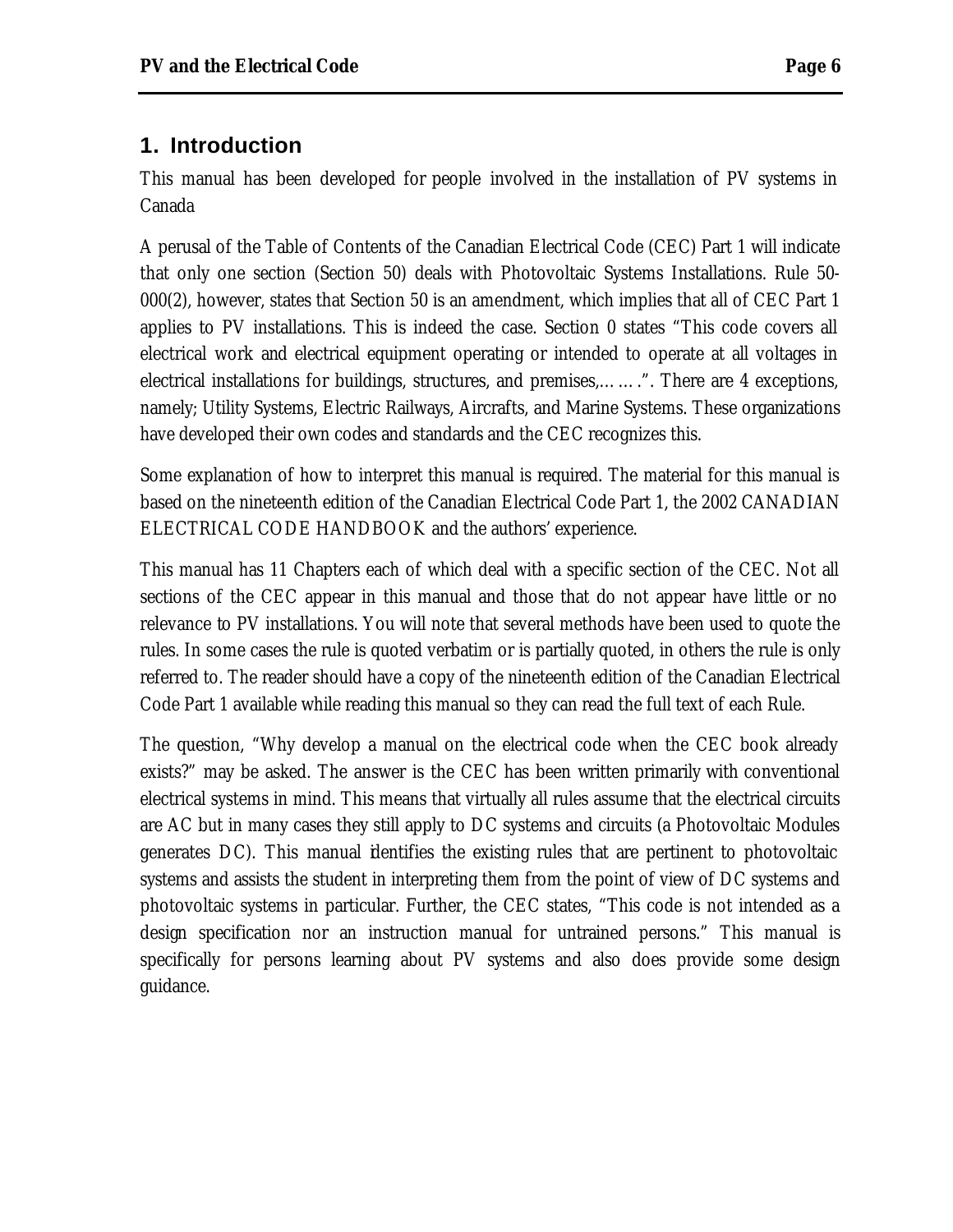# **2. The Object of the CEC Section 2 and General Information**

The purpose of this chapter is to discuss the layout of the Canadian Electrical Code Book, the Object of the CEC and sections, tables and appendices of the CEC that he/she may find useful when preparing to install a Photovoltaic System.

### **2.1 The Layout of the CEC Book**

The CEC code book consists of 43 even numbered sections. Tables, Diagrams and Appendices are used to support and explain the rules. Section 50 deals specifically with PV systems but many of the other sections have rules that must be followed when installing PV systems (these are the sections that this manual deals with). Each section has a group of persons (see pages ix to xxii) considered to be knowledgeable with respect to that subject area that regularly discuss, revise and implement rules for that section. Anyone can submit a request for an amendment to the CEC and the form for submission is on page 424.

There are approximately 65 Tables that are of use to a designer and installer of electrical equipment. The tables that the PV Industry uses most frequently are:

| Table 2  | Allowable Ampacity of <b>copper</b> conductors <b>in raceways</b> and <b>cables</b> |
|----------|-------------------------------------------------------------------------------------|
| Table 5A | Correction factors to Tables 1, 2, 3 and 4 for ambient temperature.                 |
| Table 11 | Conditions of Use for Various Types of Cords.                                       |
| Table 12 | Allowable Ampacity of Flexible Cord and Equipment Wire                              |
| Table 16 | Minimum Size of Bonding Conductors                                                  |
| Table 17 | Minimum Size of Grounding Conductors for AC Systems                                 |
| Table 19 | <b>Conditions of Use of Wires and Cables</b>                                        |

There are 10 pages of diagrams (pages 326 to 335) for use for very special applications. Diagrams 1 and 2 (pages 326 and 327) will be of interest for installations where a PV system is installed and DC is used rather than AC for operating equipment (see rule 26-700 (3)).

There are 9 Appendices. Appendix B provides backup information for each of the rules of Sections 0 to 86. Section 50 of Appendix B (pages 399) provides several diagrams very useful to those persons in the PV Industry.

Appendix D contains several tables that the PV installer may find useful. These are:

**Table D2** Page 433 This table lists the rated currents of DC motors. Of course the voltages are higher than those normally encountered in PV systems; however a ratio can be used. For example a ¼ HP 120V motor has a listed current of 2.9 amps. The rated current for a 12V motor would be 120/12 x 2.9 or 29 amps etc.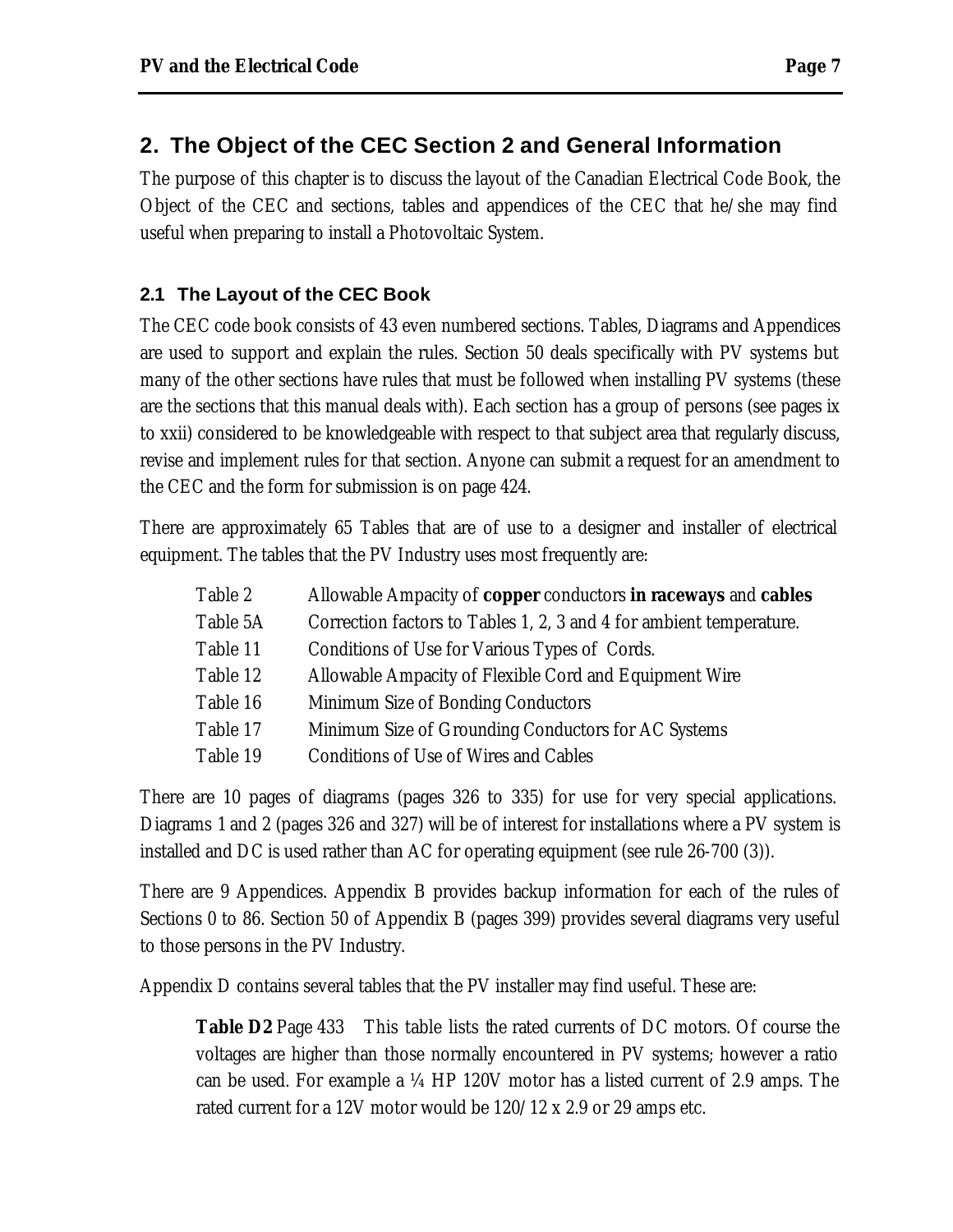**Table D3** Page 434 This table can be used for determining conductor voltage drops. While the table is for a 1% drop on 120V systems, note 9 provides a formula to convert to any other voltage and % drop.

**Table D4** Page 436 This table is similar to D3 but happens to be for 6V systems. The formulas at the bottom of the page indicate how to convert for other voltages. Both D3 and D4 are useful to a PV installer.

#### **2.2 The Object of the CEC**

Section 0 states the Object of the CEC - Which is to establish safety standards for the installation and maintenance of electrical equipment. This includes the prevention of fire and shock hazards and the operation of electrical equipment.

Section 2 of the Code sets general rules that are to be followed when undertaking an electrical installation. It is not the authors' intent to discuss all of the material in Section 2 but to disuses only those rules of every day importance to PV system installers.

#### **2.2.1 Rule 2-004: Permits**

A permit is required prior to undertaking an electrical installation. The purpose of the permit is to insure that all electrical installations are installed by qualified persons. The purpose of this is to insure that someone qualified and experienced in electrical installations will be responsible for the installation. While the method varies from Province to Province the rules in place are intended to provide assurance to the system owner of a quality and safe installation. In Alberta only a qualified Journeyman Electrician is allowed to apply for an electrical permit. In BC only an Electrical Contractor is allowed to apply for a permit. To be an Electrical Contractor in BC the firm must have a journeyman electrician on staff. In most jurisdictions there is an exception that allows a homeowner to apply for a permit to undertake electrical work in their own home only. The homeowner must be qualified to do electrical work, but one would expect that a homeowner will not put themselves in danger.

#### **2.2.2 Rule 2-006: Application for Inspection**

A permit allows the installation of electrical equipment to proceed. At various milestones during the installation an inspection is required. Upon final inspection and approval by the inspector a permit to connect to the electrical supply is issued. If the installation is not satisfactory no connection permit will be issued.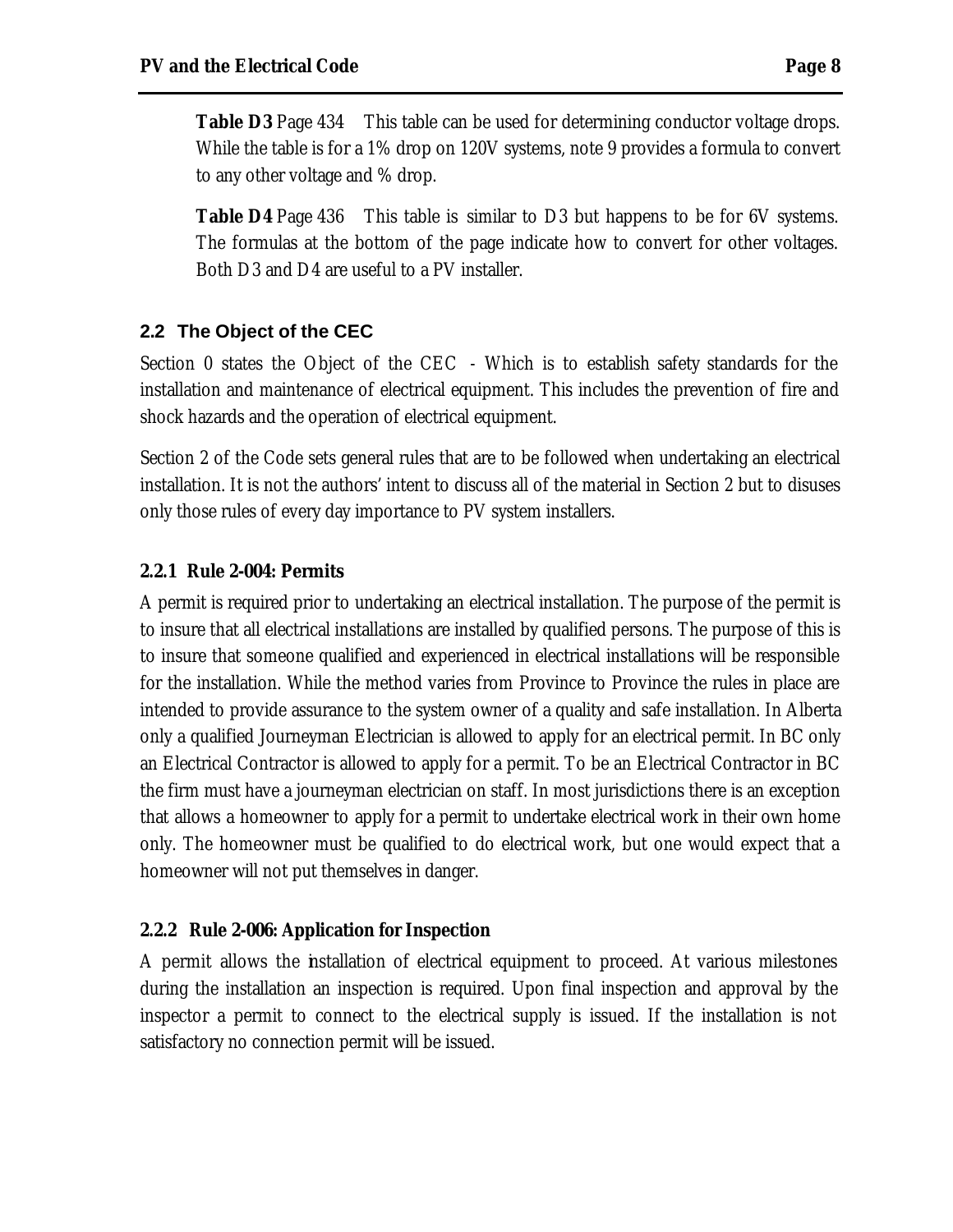The procedure outlined above provides checks and balances during the installation. The inspector has the authority to instruct changes to be undertaken if this is necessary. If the installation is not satisfactory then no connection to the supply will be made.

The above procedure also applies to a PV installation. A permit must be secured for the installation and regular inspections must occur. Unfortunately the final step of the process – the connection/no connection cannot be enforced. Because this final step cannot be enforced, many PV installations have been undertaken without a permit being issued. Hence no inspections have taken place and, in fact, many installations have been undertaken by unqualified installers. This is one of the major reasons for CanSIA undertaking the development and delivery of the PVT courses in conjunction with Canadian Colleges. One of CanSIA's mandates is to promote safe and satisfactory PV installations.

#### **2.2.3 Rule 2-24: Use of Approved Equipment**

All equipment used in the electrical installations shall be approved for the application. This rule leads to the certification of electrical equipment. To be approved equipment must be tested for the application by a recognized testing agency and meet standards developed by the Canadian Standards Association. CSA certification is performed by a number of organizations such as, Electrical Testing Laboratories (ETL), Underwriters Limited (UL) and CSA International.

Until the early 1990's certification was an issue for PV installations, particularly with respect to inverters and to the use of circuit breakers fuses and switches for the control of PV systems. Prior to the use of PV modules for generating electricity, residential and commercial electricity was all AC. Hence most residential and commercial electrical equipment was only certified for AC applications. Standards for PV modules, inverters and charge controllers did not exist and obtaining certified equipment usually meant a special inspection was required.

All equipment must be approved for the application. Lack of approval does not mean that a piece of equipment is unsuitable for an application, but it may mean that.

You will note that the title of the code book is the Canadian Electrical Code Part 1. There is also a Part 2 of the Canadian Electrical Code. The difference is that Part 1 is for *Installation*  of Electrical Equipment whereas Part 2 is for the testing and approval of the *Equipment* only. This means that a PV module will be tested under Part 2 and, if approved, will be given a label indicating CSA compliance. An inspector when inspecting an installation may ask to see equipment approvals. If a piece of equipment does not have a CSA or equivalent sticker then he/she will not allow it to be connected.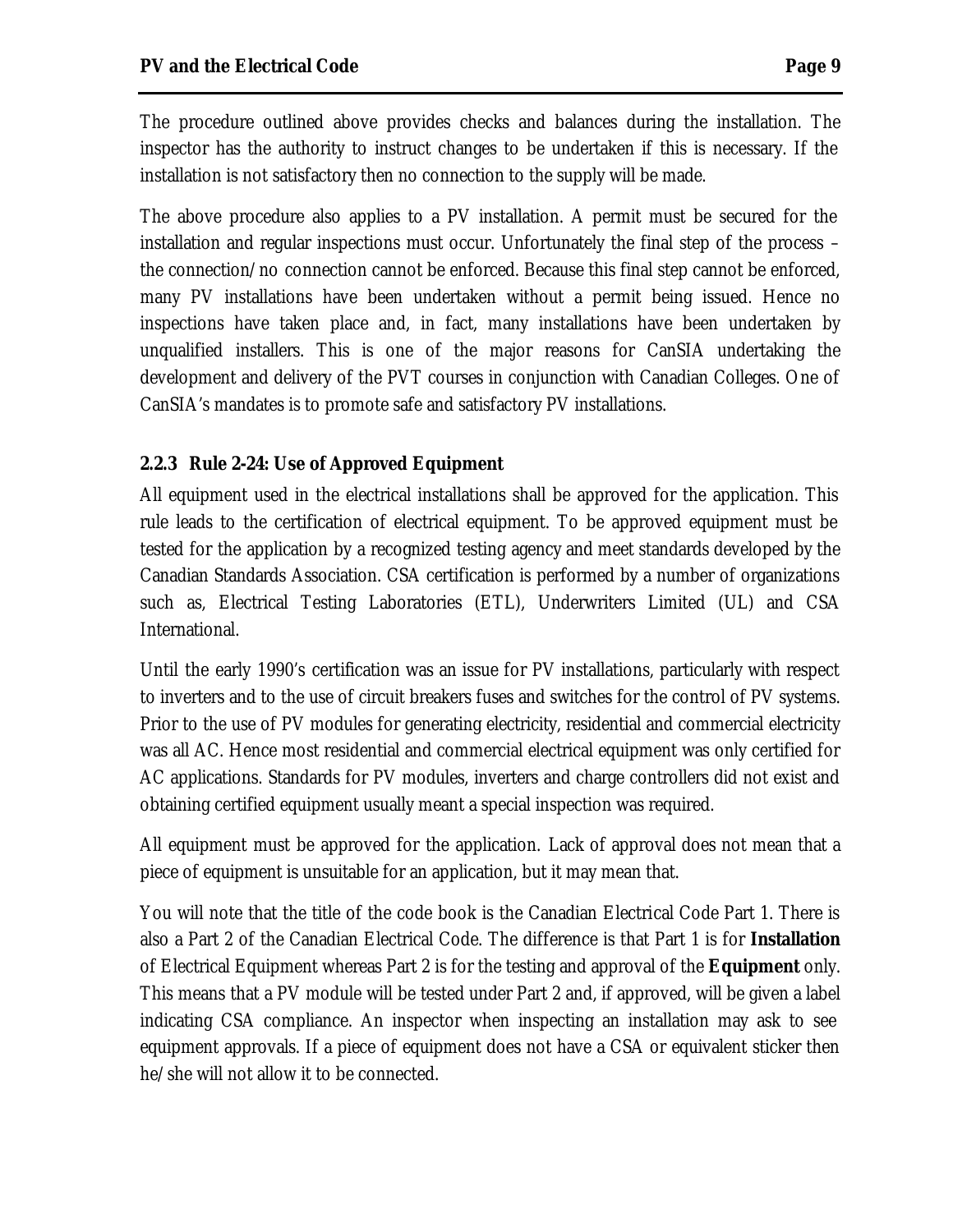#### **2.2.4 Rule 2-308: Working Space About Electrical Equipment**

Adequate space in front of and above equipment is necessary so that maintenance can be performed on electrical systems. Similarly, adequate lighting shall be provided for the operation and maintenance of equipment. This is a matter of safety for operating personnel. The minimum space in front of electrical equipment is to be 1 metre – IN ADDITION TO THE SPACE REQUIRED TO OPEN ENCLOSURE DOORS. The minimum head space is to be 2.2 m.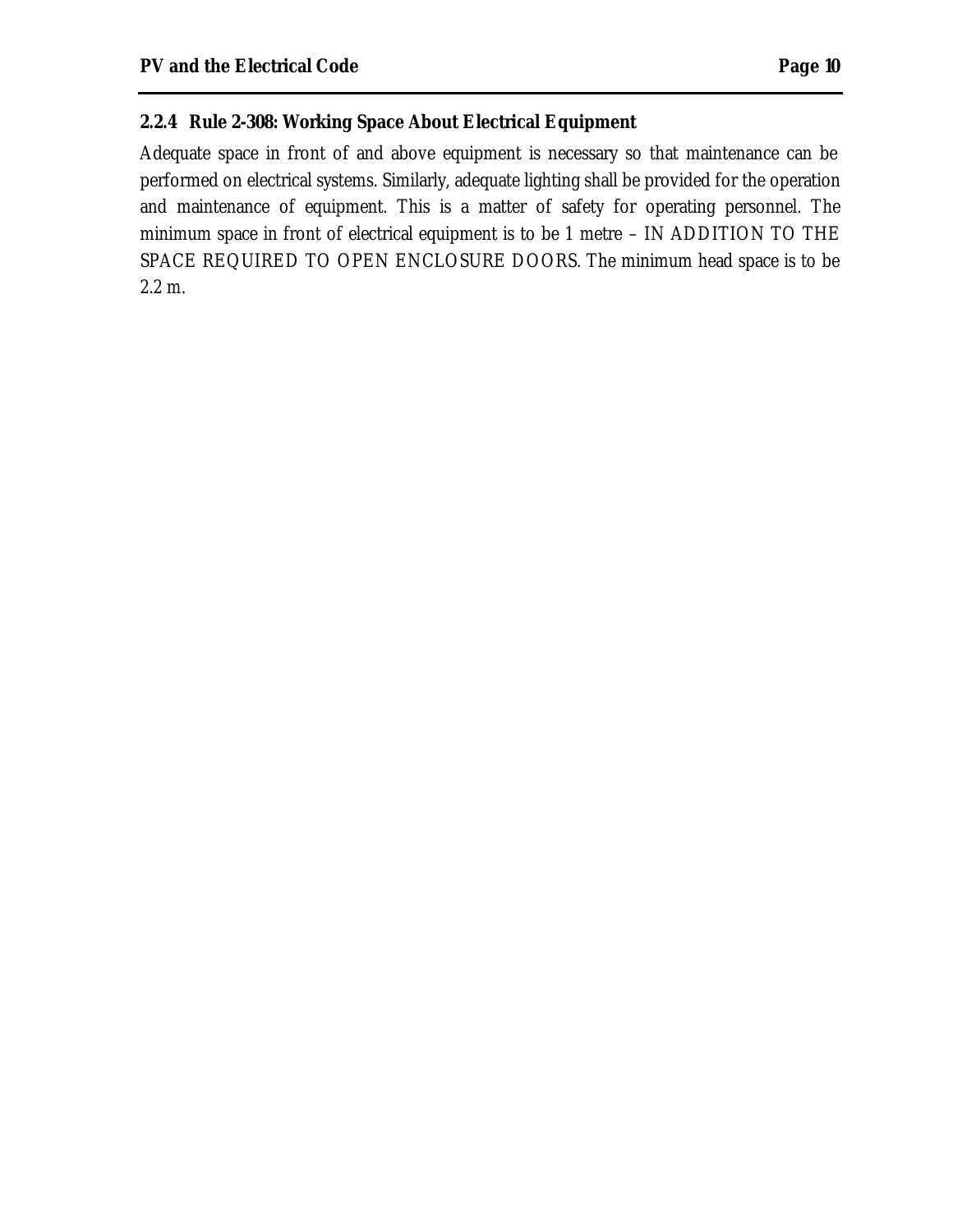# **3. CEC Section 50 – Solar Photovoltaic Systems**

#### **3.1 Scope**

As described in Rule 50-000(1), Section 50 applies to all photovoltaic systems except for those that meet the requirements for Class 2 circuits. Class 2 circuits are described in Rule 16-  $200(1)(a)$  and (b). These are circuits where current, voltage and power are limited so that they do not present as great a shock and fire hazard as those available from power circuits. [CEC Handbook]

Photovoltaic modules are current, voltage and power limited so there are many situations where a photovoltaic module may be part of a Class 2 circuit and the exception of Rule 50- 000(1) would apply.

#### **EXAMPLE:**

A single photovoltaic module is directly connected to a small DC pump. The PV module has the following specifications:

| $P_{mp}$                   | 50 Watts |
|----------------------------|----------|
| $V_{\alpha c}$             | 21.5V    |
| $V_{mp}$                   | 16.7V    |
| $I_{sc}$                   | 3.1A     |
| $I_{mp}$                   | 3.0A     |
| Is this a Class 2 circuit? |          |

Solution: Yes.

Rule 16-200(1)(b)(iii) applies since the open circuit voltage is over 20 V but does not exceed 30 V and the current is supplied from, *"A device having characteristics which will limit the current under normal operating conditions or under fault conditions to a value not exceeding 100/V amperes, where V* is the open circuit voltage; ...". In other words both the operating current (I<sub>mp</sub> = 3.0A) and the fault current ( $I_{sc}$  = 3.1A) does not exceed, 100 divided by 21.5V = 4.65A.

It is also important to note that Rule 50-000(2) states that Section 50 is supplementary to, or amendatory of, the general requirements of the Canadian Electrical Code. In other words, all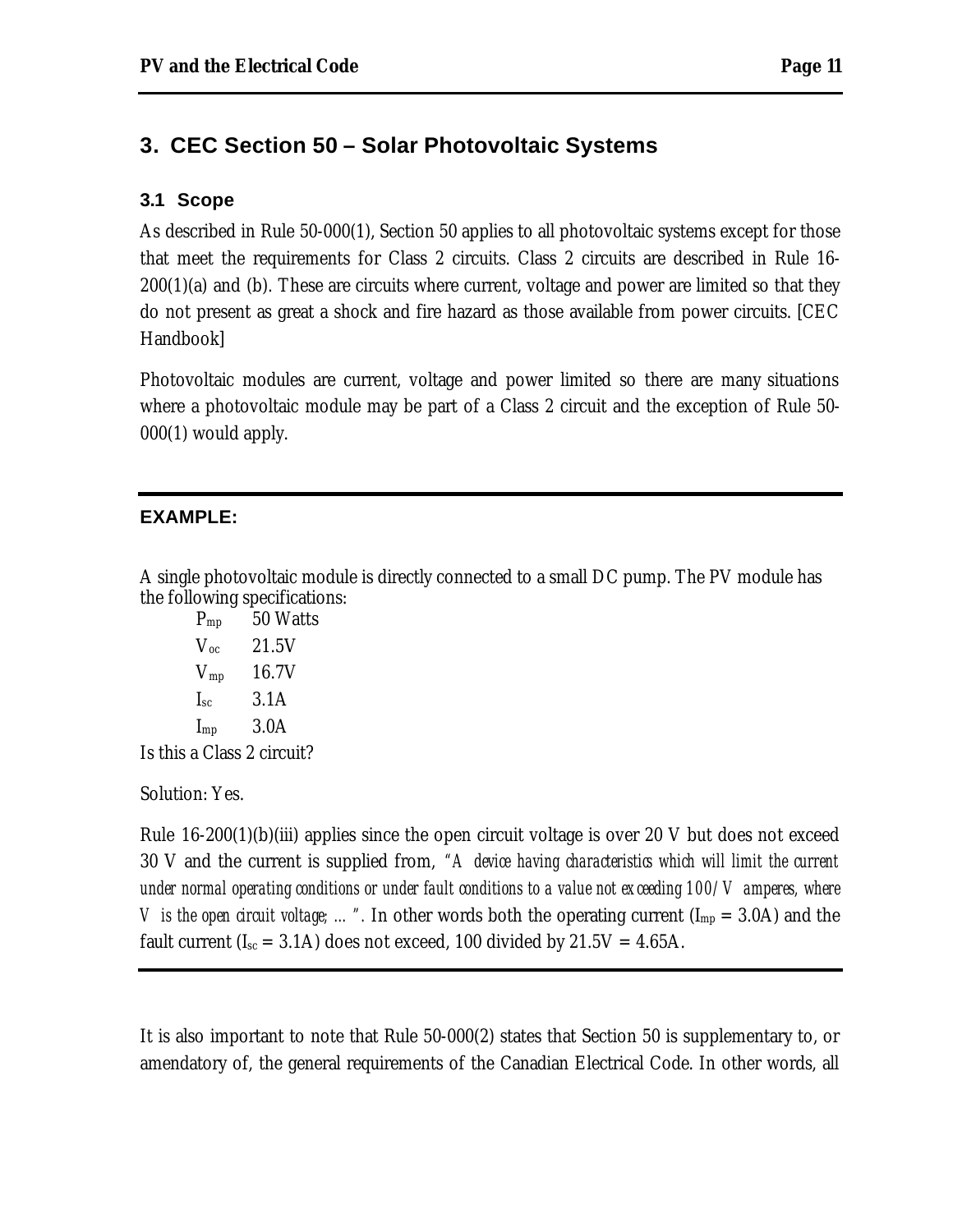photovoltaic systems must adhere to the general requirements of the Canadian Electrical Code including Sections 2 through 16 and Section 26.

A note in Appendix B places additional requirements on all solar photovoltaic systems, regardless of voltage and current ratings. If installed in hazardous locations, the requirements of Section 18 must be applied to these systems. See *Chapter 10* for a discussion of Hazardous Locations.

# **3.2 Terminology**

There are special terms used to describe the components and circuits within a solar photovoltaic system. These terms are defined in Rule 50-002 and are supplemented by a diagram in Appendix B. These definitions are specific to photovoltaic systems. Read Rule 50- 002 and Appendix B and become familiar with the terms used to describe photovoltaic systems. Pay careful attention to the difference between the **photovoltaic source circuit** and the **photovoltaic output circuit**. The **photovoltaic source circuit** refers to only those conductors between modules and from the modules to the common connection point or *combiner*. The term **Power conditioning unit** is not a common term, but it refers to inverters and charge controllers.

Throughout this Chapter terms that are defined in Rule 50-002 and Section 0 will be used and highlighted in bold. Figure 1 identifies the main components and circuits of a **stand-alone solar photovoltaic system**.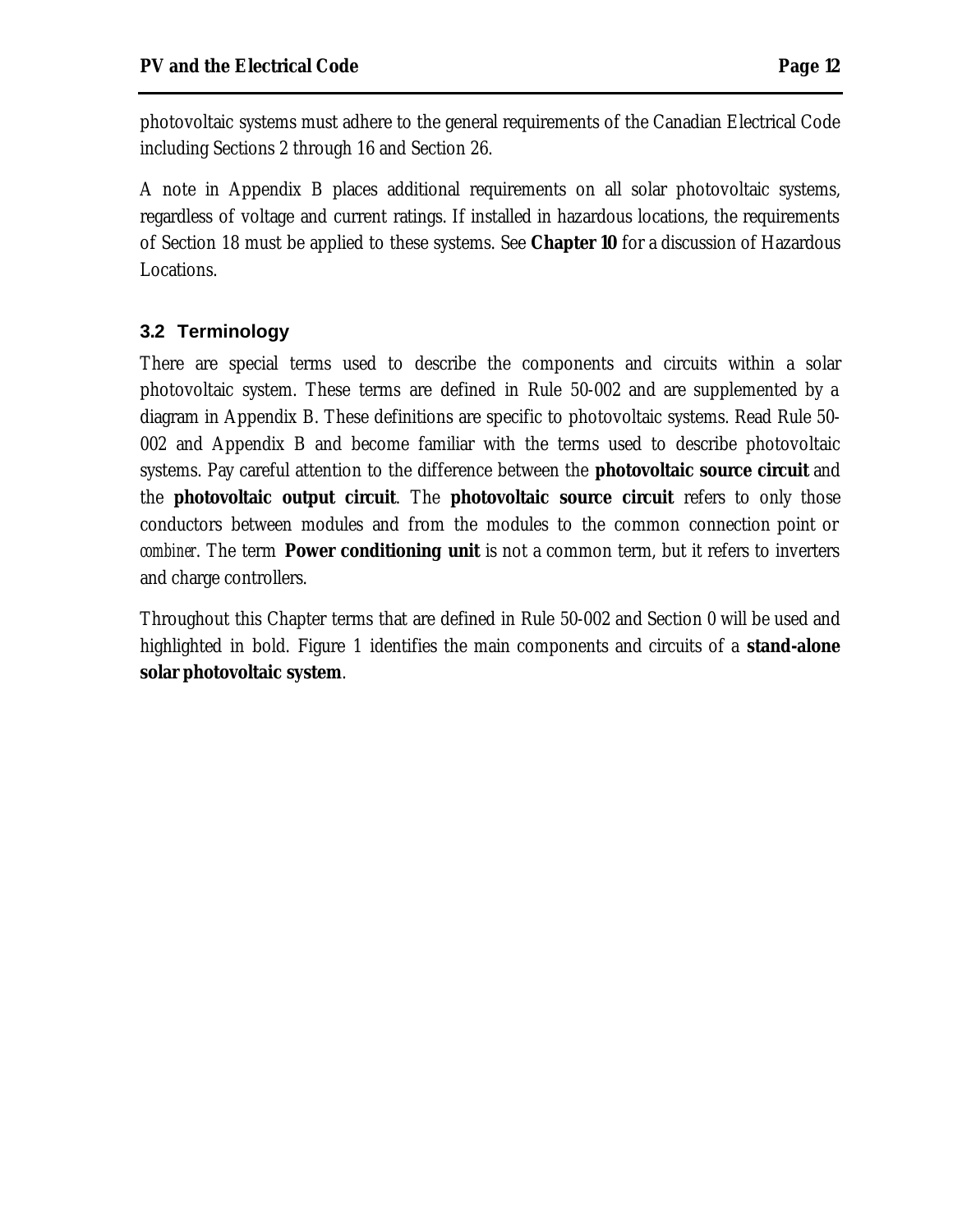

**Figure 1: Diagram for Identifying PV System Components**

#### **3.3 Marking**

A permanent label shall be placed at the disconnect switch for the **photovoltaic output circuit**. Rule 50-004(1) states that the label must show the following information:

- Rated operating current and voltage; and
- Rated open-circuit voltage; and
- Rated short-circuit current.

This marking should be a permanent sign or label which is affixed to the enclosure which contains the disconnect for the PV **array**. In **stand-alone systems** a single enclosure, or Control Centre, often contains all the disconnects for the DC portion of the system. **Interconnected systems** may have a disconnect for the **photovoltaic output circuit** located in the inverter. The information on the label allows the inspector to verify proper conductor ampacity and overcurrent device ratings. The label also enables the user, designer or installer to install the system, assess the performance of the system and make changes to the system.

In addition to specifying the operating voltage and current, this rule also requires that the rated open-circuit voltage rated short circuit current be specified. Both the rated open-circuit voltage and short circuit current are higher than the operating voltage and current and therefore may present a hazard to operating personnel.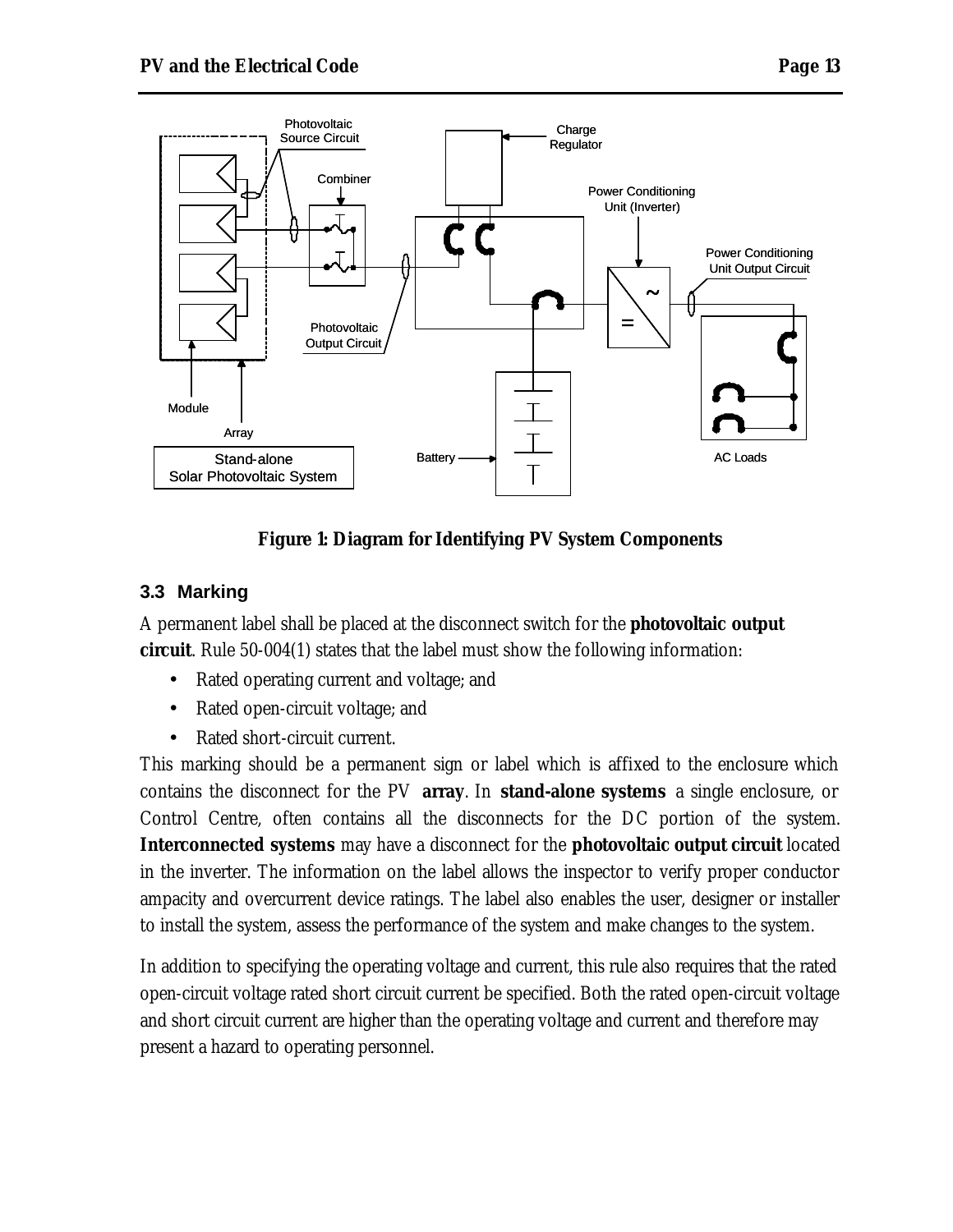#### **EXAMPLE:**

A PV system contains a single **module** with the following specifications:

P<sub>mp</sub> 50 Watts  $V_{\rm oc}$  21.5V  $V_{mp}$  16.7V  $I_{\rm sc}$  3.1A  $I_{mp}$  3.0A

Write out a label for this system.

Solution:

| <b>Solar Photovoltaic System</b>  |        |  |
|-----------------------------------|--------|--|
| <b>Operating Current</b>          | 3.0 A  |  |
| <b>Operating Voltage</b>          | 16.7 V |  |
| <b>Rated Open Circuit</b>         | 21.5 V |  |
| Voltage                           |        |  |
| Rated Short Circuit Current 3.1 A |        |  |

**Figure 2: Label for Solar Photovoltaic System**

#### **3.4 Voltage Rating**

Photovoltaic **modules** are rated at Standard Test Conditions (STC) which stipulate a **module** temperature of 25°C. The open-circuit voltage of a PV module is affected by temperature such that the open circuit voltage increases as temperature decreases. Thus if a PV array is operating at temperatures below 25°C, the electrical equipment in a PV system will be exposed to voltages greater than the open circuit voltage obtained at Standard Test Conditions. Rule 50- 006 increases the voltage rating of the **photovoltaic source circuit** by 25% above the STC rated open circuit voltage. This ensures that the components of a photovoltaic system are chosen so they are not exposed to voltages exceeding their voltage rating when the photovoltaic **modules** are operating at temperatures below 25°C. Since there is nothing to prevent the voltages present in the **photovoltaic source circuits** from being present in the **photovoltaic output circuits**, the rated voltages for the photovoltaic source circuits should also be applied to the **photovoltaic output circuit**.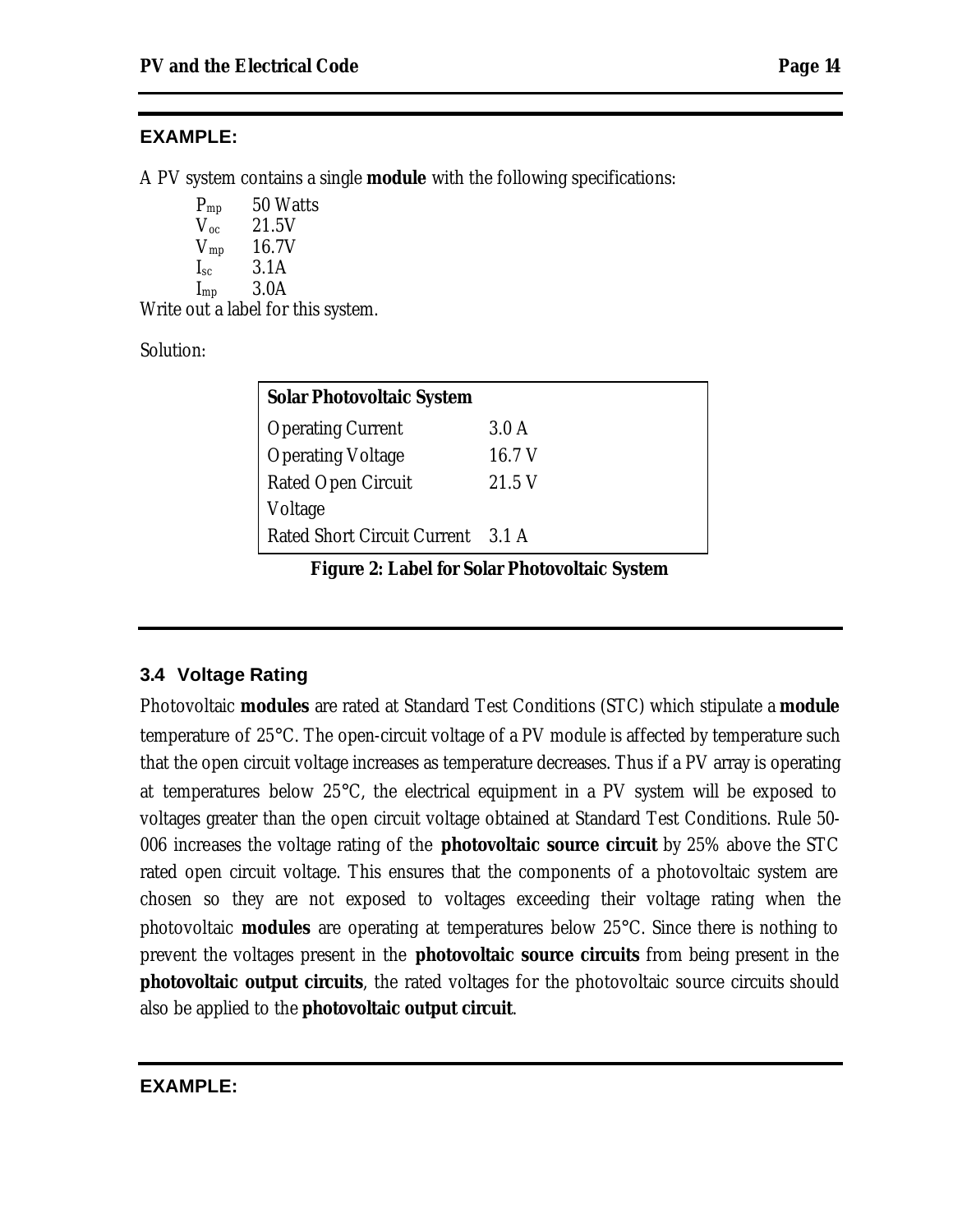Two PV modules, each rated 21 V open circuit at 25°C are connected in series before being connected to the *combiner*.

What is the rated open circuit voltage of the **photovoltaic source circuit**?

#### **Solution:**

2 modules in series x 21  $V = 42 V$  $42$  V x  $125\% = 52.5$  V Rated open circuit voltage is 52.5 V

#### **3.5 Current Rating**

Photovoltaic **modules** are current limited. The maximum current produced by a photovoltaic **module**, or its short circuit current, depends on the intensity of sunlight striking the **module** and the surface area exposed to the sunlight. The short circuit current of a photovoltaic **module** is typically 10 to 15 percent higher than its operating current.

Photovoltaic **modules** are rated by manufactures at Standard Test Conditions which stipulate that the **modules** are exposed to sunlight at 1000 W/m<sup>2</sup> . 1000 W/m<sup>2</sup> is a typical irradiance at sea level when the sun is directly overhead. However, reflected light from grass, snow, water or cloud formations can cause irradiance to exceed 1000 W/m<sup>2</sup> . Additionally, PV **modules** installed at higher elevations may experience higher irradiance due to less atmosphere between the module and the sun.

If overcurrent protection is not provided, Rule 50-008 states that the current rating of a photovoltaic source circuit shall be the rated short circuit current of all available photovoltaic power sources multiplied by 125%.

Often, several **photovoltaic source circuits** are connected in parallel at a common connection point or *combiner*. The output from the combiner is called the **photovoltaic output circuit** . If a fault occurs in one of the **photovoltaic source circuits** connected to a *combiner*, all the parallel **photovoltaic source circuits** can feed the fault through the *combiner*. For this reason, if no overcurrent protection is provided, the current rating of any one **photovoltaic source circuit** must be calculated based on all of the available **photovoltaic power sources**. The current rating for each **photovoltaic source circuit** is, therefore, the sum of the rated short-circuit currents of all the **photovoltaic source circuits** multiplied by 125%, and is the same as the current rating of the **photovoltaic output circuit**. The conductors in the p**hotovoltaic source circuits** are selected based on this current rating.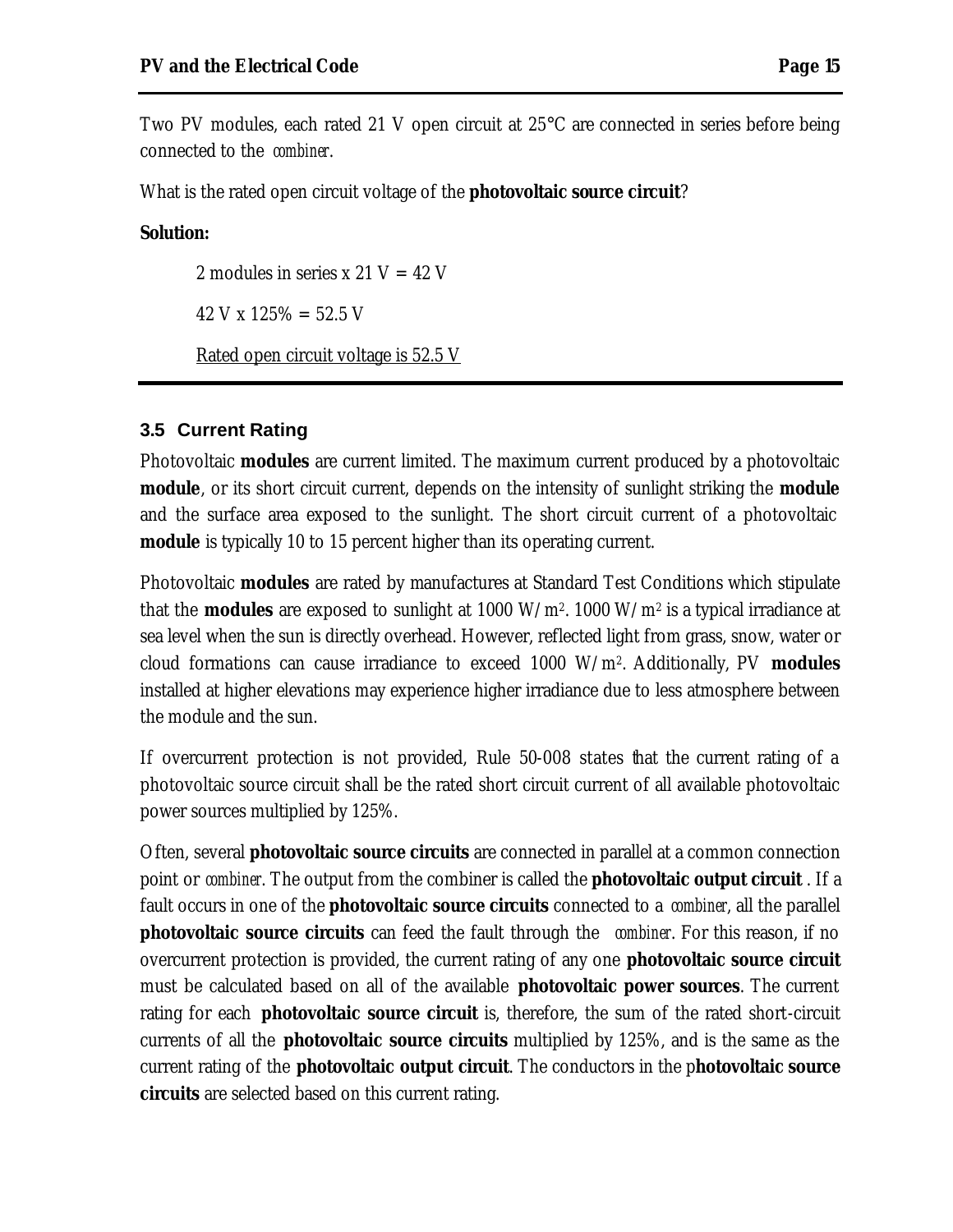If overcurrent protection is installed in the **photovoltaic source circuit**, Rule 50-008 doesn't specify what the current rating should be. However, Rule 8-104(1) states that the ampere rating of a circuit shall be the ampere rating of the overcurrent device protecting the circuit or the ampacity of the conductors, whichever is less. Therefore the current rating of the **photovoltaic source circuit** is usually based on the overcurrent protection in that circuit.

How does one choose the overcurrent protection in the **photovoltaic source circuit**? Good design practice dictates that the overcurrent protection for the **photovoltaic source circuit** should be at least 125% of the rated short-circuit current of the photovoltaic **module** in that circuit. Doing so will avoid nuisance tripping of breakers or nuisance blowing of fuses during periods of increased irradiance, while still protecting the circuit in the event of a fault.

In some situations the 125% factor, which we have borrowed from Rule 50-008, is not adequate to prevent blowing of fuses when no fault is present. A combination of reflected light off snow and fog in parts of Canada has been reported to cause as much as an 80% increase in irradiance above Standard Test Conditions. In order to ensure reliable system operation, overcurrent protection, conductors and *charge regulators* may need to be chosen for operation under this extreme condition.

Refer to *Chapter 6* and Rules 8-104(4), (5) and (6), which apply to the selection of equipment in the photovoltaic source and output circuits since the rated current, as calculated in Rule 50- 008, should be considered a continuous load on the **photovoltaic source circuit**.

# **EXAMPLE:**

A photovoltaic **array** comprised of three photovoltaic **modules** is connected via wire in raceway to a *combiner*, where the modules are connected in parallel. The module specifications are:

- $P_{mn}$  50 Watts  $V_{\rm oc}$  21.5V  $V_{mp}$  16.7V  $I_{\rm sc}$  3.1A  $I_{mp}$  3.0A
- 1. If no overcurrent protection is provided, what is the current rating of the **photovoltaic source circuit**?

#### **Solution:**

3 modules in parallel  $x$  3.1A = 9.3A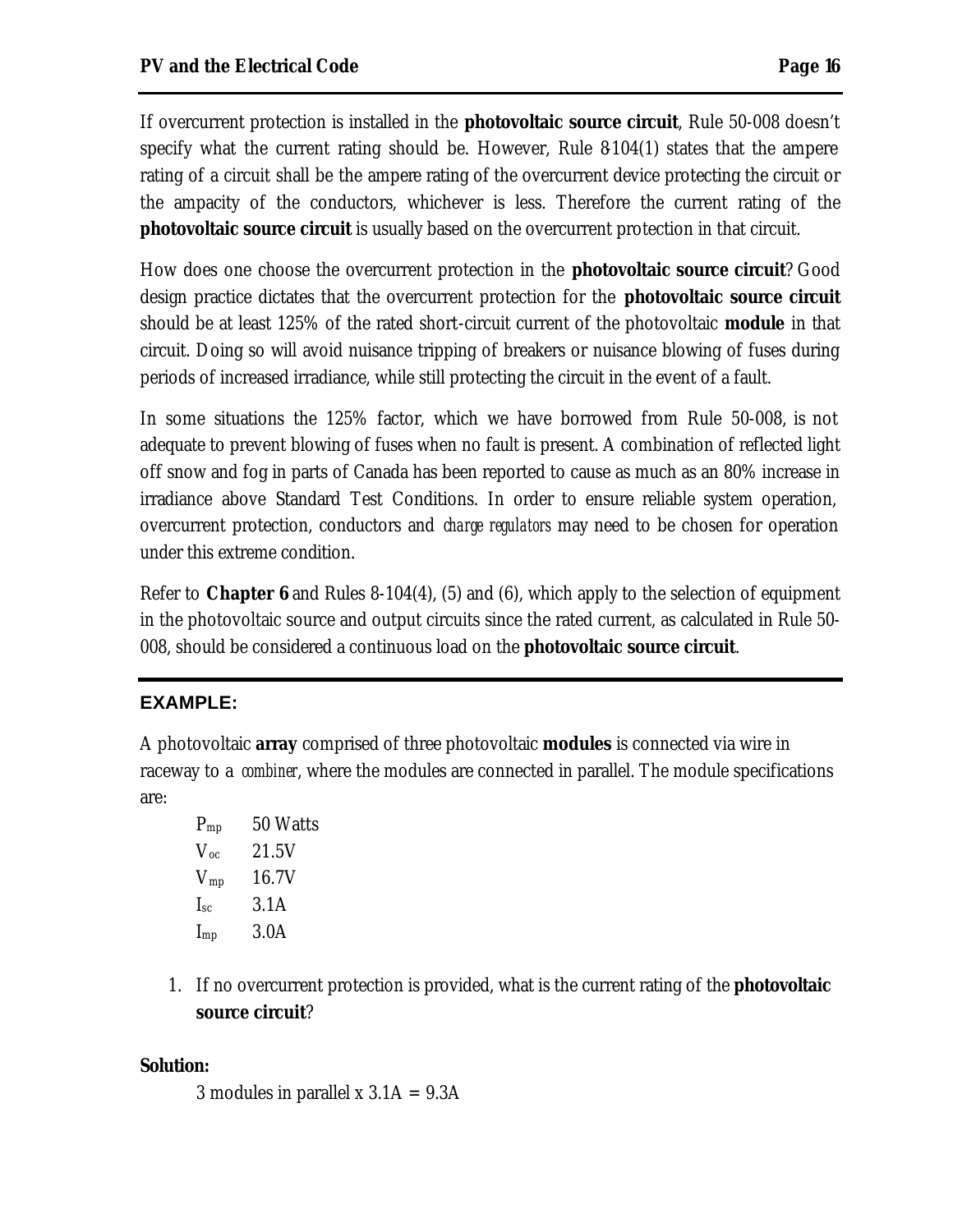$9.3A \times 125\% = 11.6 A$ 

The current rating of the **photovoltaic source circuit** is 11.6 Amps

2. If overcurrent protection is provided in the form of fuses sized to operate at 125% of the rated short-circuit current, what is the current rating of the **photovoltaic source circuit**?

#### **Solution:**

First the size of the fuse must be determined. 1 module in parallel x  $3.1A = 3.1A$  $3.1A \times 125\% = 3.875A$ 

The load on the photovoltaic source circuit must be considered continuous and Rule 8- 104(5)(a) applies (See *Chapter 6*). The fuse size should be:  $3.875A / 80\% = 4.84A$  (rounded up to 5 Amps)

The current rating of the **photovoltaic source circuit** is 5 Amps

There is a Maximum Fuse Size stated in the specifications for any UL listed photovoltaic **module**. This Maximum Fuse Size takes into account both the 125% factor of Rule 50-008 and the requirements of Rule 8-104. Although this Maximum fuse size is based on the National Electrical Code, using the maximum fuse size recommended by the manufacturer as protection for the photovoltaic source circuit should enable one to meet the requirements of the Canadian Electrical Code.

Rule 50-008 should not be interpreted to mean that overcurrent protection is not required in the **photovoltaic source circuit**. **Stand-alone systems** often have a battery. A fault in the **photovoltaic source circuit** could occur such that the battery supplies fault current to the **photovoltaic source circuit** which exceeds the rated ampacity of the components and conductors in the circuit. Read Rule 50-010, which addresses whether overcurrent protection is required.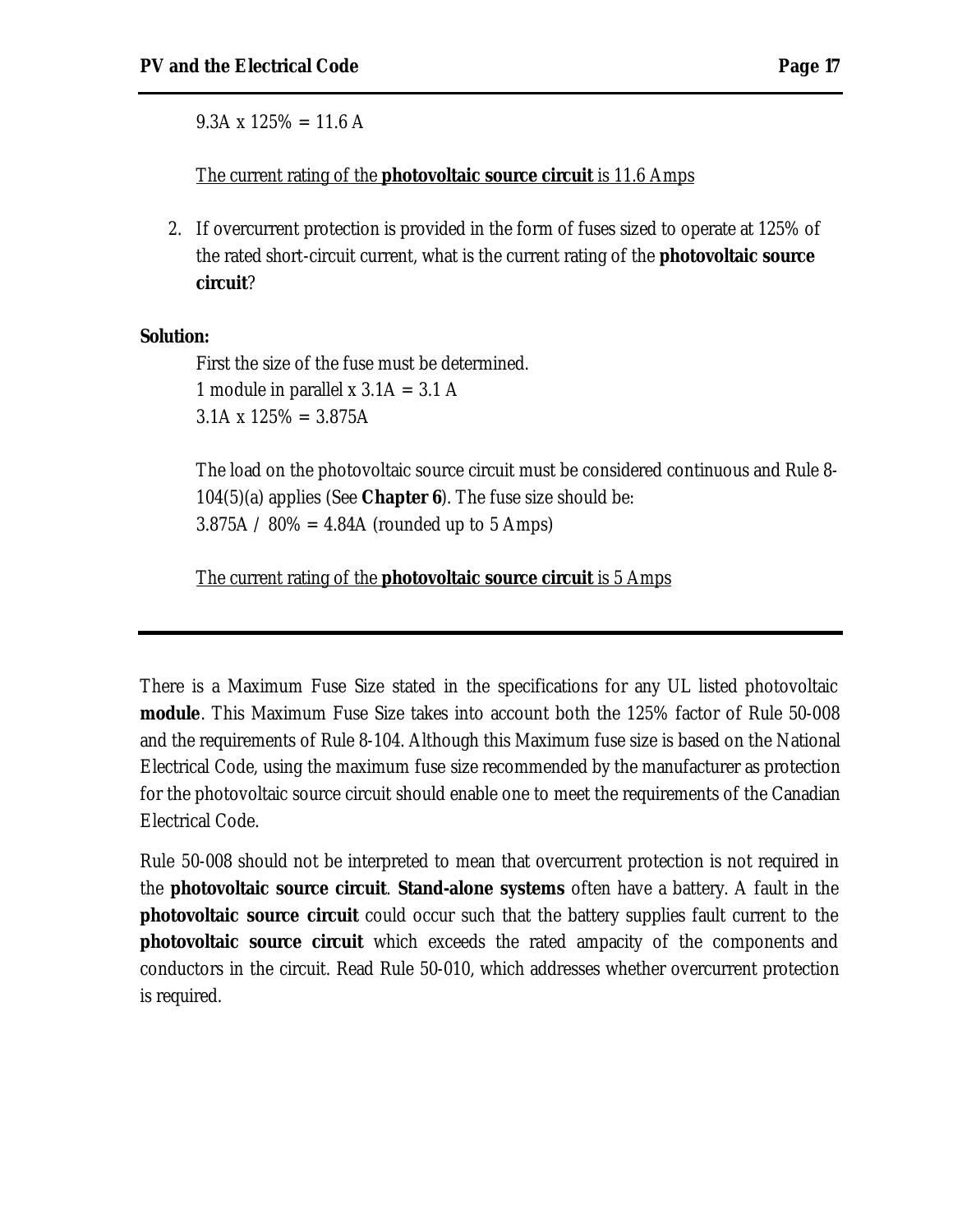#### **3.6 Overcurrent Protection**

The requirements of Section 14 apply to the overcurrent protection for photovoltaic conductors and apparatus. Rule 50-010(1) states that when the available short-circuit current does not exceed the rated ampacity of the electrical apparatus or conductors in the circuit, overcurrent protection is not required. If the available short circuit current is less than the ampacity of the conductors or apparatus, then a hazardous condition should not exist in the event of a fault.

However, the total of the current ratings of all **photovoltaic source circuits** and the fault current available from the battery must be taken into account when applying this rule. Overcurrent protection will be required between the battery and the **photovoltaic source circuits** since batteries are a source of very high fault currents.

According to Rule 50-010(2), if overcurrent devices are installed for the photovoltaic source circuits, they shall be **accessible** and grouped where practicable. If a *combiner* is used, this is the appropriate place for the overcurrent devices, but this may pose a problem if the *combiner* is located near a photovoltaic array located on the roof of a building. According to the definitions in Section 0, **Accessible** means the equipment is not guarded by locked doors, elevation or other effective means. Therefore Rule 50-010(2) may preclude installing a *combiner* with overcurrent protection near a roof mounted photovoltaic array since access to most roofs is either locked or requires a ladder. Photovoltaic system installations are still a relatively new practice in Canada and this rule illustrates why it is a good idea to contact the electrical inspector before commencing work so that difficulties in interpreting the rules of the CEC may be worked out ahead of time.

#### **3.7 Disconnecting Means**

Photovoltaic **modules** are energized whenever exposed to light and a battery is always energized. Thus it is important in a photovoltaic system that a means is provided to disconnect all equipment from all ungrounded conductors of all sources as describe din Rule 50-012(1). This will allow safe servicing of equipment in the photovoltaic system. Figure 3 illustrates the placement of disconnecting means in a photovoltaic system. Pull out fuses are often used in the *combiner* and these can serve as the disconnect means if they are listed for operation under load. Some types of attachment plugs, as described in Rule 50-016, may also be suitable as a disconnect means if properly rated for disconnection under load.

Note that simply disabling a photovoltaic **array** by placing an opaque covering over the modules does not satisfy the requirements of 50-012. An opaque covering does not isolate the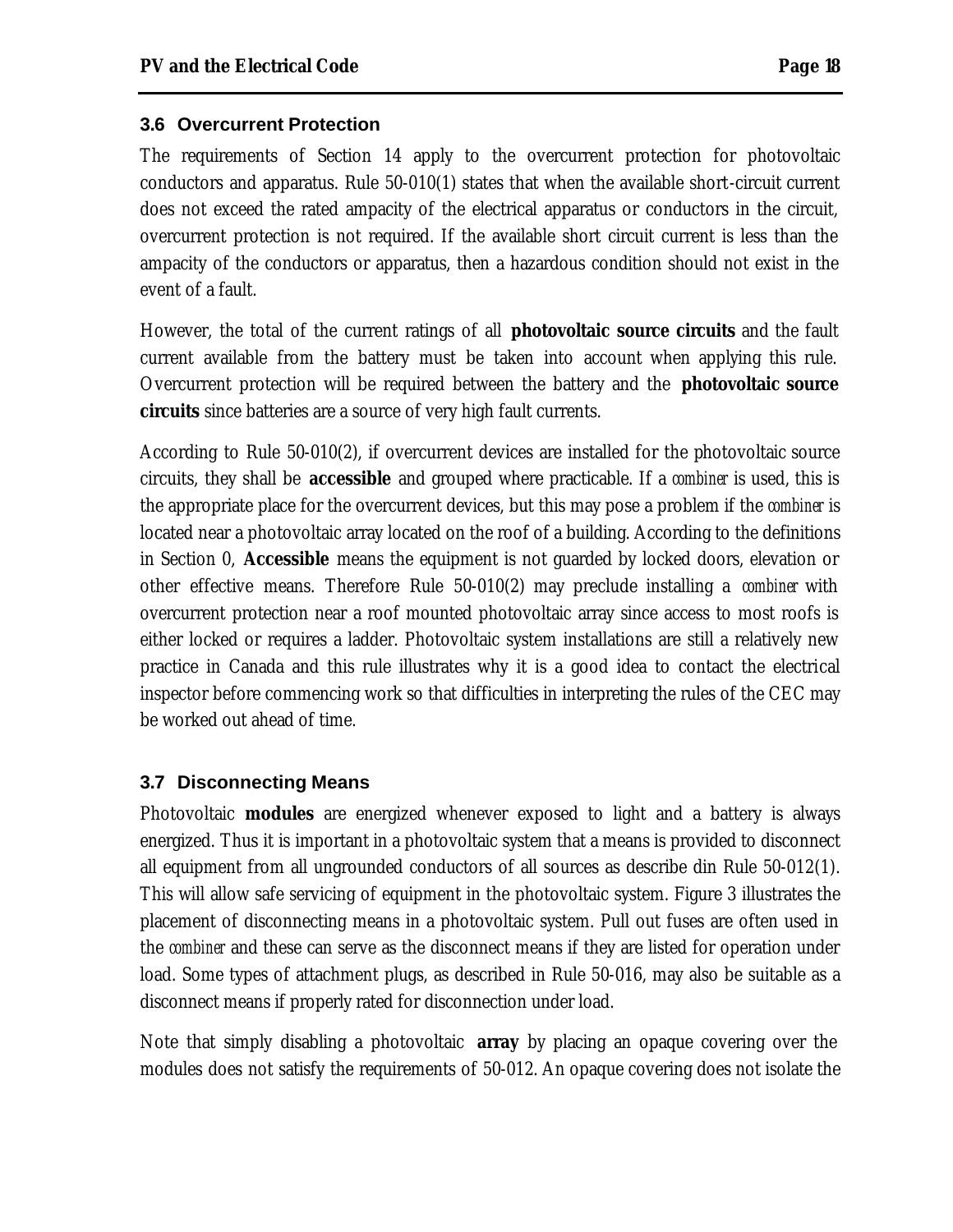

equipment. Furthermore, read Rule 14-700 which specifically states that diodes, transistors and other solid state devices are not suitable for disconnecting or isolating equipment.

**Figure 3 Placement of Disconnect means in a Stand-alone PV System**

Typically the *charge regulator* in a photovoltaic system is supplied by two energy sources and requires a disconnect means for each source of energy. This is also shown in Figure 3.

**Modules**, **panels** and **arrays** may be connected in parallel with other **modules**, batteries and even power sources such as wind generators. Thus the equipment in a photovoltaic system is often energized from more than one source. If this is the case, Rule 50-012(2) states that the installation must comply with Rule 14-414.

# **3.8 Wiring**

Rule 50-014 makes an exception from the general rules for the interconnection of PV modules. In most PV installations, Section 12 allows photovoltaic **modules** to be interconnected with wires and cables in accordance with Table 19 of the CEC. Read *Chapter 4* for more information on wire types and conductors. The most common wire types used for PV module interconnection are single conductor RW90 in raceway, Tray Cable (where properly supported), NMWU and TECK90.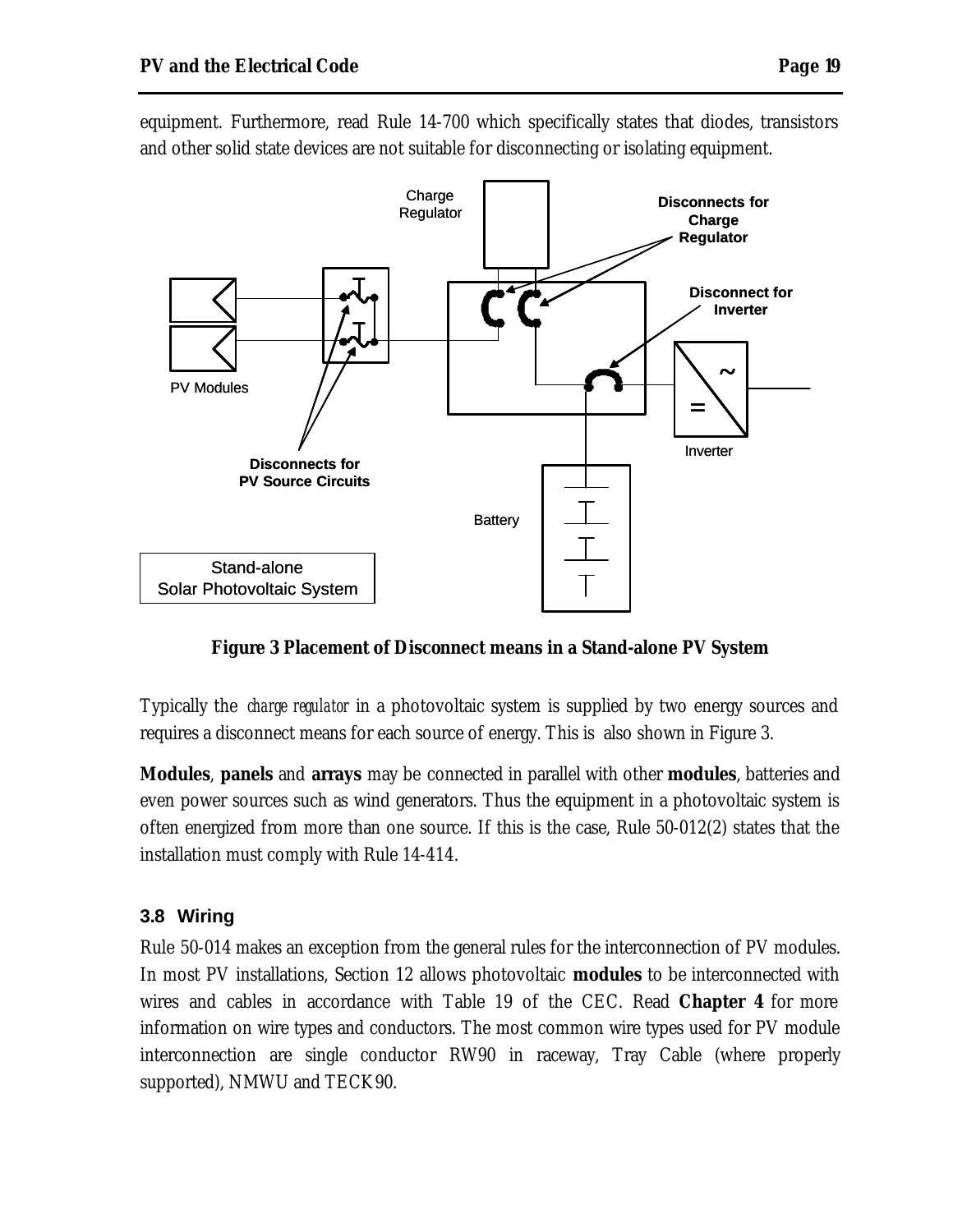However, Rule 50-014 also allows flexible cords of a type specified in Table 11 of the CEC for extra-hard usage to be used. For example, SOW meets this requirement and is often used to interconnect the modules in PV arrays that actively track the motion of the sun. Stranded or flexible wire is preferred for making **module** interconnections.

# **3.9 Module Interconnection**

Attachment Plugs and Similar Wiring Devices shall be permitted for the connection of flexible cord between photovoltaic **modules** or **panels**. Rules 50-016 states that these devices must have the following characteristics:

- No exposed parts
- Polarized
- Non-interchangeable
- Locking
- Properly rated
- Provide strain relief

The **bonding conductor** plays an important safety function and safe working procedures require the presence of this conductor so that all equipment is bonded to ground. According to Rule 50-018, removal of a photovoltaic **module** or **panel** shall not interrupt the **bonding conductor** to other photovoltaic **modules**. This Rule requires that modules not be bonded in a daisy chain such that removing a **module** during service or maintenance would leave remaining modules without a bond to ground. Read *Chapter 7* for more information on Grounding and Bonding.

Although Rule 50-018 requires module connections to be arranged so that the bonding conductor is not interrupted when a module is removed, there is no specific rule that requires the installation of photovoltaic modules so that removal of a module or panel from a photovoltaic source circuit does not interrupt the **identified** conductor. However, Rule 4-034 requires that devices installed in multi-wire branch circuits shall be installed such that they may be disconnected without interrupting the continuity of the **identified** conductor. Further more, Rule 4-026(d) stipulates that a neutral conductor be installed so that any neutral conductor may be disconnected without disconnecting any other neutral conductor. If the same logic is applied to photovoltaic systems in which the negative is grouned, a negative bus arrangement such as provided in a *combiner* should be used so that PV modules may be removed from a PV array without interrupting the **identified** conductor in the other **photovoltaic source circuits**. Figure 4 illustrates the proper connection of the bonding and negative (**identified**) conductors in a *combiner.* Note that the bonding conductors are between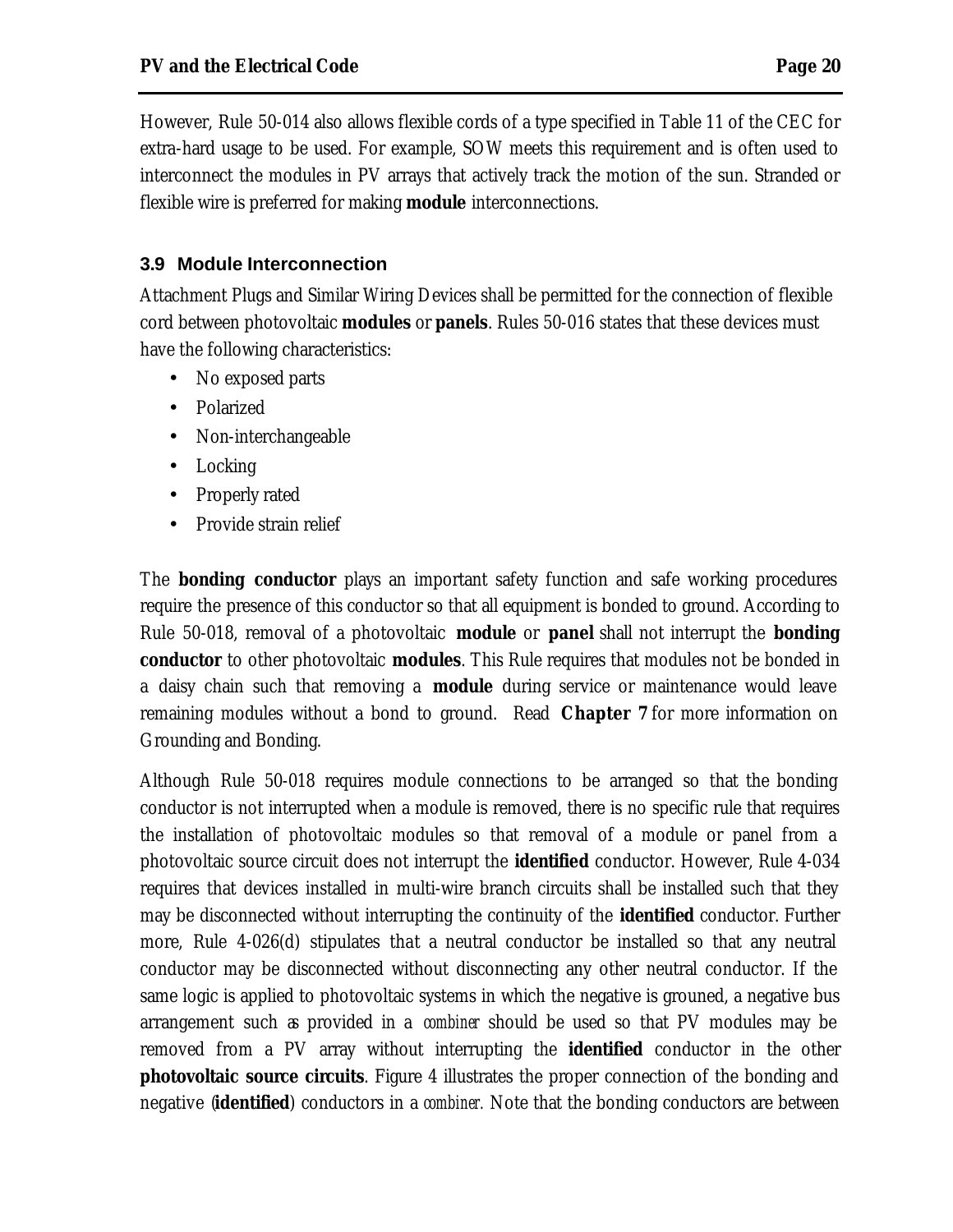the frame of the photovoltaic modules and the enclosure of the *combiner*. A bonding conductor also runs from the *combiner* to the main DC disconnect along with the **photovoltaic output circuit**.



**Figure 4 Arrangement of Bonding and Negative Conductors in a Grounded System**

# **3.10 Interconnected systems**

Rule 50-020 applies to photovoltaic systems that are interconnected with the utility or **supply authority**. Rule 50-020(1) states that the equipment in an interconnected system must be connected in compliance with Section 84. Section 84 applies to the installation of consumerowned electric power generation equipment connected and operating in parallel with another **supply authority** system.

Take note of Rule 84-002 which states, "interconnection arrangements shall be in accordance with the requirements of the supply authority." The utility that owns the distribution system (the **supply authority**) which a photovoltaic system is to be interconnected with has the last word on how that interconnection is to be made. Utilities that allow the interconnection of photovoltaic systems will publish their own document outlining such requirements. Typically this document will reference documents from organizations such as CSA, IEEE and/or the IEC and explicitly state the parameters that such systems must operate within and the applicable equipment standards. For example, CSA C22.2 No 107.1-01 is the applicable standard for inverters used in **interconnected systems**.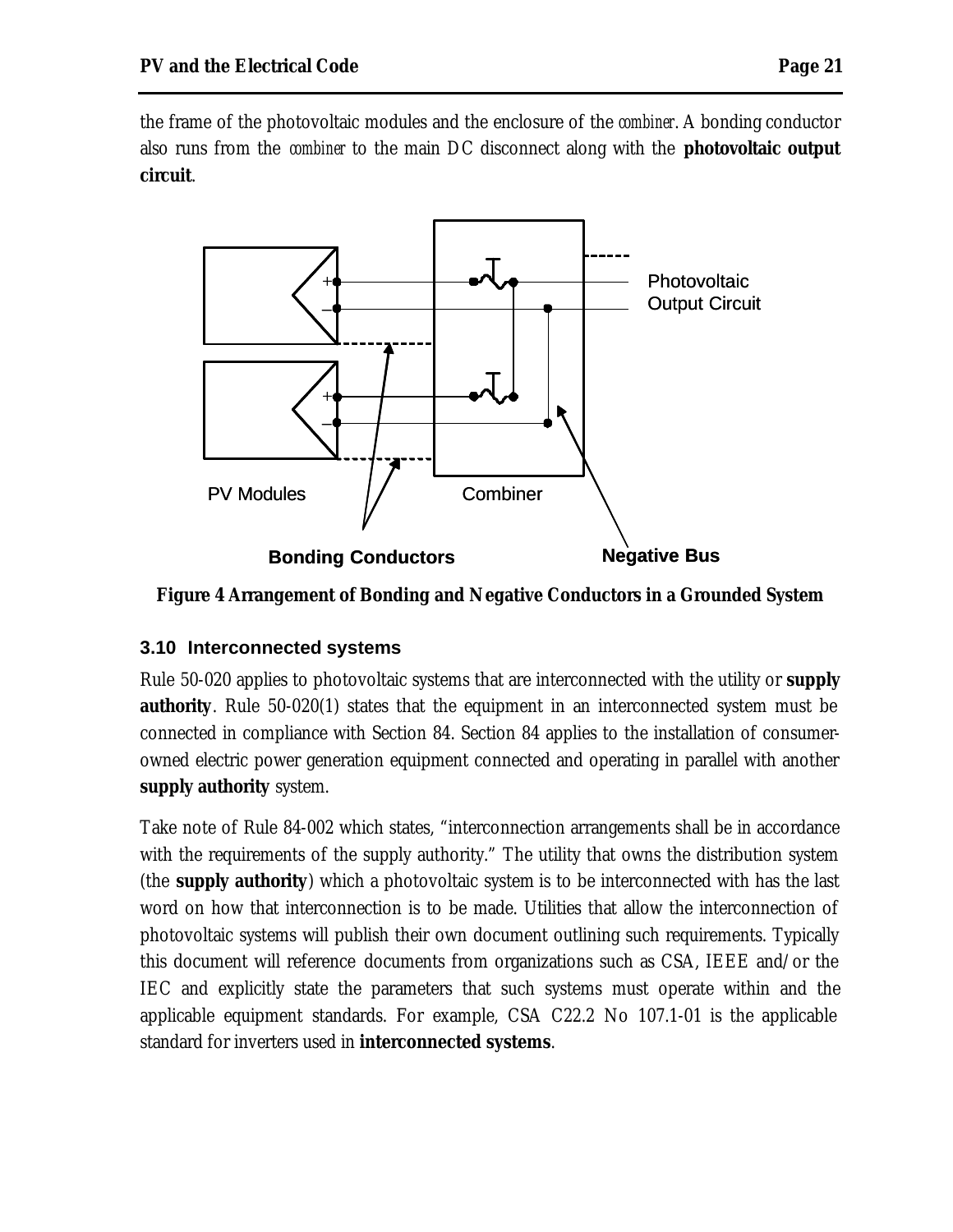Rule 84-026 is also of particular importance. This rule lists the requirements of the disconnecting means for a parallel generation system. Since Rule 84-026(1)(c) states the disconnecting means shall, "have contact operation verifiable by direct visible means…", molded case switches or circuit breakers are not acceptable. Safety Switches with visible blades are most often used for this application.

50-020(2) allows either a dedicated branch circuit breaker or a fused disconnect on the load side of the service box to be used as the point where the photovoltaic system ties into the building electrical distribution system. No electrical loads may be connected to the branch circuit breaker or fused disconnect and it should be labeled as being the **power conditioning output circuit**.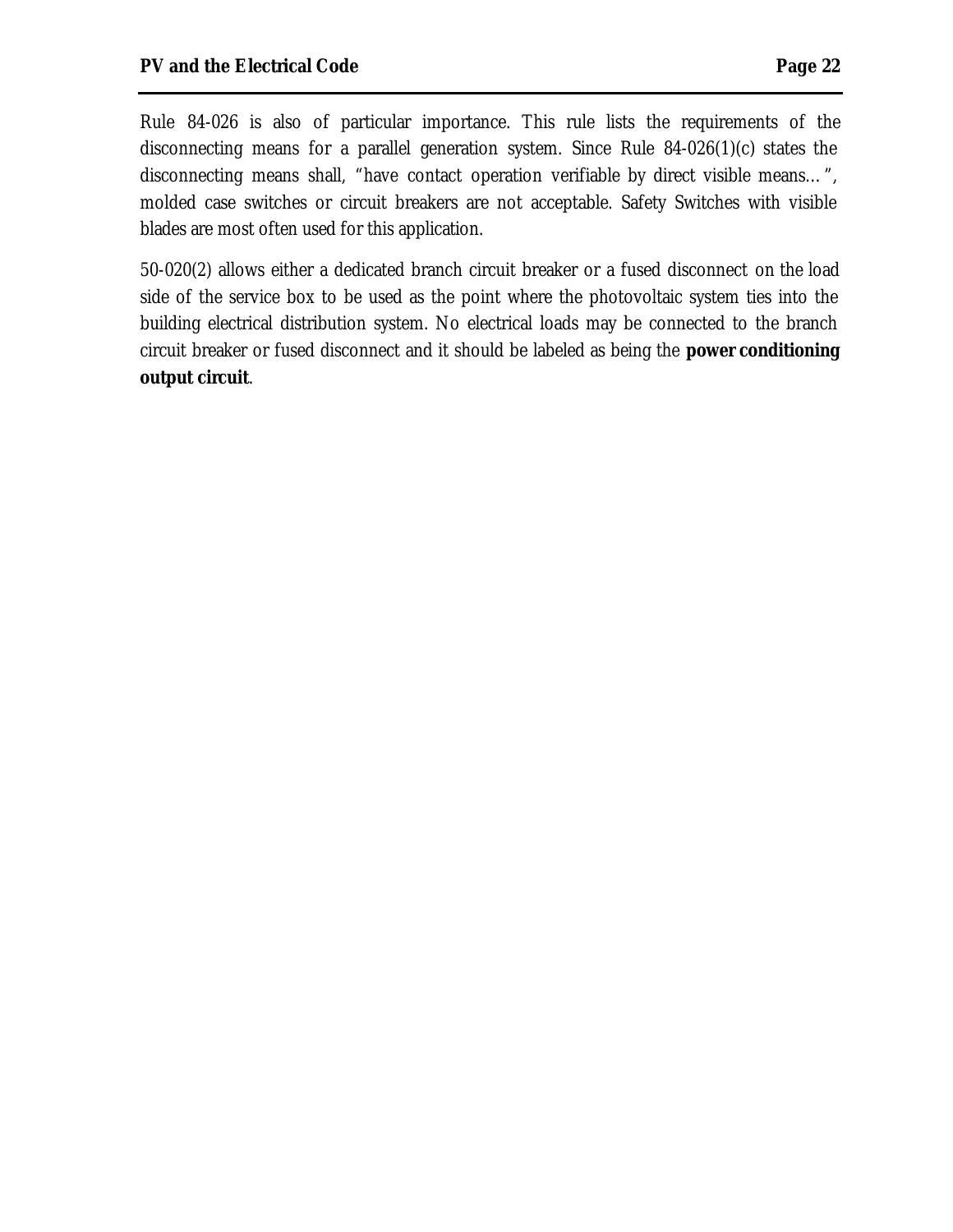# **4. CEC Section 4 – Conductors**

#### **4.1 Scope**

Rules 4-000 and Rule 4-002 define the scope Section 4 and the minimum wire size for electrical circuits covered by the CEC Part 1. PV source circuits, output circuits, etc. are power supply circuits and thus Section 4 applies to photovoltaic installations.

#### **4.2 Ampacity of Wires and Cable**

Rule 4-004 describes the tables that must be referred to when determining if a conductor has the required ampacity for a circuit. Conductors carrying current produce heat due to the resistance of the wire. This Rule and the Tables it refers to, are designed to prevent the temperature of a conductor from exceeding the temperature rating of its insulation while carrying its rated current or ampacity.

Two rules from Section 8 also apply to the selection of conductor sizes. Rule 8-102 states the requirements for voltage drop in a circuit and Rule 8-104 imposes limitation on the current a conductor may carry based on the calculated load in the circuit. Wire size selection most be checked against both of these rules in addition to the Tables described in Rule 4-004. Read *Chapter 6* for more information on Rules 8-102 and 8-104.

Conductor size in a PV system will be chosen on the basis of either the current carrying capacity of the conductor or on the voltage drop – whichever results in the greater size. Often, in PV systems operating at nominal 12 V or 24 V the conductor sizes chosen to limit voltage drop will have ampacities that exceed the current they are required to carry.

The current carrying capacities calculated from the information in Tables 1 through 5C are the maximum values for various conductor types and insulation types under various conditions of operation. These tables are valid for both direct current (DC) and alternating current (AC). By definition, the heating value of a DC Amp is equivalent to the heating value of an AC Amp.

Table 1 through Table 4 are used depending on the material the conductor is made from. Tables 1 and 2 are for copper and Tables 3 and 4 are for aluminum. A further distinction is made between conductors installed in free air or in raceway or cable. A conductor that is enclosed within a raceway or cable is not going to dissipate heat as rapidly as one in free air and thus the ampacities in Tables 1 and 3 for free air, are generally slightly greater for a given wire size than those in Tables 2 and 4, which are for conductors installed in raceway or cable.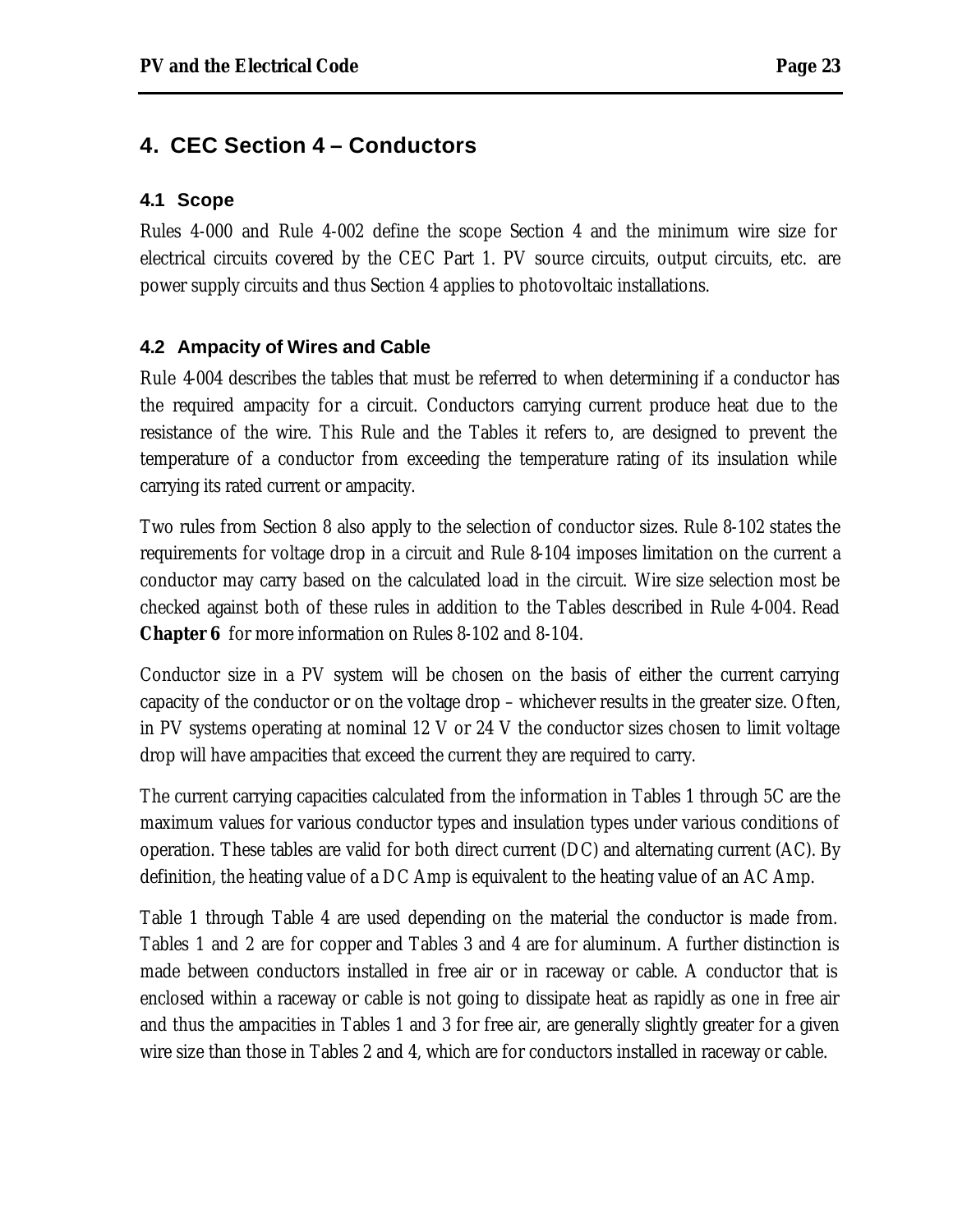Tables 5A, 5B and 5C are used to modify the data in Tables 1 through 4. Table 5A provides correction factors for conductors operating at ambient temperatures above 30°C, Table 5B provides correction factors for Tables 1 and 3 when more than one conductor is present and the conductors are in contact, and Table 5C provides correction factors for cables or raceway that contains more than three conductors.

Table 5A will be used quite extensively in selecting conductors for the photovoltaic source circuits. Photovoltaic modules are often installed on roofs where the ambient temperature may exceed 30°C, and the PV modules often have surface temperatures 20°C to 30°C above the ambient temperature. The conductors for the PV modules are usually installed in junction boxes attached directly to the back of the module and thus the ambient temperature within the junction boxes is essentially the same as the module temperature. Conductors operating at high ambient temperatures can carry less current because the ambient temperature plus the temperature rise created by the current must not exceed the temperature rating of the insulation.

#### **EXAMPLE:**

Two conductors of copper RW90 in raceway comprise the photovoltaic source circuit in a photovoltaic array. Each source circuit is protected with a 10 amp fuse. The maximum operating temperature of the photovoltaic module is 70°C. What size conductor is required?

#### **Solution:**

Since the source circuit is connected directly to the PV module its temperature will be approximately the same as the PV module. From Table 5A, Row 70°C and Column 4: 85- 90°C, the Correction Factor is 0.52 and the ampacity of the conductor must be at least:

$$
\frac{10A}{0.52} = 19.23A
$$

From Table 2, Column 4: 85-90°C, at least a  $#12$  AWG conductor, with ampacity of 20A, is required for this circuit.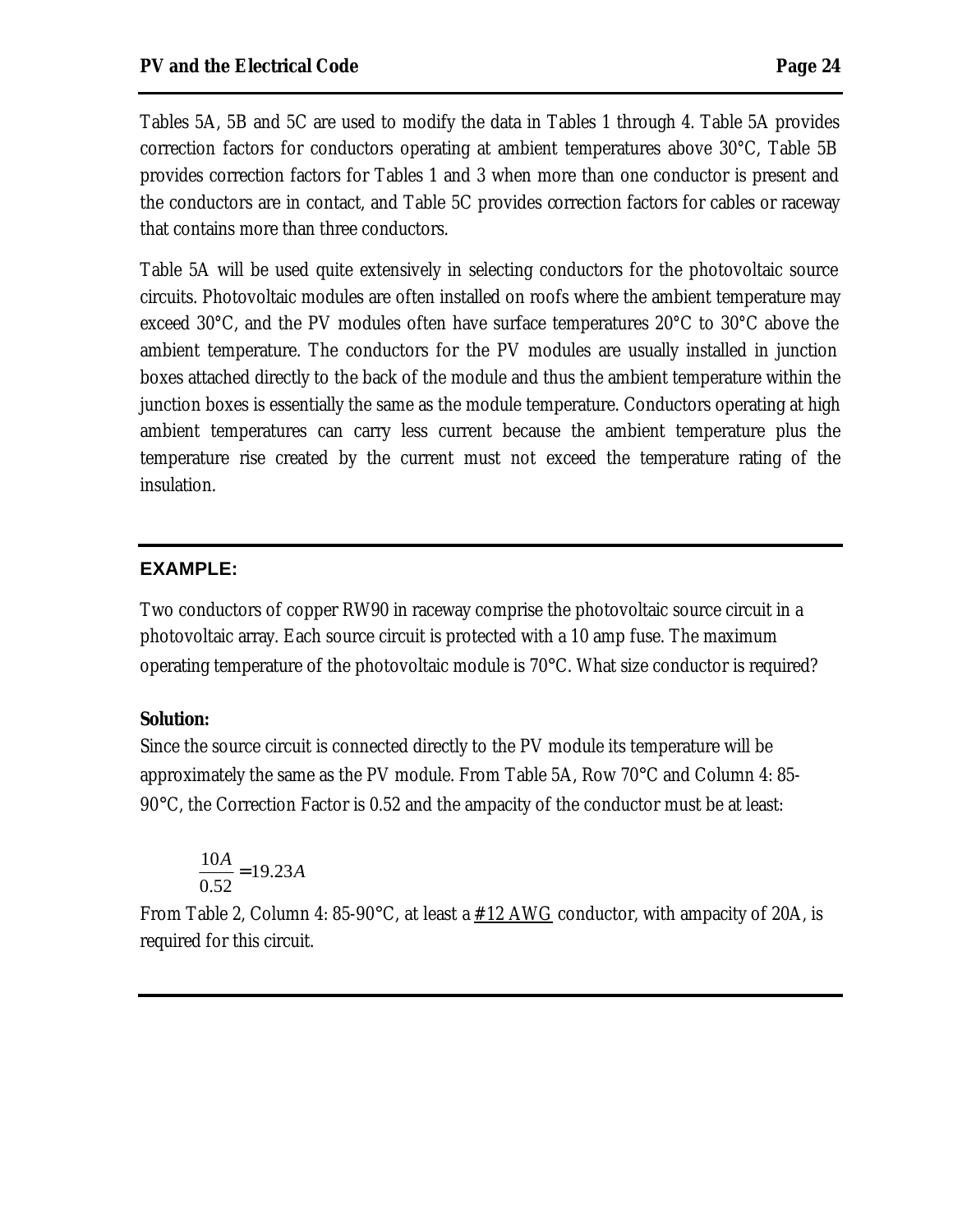#### **4.3 Insulated Conductors**

Rule 4-006 refers to Table 19 which lists the uses for the various types of approved insulated conductors. The table also lists the maximum allowable conductor temperature. Many of the Wire and Cable types may be used in more than a single condition of use. For example you will note that TECK90 may be used in almost all conditions of use. The conductors used for the photovoltaic source circuits will be either exposed, or installed in raceway and must also be suitable for use in wet locations. PV module interconnection are often single conductor RW90 in raceway, Tray Cable (where properly supported), NMWU and TECK90.

#### **EXAMPLE:**

RW90 may be used under what conditions?

Solution:

RW90 is listed for the following conditions of use:

- For exposed wiring in wet locations
- For exposed wiring where exposed to the weather
- For use in raceways, except in cable trays, in wet locations
- For use in ventilated and non-ventilated cable trays in vaults and switch rooms
- For concealed wiring used as non-heating leads on heating panels and panel sets

# **4.4 Flexible Cord**

Rule 4-010 limits the uses of Flexible Cord so that it would not ordinarily be used in a permanent solar photovoltaic system unless that system used a solar tracker. Rule 4-010(2)(g) permits the use of Flexible Cord for, "The connection of electrical components between which relative motion is necessary;". Since a solar tracker would create motion between the PV modules and the *combiner*, Flexible cord may be permitted. However, Refer to *Chapter 3: Section 50 – Solar Photovoltaic Systems* and see Rule 50-014 which amends this interpretation and explicit permits flexible cord to be used for the interconnection of modules.

The size of flexible cord is limited by Rule 4-012. Flexible cord shall be not smaller than a No. 18 AWG copper conductor, except for certain conditions which do not apply to photovoltaic source circuits.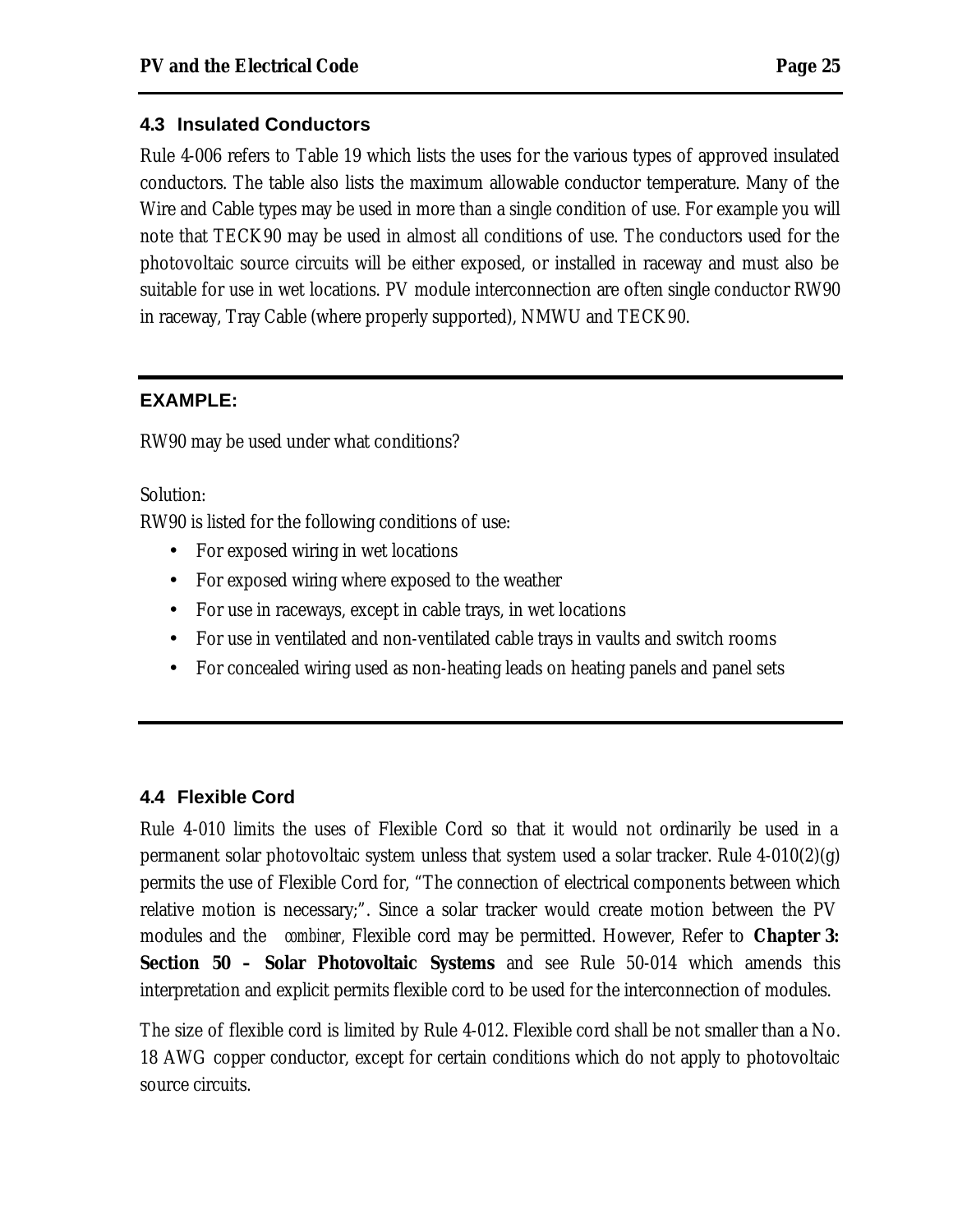For current carrying capacity, Rule 4-014 refers to Table 12. For 2 or 3 conductors in a flexible cord, the maximum current any copper conductors of a given size may carry is specified in Table 12. Note that Table 12 is based on an Ambient Temperature of 30°C. Although there is no specific rule, it is advisable to determine the Temperature Rating of the flexible cord one is using from Table 11 and apply appropriate temperature derating factors from Table 5A.

#### **4.5 Colour of Conductors**

Rule 4-036 states the requirements for the colour of grounding and bonding conductors, which shall be green or green with a yellow stripe. The Rule goes further to state the required colours of the current carrying conductors in a circuit. Rule 4-036(3) is quoted below as it is very specific about the colour of the conductors in dc circuits.

*4-036 Colour of Conductors*

*Where colour coded circuits are required, the following colour coding shall be used, except in the case of serviceentrance cable and insofar as Rules 4-030, 4-032, and 6-308 may modify these requirements:*

*1 phase ac or dc (2-wire) —1 black and 1 red or 1 black and 1 white\*† (where identified conductor is required); 1 phase ac or dc (3-wire) — 1 black, 1 red, and 1 white\*†; 3 phase ac — 1 red (phase A), 1 black (phase B), 1 blue (phase C), and 1 white\* (where neutral is required) \*Or natural grey; †Or white with coloured stripe (see Subrule 4-034).*

Rule 4-036(3) specifies that two wire dc circuits should be black and red, or black and white if an identified conductor is required – i.e. if the system is grounded the grounded conductor, which is usually negative, should be white. This white conductor is the system conductor that is bonded to the grounding system and is at the same potential as the earth. Read Section 0 where the term identified is defined. Under definition (a) it states, "… the conductor is either a grounded conductor or a neutral …". Also refer to *Chapter 7* and the definition of grounded in Section 0.

This colour coding may result in confusion as the convention in electronics and automotive wiring is that the positive conductor is red and the negative is black. Using red as the positive and white as the negative may be acceptable in certain applications and will help avoid mistakes – check with the electrical inspection authorities to make sure.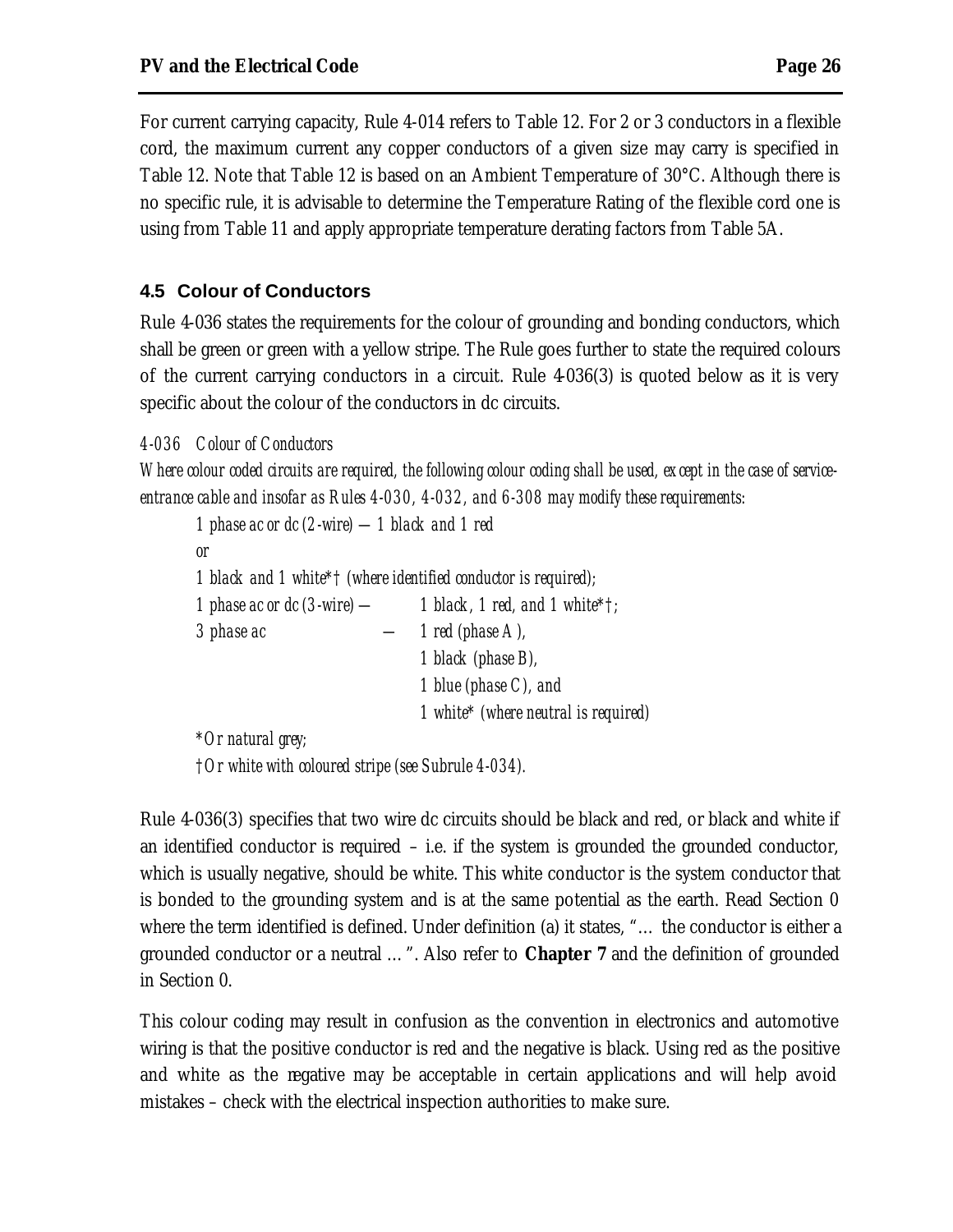# **5. CEC Section 6 – Services and Service Equipment**

#### **5.1 Scope**

Section 6 of the Canadian Electrical Code Part 1 applies to services, service equipment and metering for electrical installations. The requirements of Section 36 may apply to installations exceeding 750 V, but for most photovoltaic interconnected or stand-alone systems Section 36 does not need to be referenced.

Although there is no actual supply authority for a photovoltaic stand-alone system, there are still rules in Section 6 that may apply to such an installation. On the other hand, an interconnected system has a supply service, but the scope of a photovoltaic installation would generally not include this service equipment. Nonetheless, because power circuits are entering a building, the installation of the photovoltaic output circuit from the PV array to the main PV array disconnect may be similar to the installation of consumer's service conductors to the service box especially if exposed conductors are used. See *Chapter 6: Section 8* for more on this similarity.

Some PV systems use a separate structure to house the battery and inverter in much the same way that people will construct a separate generator shed (in fact the generator may also be housed in the same structure as the battery and inverter – in separate rooms). When this is done, the conductors from the separate structure become the Consumer's Service Conductors and Section 6 is very relevant to the installation of AC components of the system.

#### **5.2 Overhead Conductors**

Rule 6-112 is relevant to photovoltaic installations that include overhead conductors. This rule is intended to protect people and vehicles fom contact with overhead conductors. Thus requirements for the clearance of the conductors above finished grade are stipulated and the location and structural characteristics of the point of attachment are also stipulated. The point of attachment should be sufficiently high and strong such that snow and ice accumulation, in addition to the weight of the conductors, will not cause the conductors to sag, the service mast to bend or pull fasteners from the building.

If the PV system is using exposed wiring for the photovoltaic source circuits or photovoltaic output circuit, refer to *Chapter 8* which covers Section 12 including Rules 12-300 to 12-318, which are specific to exposed wiring.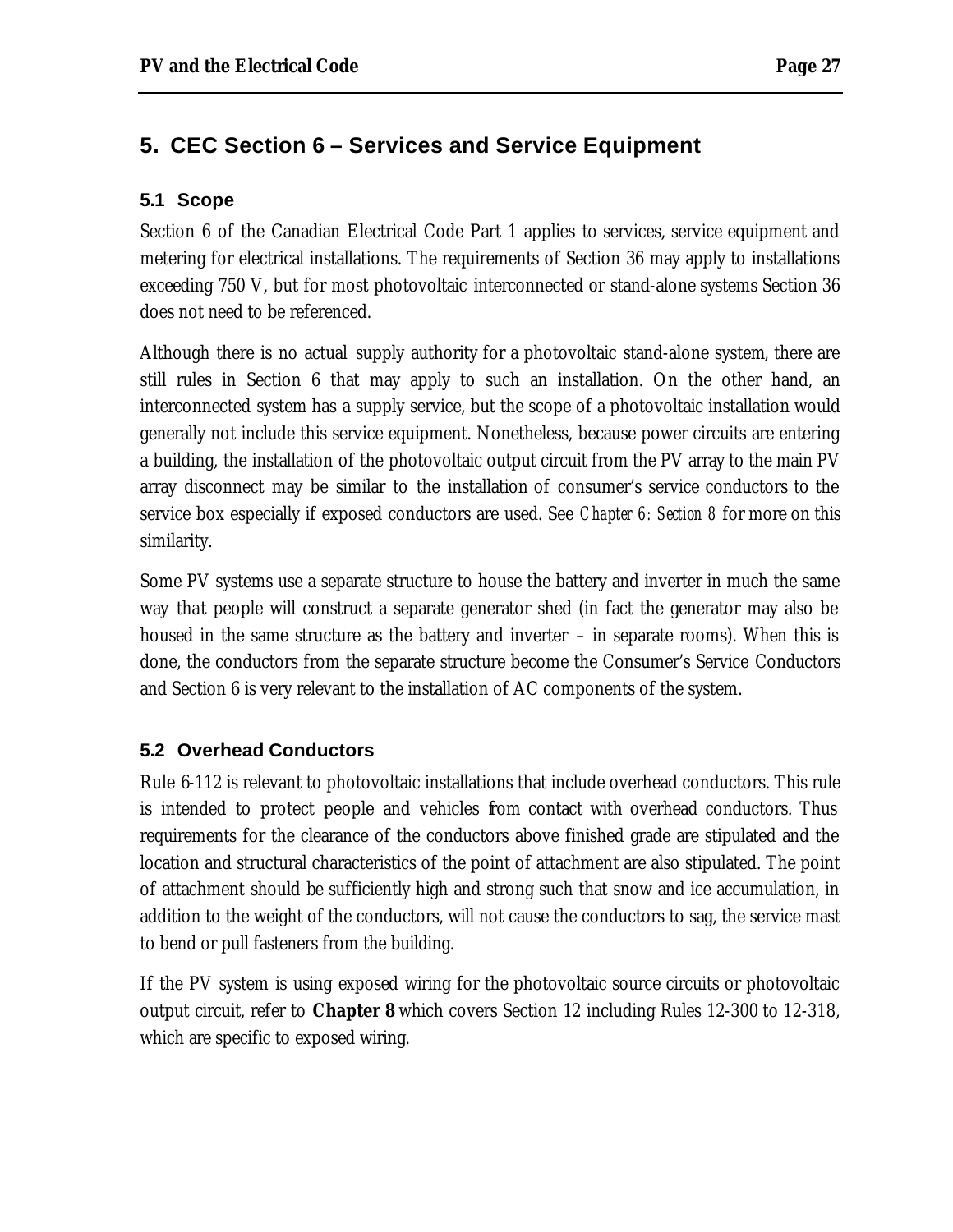#### **5.3 Terminating Conductors**

Rule 6-114 is intended to protect cables and conduit from water infiltration. This can be accomplished by using a rain-tight service head, cable terminations suitable for exposure to the weather, or tape or heat shrink tubing. Drip loops and suitable clamps, fittings or terminations to hold cables securely in place are also required as shown in Figure 5



**Figure 5: Rain-tight service head, indicating drip loops and attachment**

#### **5.4 Consumer's Service Equipment Location**

Rule 6-206 sets out the requirements for the location of **service boxes** or other service equipment. The equipment must be readily accessible or have the means of operation readily accessible. In addition the equipment should be located within the structure being served and located as close as practicable to the point where the consumer's service conductors enter the building. (see Consumer's Service Conductors Location below) In a stand-alone photovoltaic system, the service equipment may include the DC disconnect for the PV array and the inverter. However if a separate structure houses the battery and inverter the Service Equipment only includes the AC wiring and the Service Equipment is more conventional.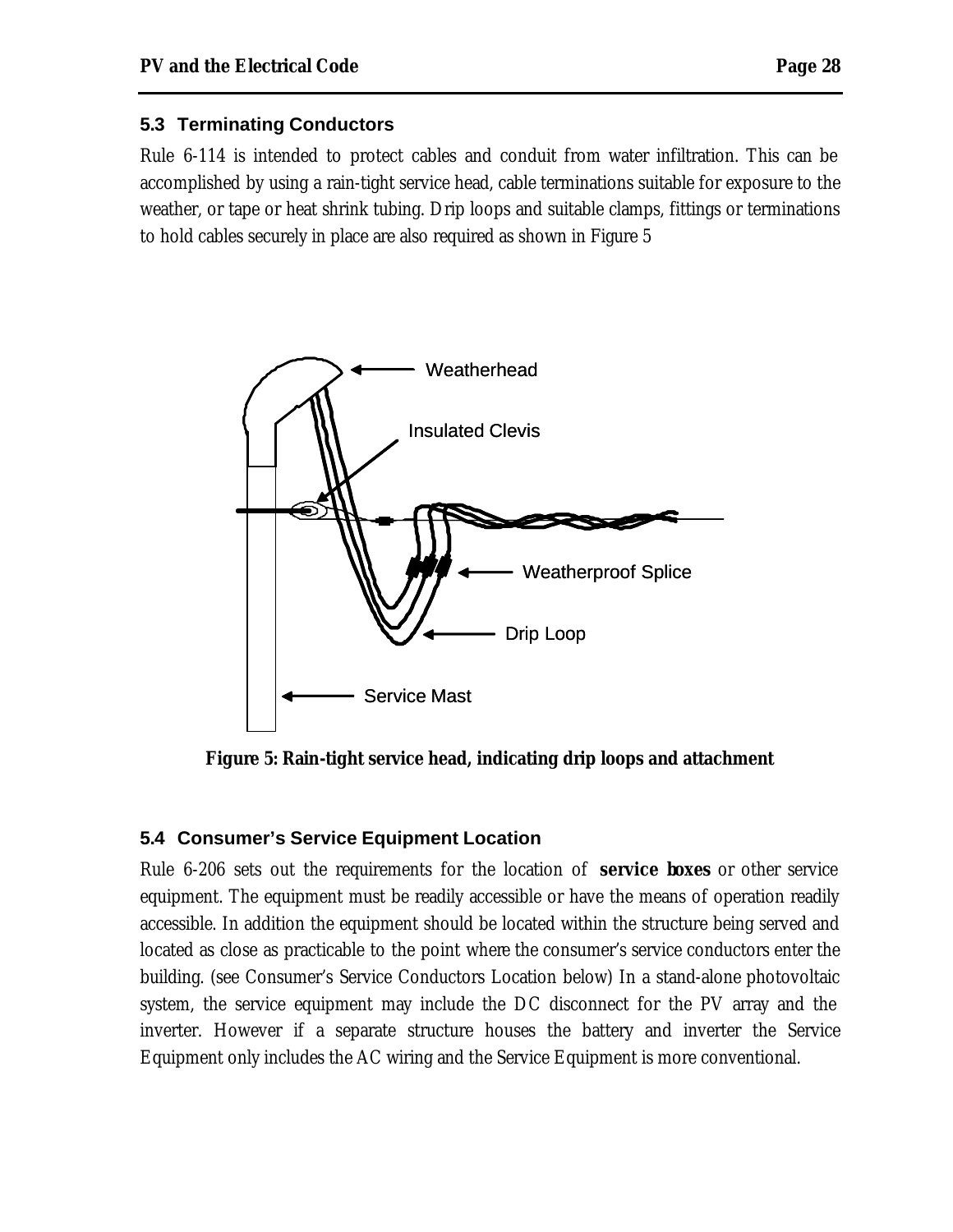There is an exception to this rule if the environmental conditions within the structure are unsuitable. Some of the unsuitable conditions are described in 6-206(1)(c) and include dangerous or **hazardous locations**.

If the service equipment is located outside, it must be protected from both the weather and mechanical injury. This will entail using proper weatherproof enclosures and raceway or conduit for protecting conductors.

# **5.5 Consumer's Service Conductors Location**

Rule 6-208 requires service conductors to be located outside of buildings except in special circumstances described in Rules 6-208(1)(a), (b), and (c). The **raceway** or **cables** containing the **consumer's service** conductors may only enter the building to connect to the **service box**.

There are established methods in the electrical industry for installing overhead conductors, terminating conductors in wet environments and installing consumer's service conductors. These methods are readily adapted to the installation of photovoltaic source circuits and photovoltaic output circuits. Figure 5 shows some of the details for bringing overhead wiring into a building, but such techniques are beyond the scope of this manual.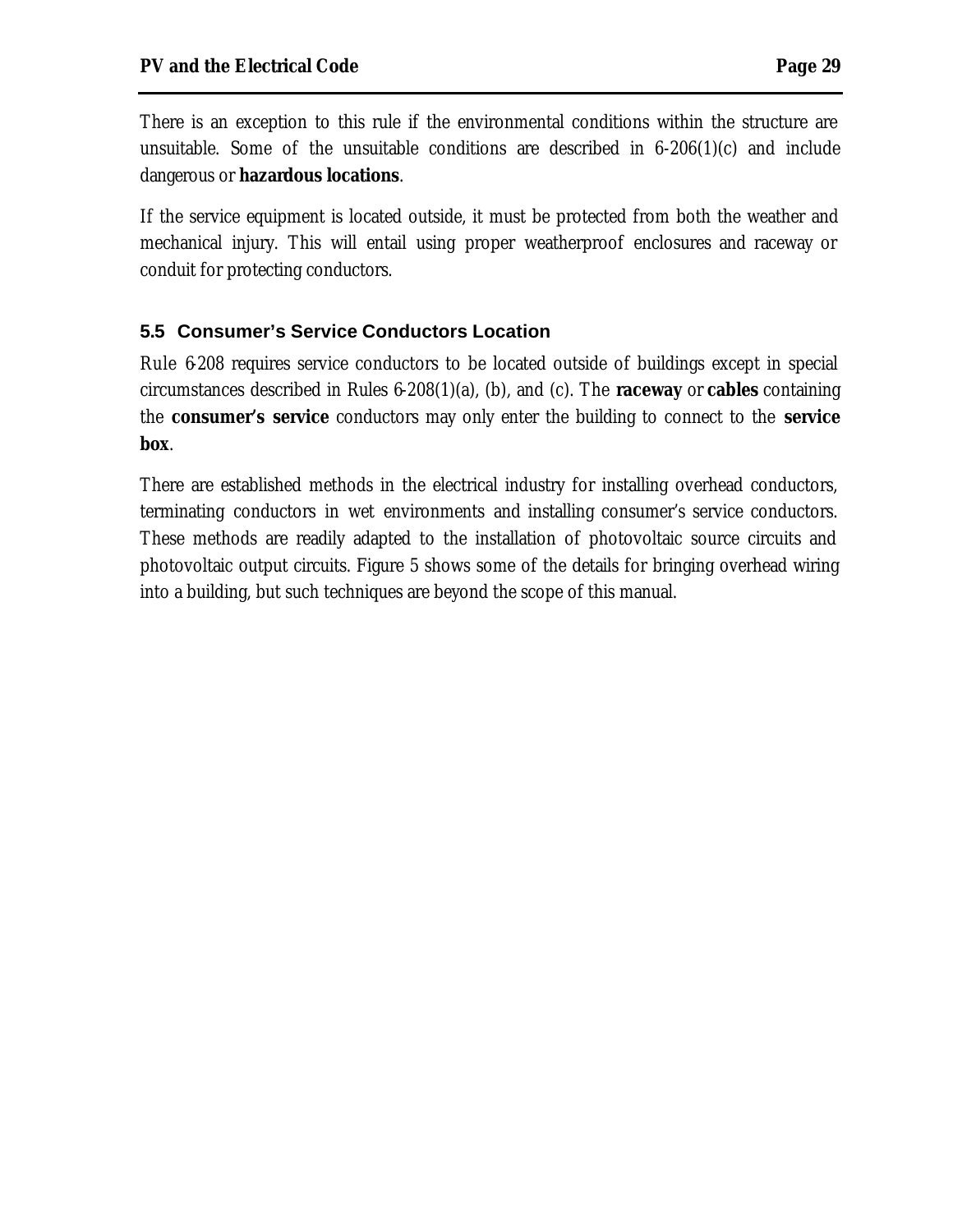# 6. **CEC Section 8 – CIRCUIT LOAD AND DEMAND FACTORS**

#### **6.1 Scope**

Rule 8-000 defines the scope of Section 8.

It covers the conductor ampacity and equipment ratings for consumers services, feeders, and branch circuits and the number of branch circuit positions for residential buildings.

8-108 discusses the number of branch circuits required in a residential dwelling however these rules assume that the branch circuits are supplied with 120V AC. Since the scope of this manual is the DC only portion of a PV system rule 8-108 will not be discussed.

There are 2 factors that are used to determine the size of a conductor: either the current capacity of the conductor or the ohmic voltage drop of that conductor. Whichever method results in the larger conductor size is the one that must be used. Section 4 discusses the selection of conductors on the basis of current carrying capacity and the use of Tables 1 through 5C, but Section 8 also contains rules that apply to conductor selection.

#### **6.2 Conductor Selection on the basis of Current Carrying Capacity**

Since CEC Part 1 is primarily written for AC systems and based on electrical energy distributed by a Supply Authority, Section 8 has been written with that in mind. In these systems a consumers service consists of the conductors between the connection to the Supply Authority and the main disconnect in a residence. Thus the Rules governing Services and Feeders, Branch Circuits and Automobile Heater Receptacles would be difficult to apply to a PV system since many of the assumed loads are not practical in a PV system. Nonetheless, the AC wiring of a residence or structure should be wired in compliance with Section 8 to allow for future changes such as extension of the utility grid.

#### **6.3 Voltages to be used when determining conductor current ratings**

Voltages to be used for calculating currents are specified by 8-100 and are the normal AC voltages of 120, 208, 240, 277, etc. The voltages used for PV systems typically span the extra low voltage and low voltage of CEC Part 1 definitions (see definition of Voltage in Section 0). Because the service voltages of most PV systems are 12V, 24V or 48V, and the conductor voltage drop may have a major impact on the operation of a PV system, the actual voltage rather than nominal values should be used. When the system includes batteries the battery voltage must be used – and the battery voltage will vary with the SOC. For convenience Figure 6 has been reproduced from PVT210.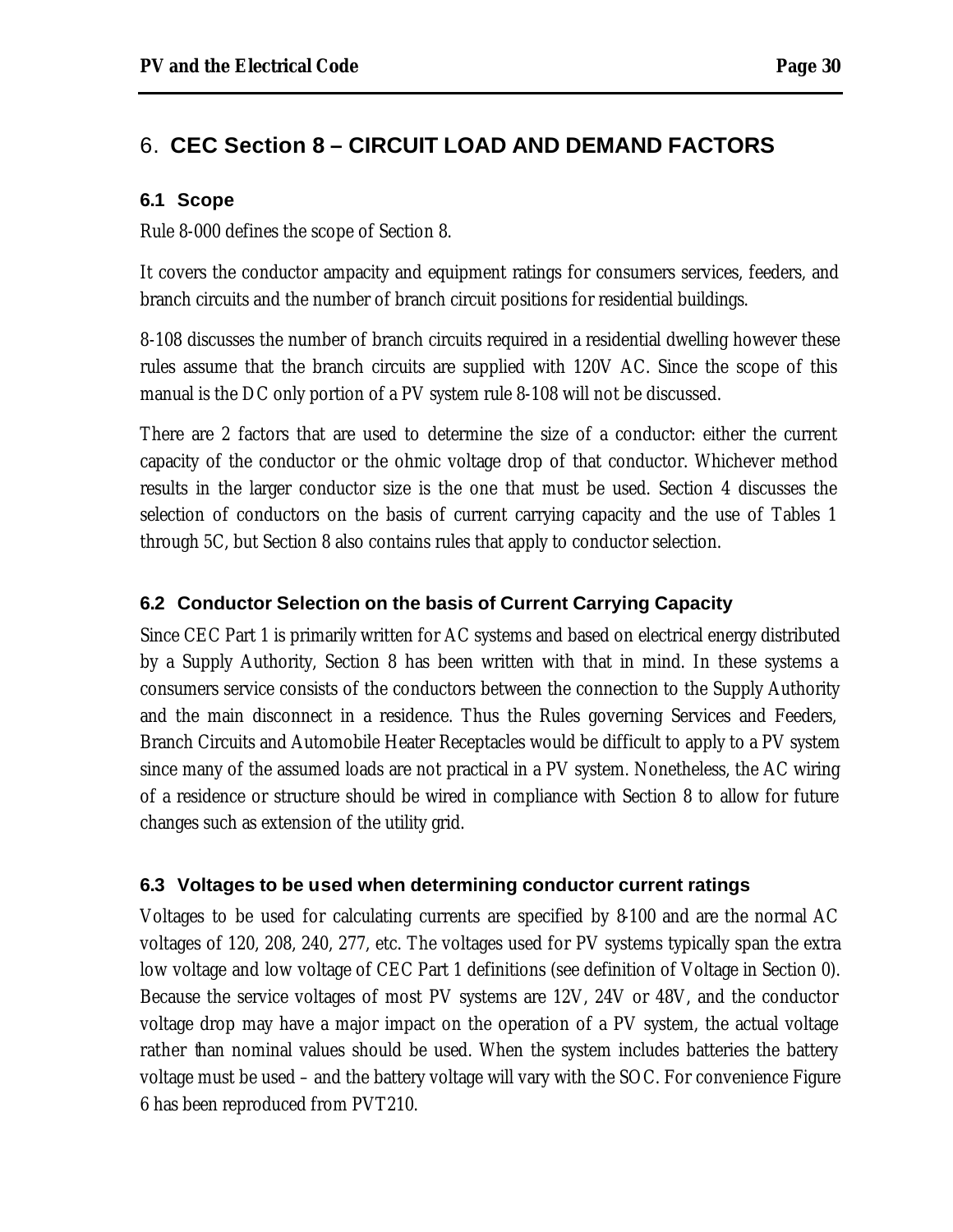|                        |                         |                     | <b>Battery Open Circuit Voltage</b> |       |       |
|------------------------|-------------------------|---------------------|-------------------------------------|-------|-------|
| <b>State of Charge</b> | <b>Specific Gravity</b> | <b>Cell Voltage</b> | 12 <sub>V</sub>                     | 24 V  | 48 V  |
| <b>Fully Charged</b>   | 1.2650                  | 2.12                | 12.72                               | 25.44 | 50.88 |
| 75%                    | 1.2250                  | 2.10                | 12.60                               | 25.20 | 50.40 |
| 50%                    | 1.1900                  | 2.08                | 12.48                               | 24.96 | 49.92 |
| 25%                    | 1.1550                  | 2.03                | 12.18                               | 24.36 | 48.72 |
| Discharged             | 1.1200                  | 1.95                | 11.70                               | 23.40 | 46.80 |

#### **Figure 6 Battery State of Charge**

#### **EXAMPLE 6-1**

A 24V PV system supplies a summer cottage. On the basis of Figure 6, determine the voltage to be used to determine the current in the conductors:

- a. Between the PV array and the fused disconnect ahead of the battery.
- b. Between the batteries and the loads.

#### **Solution**

 $\overline{a}$ 

- a. When determining the current rating of a conductor the maximum possible current must be determined. Typically a calculation is required to determine that current. The maximum current between the PV array and the battery will be determined by the short circuit PV module rating and Rule 50-008. Hence, the basis of the current rating will be the nameplate of the module and not the voltage of the battery.
- b. If the battery supplies an inverter the maximum current will occur when the battery voltage is lowest, therefore use 23.4V.<sup>1</sup> If there is no inverter and the battery is supplying resistive loads, the maximum current will occur at maximum voltage, hence use the highest voltage of 25.4V.

When close to the maximum rating for that conductor always choose the next larger conductor. (See Section 0, CEC page 1 paragraph 3).

#### **6.4 Conductor Selection on the basis of Voltage Drop**

The maximum voltage drop for AC systems is governed by 8-102 and is specified as 3% for any portion of a circuit and 5% overall. For the purposes of PV systems the photovoltaic

 $1$  Note that discharged does not mean that there is no current available. Terminal voltage is an indication only of SOC. A battery with a terminal voltage of say 23.5 V will still yield considerable current to a load.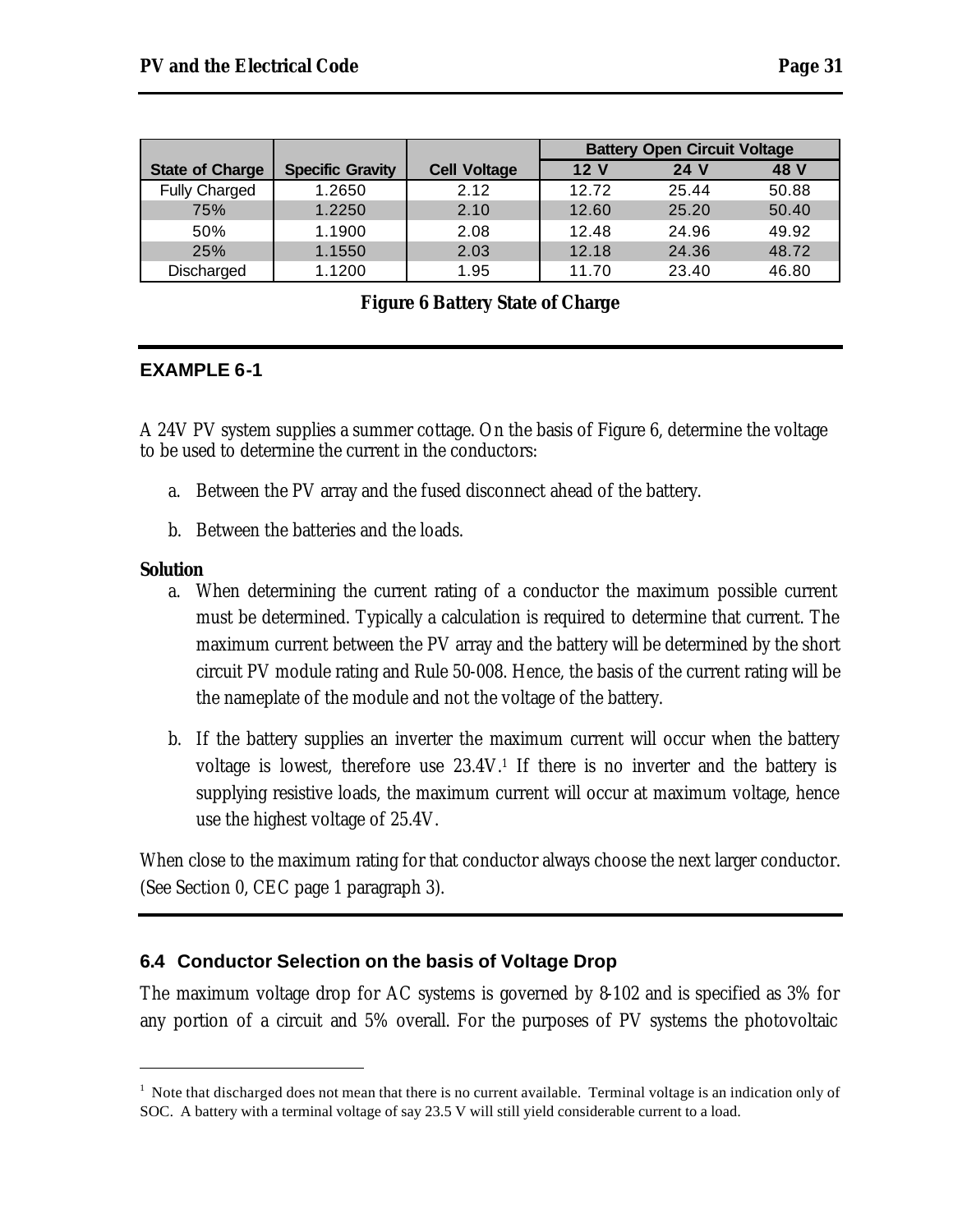source circuits and photovoltaic output circuits may be interpreted as feeders and/or branch circuits In PV Systems the maximum voltage drop allowed between the PV array and the battery is 5%, with no more than 3% allowed on any portion of the circuit. Feeder and Branch circuits on the DC side should be treated as though they were AC circuits. Figure 7 illustrates this concept.



**Figure 7 Maximum Allowable Voltage Drop in Circuits**

There is always the question of what to take as the current when determining the voltage drop. Subrule 2 states that if the actual current is not known then one is to use 80% of the rating of the overload device protecting that conductor. This is reasonable since a fuse or circuit breaker exposed to its listed rating will take a considerable time to trip. Instantaneous trip currents will be considerably higher than the name plate value.

Conductors to be used for PV systems shall follow this rule. The size of a conductor is to be based on the maximum current that can exist in that conductor and then choose from the conductors listed in Tables 1 to Table 4 of the CEC as long as the voltage drop meets the 3% or 5% rule. For 120V AC circuits and systems Tables 1 to 4 will be correct in most applications. For the DC portion of PV systems, because of the voltages used, a conductor selected based Tables 1 to Table 4 may have a voltage drop greater than that allowed by Rule 8-102.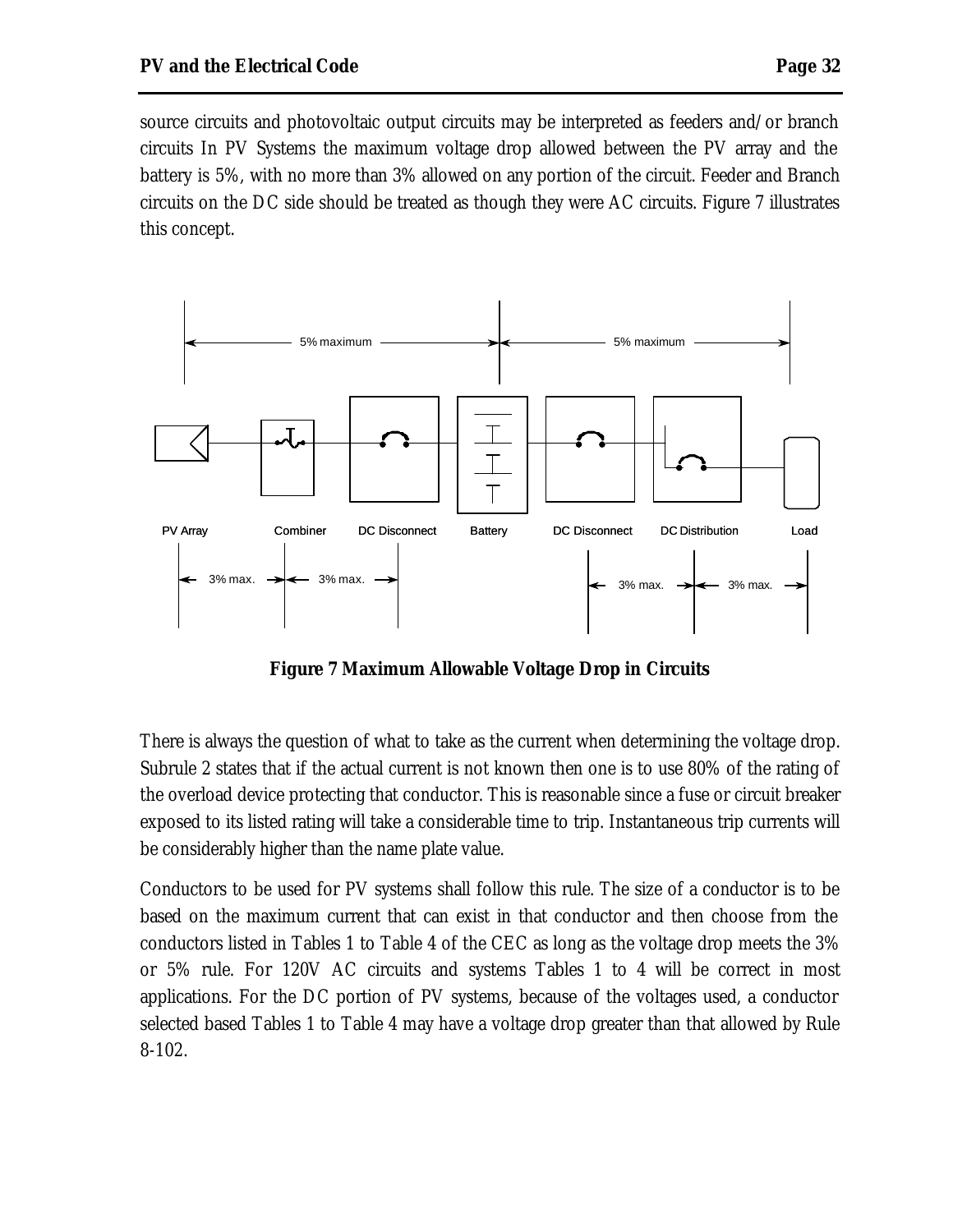#### **EXAMPLE 6-2**

Specify the size of copper conductors to be used in the photovoltaic output circuit, connecting the *combiner* box of a 24V PV 152A array to the battery disconnect, if the one way distance is 5 metres.

#### **Solution:**

Table 2 specifies that 14 AWG is rated at 15A. But what is the voltage drop for this conductor? By 8-102 it shall not be greater than 3% or in this case 0.72 volts. Ohms law, can be used to determine the voltage drop. Table 10 of PVT100 states that the resistance of #14 AWG is 8.46  $\Omega$ /km. The voltage drop will be:

 $Vd = current times resistance$ 

 $= 15A \times 8.46 \Omega / 1000 \times (2 \times 5m) = 1.27V$ 

Since the voltage drop is higher than that allowed, the next larger wire (a #12 AWG) must be chosen – as long as it will meet the requirement of less than a 3% drop. It is left to the reader to determine this.

#### **Alternate Solution:**

 $\overline{a}$ 

Using Table D4, #12 wire can conduct 15 A with 5% voltage drop a one-way distance of 1.9 meters at 6 Volts. Using the formula provided the maximum run length for 3% voltage drop is:

$$
1.9m \times \frac{3\%}{5\%} \times \frac{24V}{6V} \times \frac{15A}{15A} = 4.56m
$$

4.56 meters is less than 5 meters. Therefore #12 is not suitable, according to Table D4, and #10 would have to be used.

 $2^{2}$  In this case to keep things simple we are assuming that the 15A array current is already enhanced by 125% (see 50-008)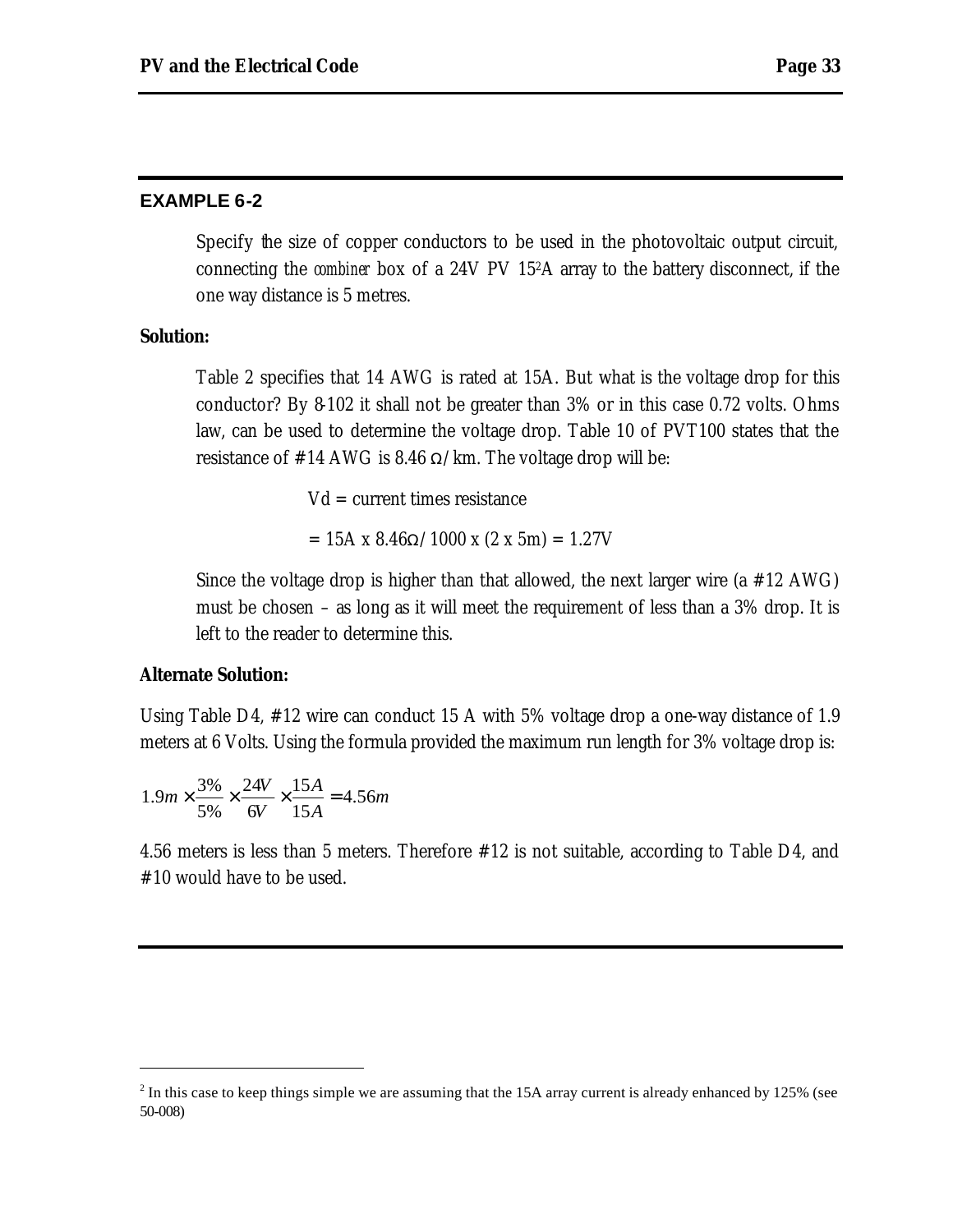#### **6.5 Maximum Circuit Loading**

**Rule 8-104** appears at first reading to be confusing and contradictory. Unfortunately code rules have developed over time and generally they do not get rewritten – they only have additions.

In plain words Rule 8-104 states that conductors and equipment must not carry more than the current that they are rated for. 8-104(1) states that the lesser rating of either the conductor or the overcurrent device<sup>3</sup> determines the maximum allowable current in a circuit. Some electrical equipment is rated as continuous at 100%, as described in Rule 8-104(4) and some is rated continuous at 80% of rated current, as described in Rule 8-104(5).

Some loads are continuous and some are intermittent and Rule 8-104(3) explains how to determine this. An examination of Tables 1 to 4 and Tables 5A to 5C will indicate that the rated current of a wire depends upon size, the type of conductor, the ambient temperature, the number of conductors in contact and whether it is a cable or in free air. With all of these variables it becomes very difficult to produce rules that ensure the compliance to the first sentence – conductors and equipment must not carry more current than they are rated for.

It is best to proceed using a step by step process, which might be:

- 1. Determine the calculated load using 8-104(3) and 50-008 if working on the photovoltaic source circuits.
- 2. Select the conductor to be used from Tables 1 to 4 (Insulation types, hence temperature –Columns 2, to 7) and whether a cable (Tables 2 or 4) or free air (Tables 1 or 3) or whether copper (Tables 2 or 4) or aluminum (Tables 1 or 3).
- 3. Select the overcurrent device or other equipment that it will be connected to (is it rated at 100% or only 80%)<sup>4</sup>
- 4. Ensure that the conductor is still cable of carrying the rated current of the selected overcurrent device.
- 5. Ensure that the voltage drop of the conductor is not more than 3%<sup>5</sup> .

# **EXAMPLE 6-3**

 $\overline{a}$ 

 $3$  An overcurrent device is interpreted as a fuse or circuit breaker. Most frequently it is a circuit breaker.

<sup>&</sup>lt;sup>4</sup> Examine the name plate ratings. If it does not indicate continuous at 100% then it mu st be taken as 80% of the nameplate rating. See 8-104, Appendix B.

 $<sup>5</sup>$  Remember – individual voltage drop cannot exceed 3%. 5% is the overall total voltage drop. Add all of the</sup> individuals up – the sum shall not be greater than 5%.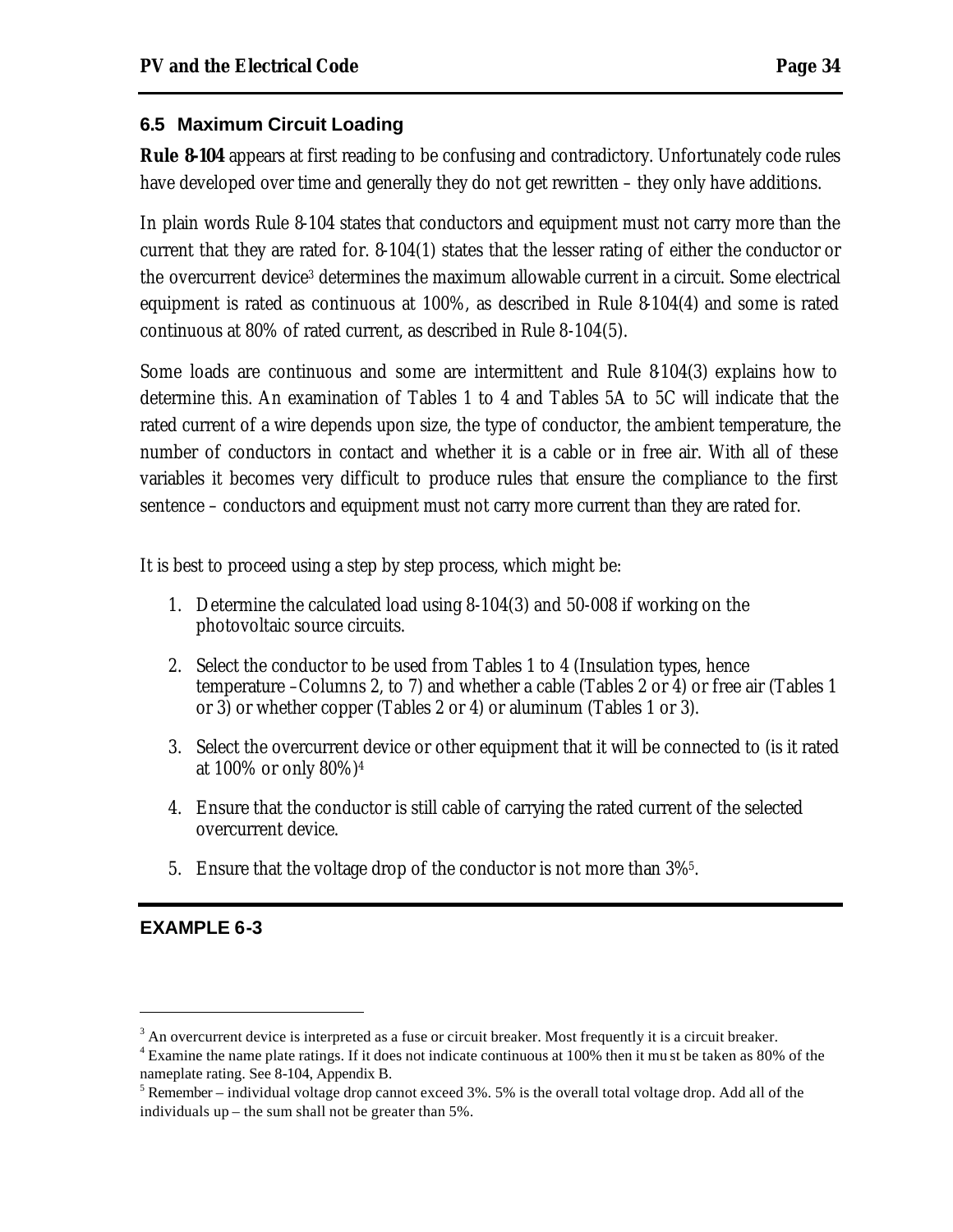A stand-alone solar system consists of 6 – 64 Watt 12 V modules each having a short circuit current of 4A connected to charge a 24V battery that supplies an inverter. Specify the conductors and disconnect switch for the photovoltaic output circuit that connects the *combiner* box to the charge controller for this system. Assume that the conductors are copper and in a RW90 cable installed totally within the building. The one-way length of the cable is 5 metres and the disconnect switch does not have a 100% continuous rating. Assume the circuit configuration is that shown by 50-002 in Appendix B.

#### **Solution**

As indicated above it is best to use a step by step approach to select the components

#### Step 1: Determine the load (current)

This is a 24 V system used to charge a battery. The voltage to use will be as given by Figure 6 and the module current in this case must be taken as 125% of the short circuit current (50- 008) and modified depending upon whether it is deemed to be continuous (8-104(3)(a)). The sun certainly can persist at 100% for more than 1 hour in any 2 hour period.

The rated current is:

12 x 1.25 =  $\frac{15A}{3}$  (3 strings of 2 modules in series).

# Step 2: Select the service conductors

The conductors are copper, in a cable and inside the building; hence the temperature will be not greater than 30°C<sup>6</sup> hence select #12 AWG.

# Step 3: Select the Switch Rating

The current is rated as continuous  $(8-104(3)(a))$  and the switch to be used is not rated 100% continuous therefore it must be de-rated by 80% (8-104, Appendix B), hence the rating of switch must be  $15A/0.8 = 18.75 A$ .

Switches do not have fractional ratings hence the next larger must be selected.

# *The switch to be used must have name plate rating of 20A or greater.*

# Step 4: Check the voltage drop

In this case the section that we are concerned with is classified as a feeder circuit hence it must comply with the 3% rule.

Table D4 can be used for this calculation. Using the equation shown we have: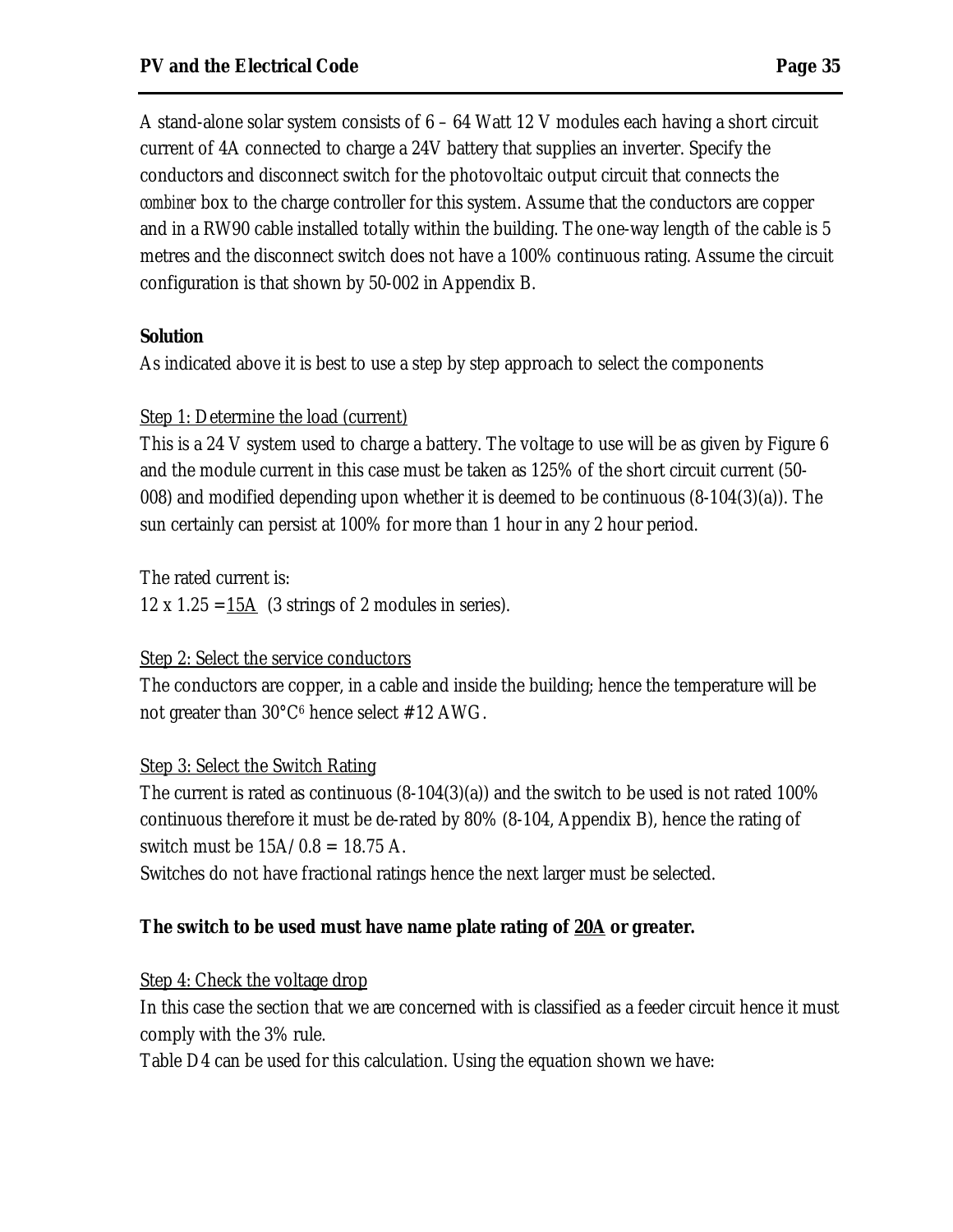$\overline{a}$ 

L=  $24/6$  X  $3/5$  X  $15/18.75$  X  $1.9$  = 3.65 m

Even # 12 AWG too small! Using the same equation for #10 yields 5.95 metres. The wire to be used to connect the *combiner* box to the overcurrent device must be  $\#10 \text{ AWG}$ .

<sup>&</sup>lt;sup>6</sup> The most common type of wire used is RW90 (column 4 of table 2) and it has a temperature rating of 90<sup>o</sup>C.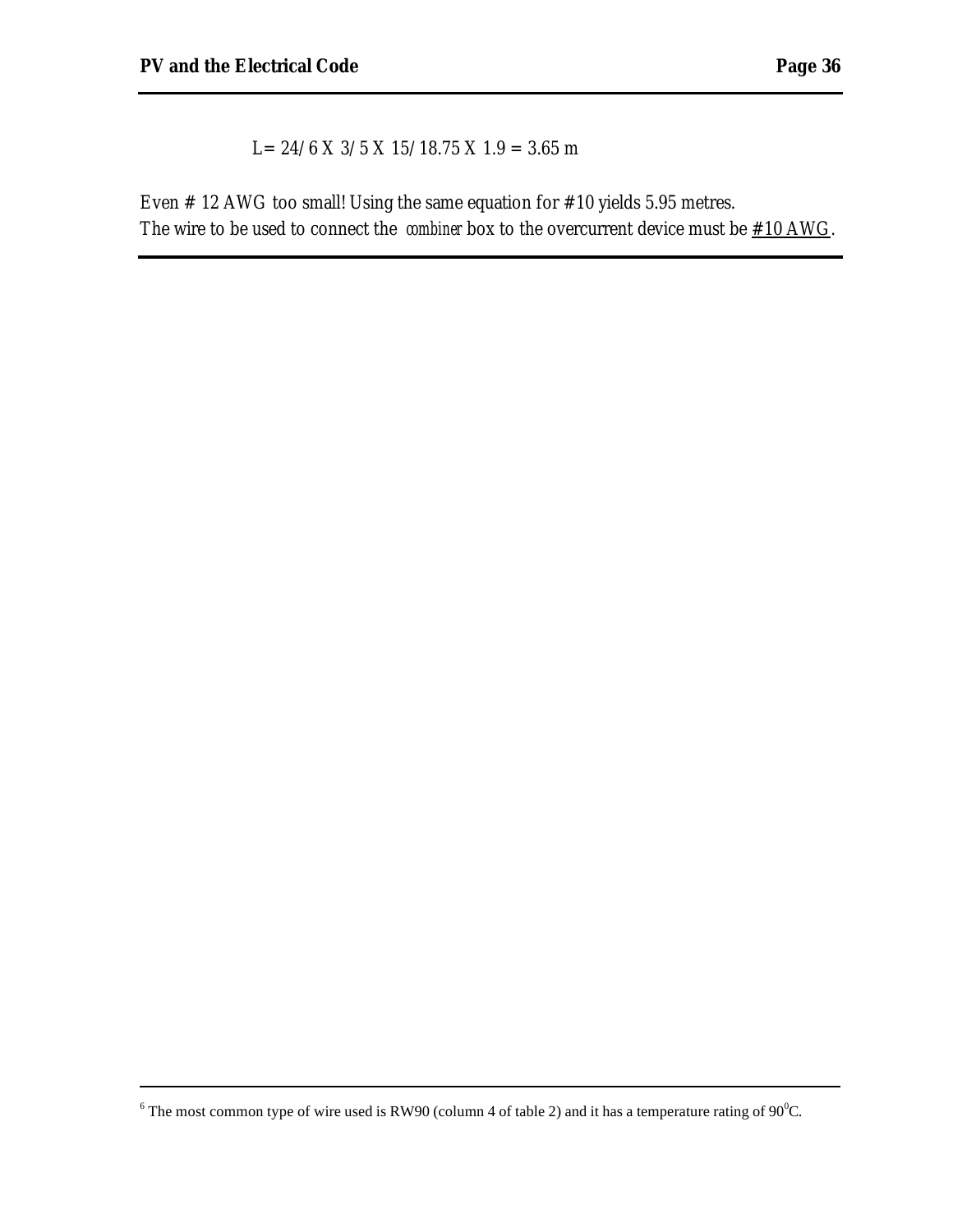# **7. CEC Section 10 – GROUNDING AND BONDING**

Grounding and Bonding are difficult concepts for many people to grasp. Generally, the question is "Why are systems grounded and bonded"? Rule 10-002 provides the answer to this question and it is:

- To protect life from the danger of electric shock, and property from damage by bonding to ground non-current-carrying metal systems; and
- To limit the voltage upon a circuit when exposed to higher voltages than that for which the circuit is designed; and
- In general, to limit ac circuit voltages-to-ground to 150V or less on circuits supplying interior wiring systems; and
- To facilitate the operation of electrical apparatus and systems; and
- To limit the voltage on a circuit which might otherwise occur through exposure to lighting

There is considerable confusion regarding grounding and bonding and the differences between the two. Section 0 defines the two terms.

**Bonding** means a low impedance path obtained by permanently joining all non-currentcarrying metal parts to assure electrical continuity and having the capacity to conduct safely any current likely to be imposed on it.

**Grounding** means a permanent and continuous conductive path to the earth with sufficient ampacity to carry any fault current liable to be imposed on it, and of a sufficiently low impedance to limit the voltage rise above ground and to facilitate the operations of the protective devices in the circuit.

Enclosures of electrical equipment are connected together with a conductor (they are bonded) and the bonding conductor is connected to earth. And because an electrical system is grounded (connected to earth) this also means that the enclosures of electrical equipment will be at earth potential regardless of the type of fault or the magnitude of current that happens to be in the bonding or earthing conductor.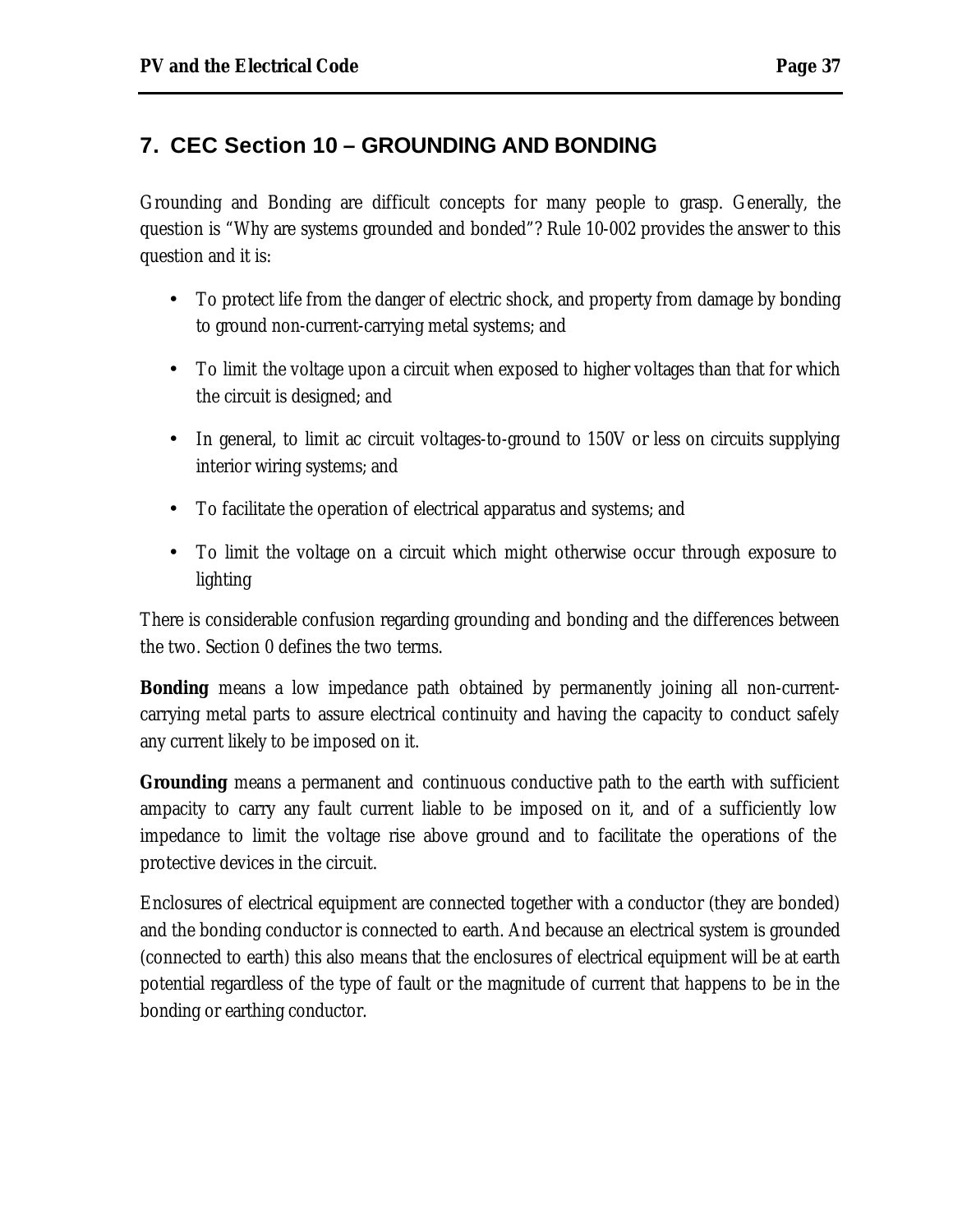

# **Figure 8: Drawing of typical PV System with Bonding Conductors**

# **7.1 Grounding**

A perusal of Figure 8 will indicate that for a typical PV system there are 2 distinct circuit sections – the DC section and the AC section. We must observe the rules for each section.

#### **7.1.1 The DC Section**

For voltages between 50 V and 300 V inclusive, DC systems must be grounded as indicated by 10-102(1).

#### **10-102 Two-Wire Direct-Current Systems**

(1) Two-wire direct-current systems supplying interior wiring and operating at not more than 300 V or not less than 50 V between conductors shall be grounded, unless such system is used for supplying industrial equipment in limited areas and the circuit is equipped with a ground detector.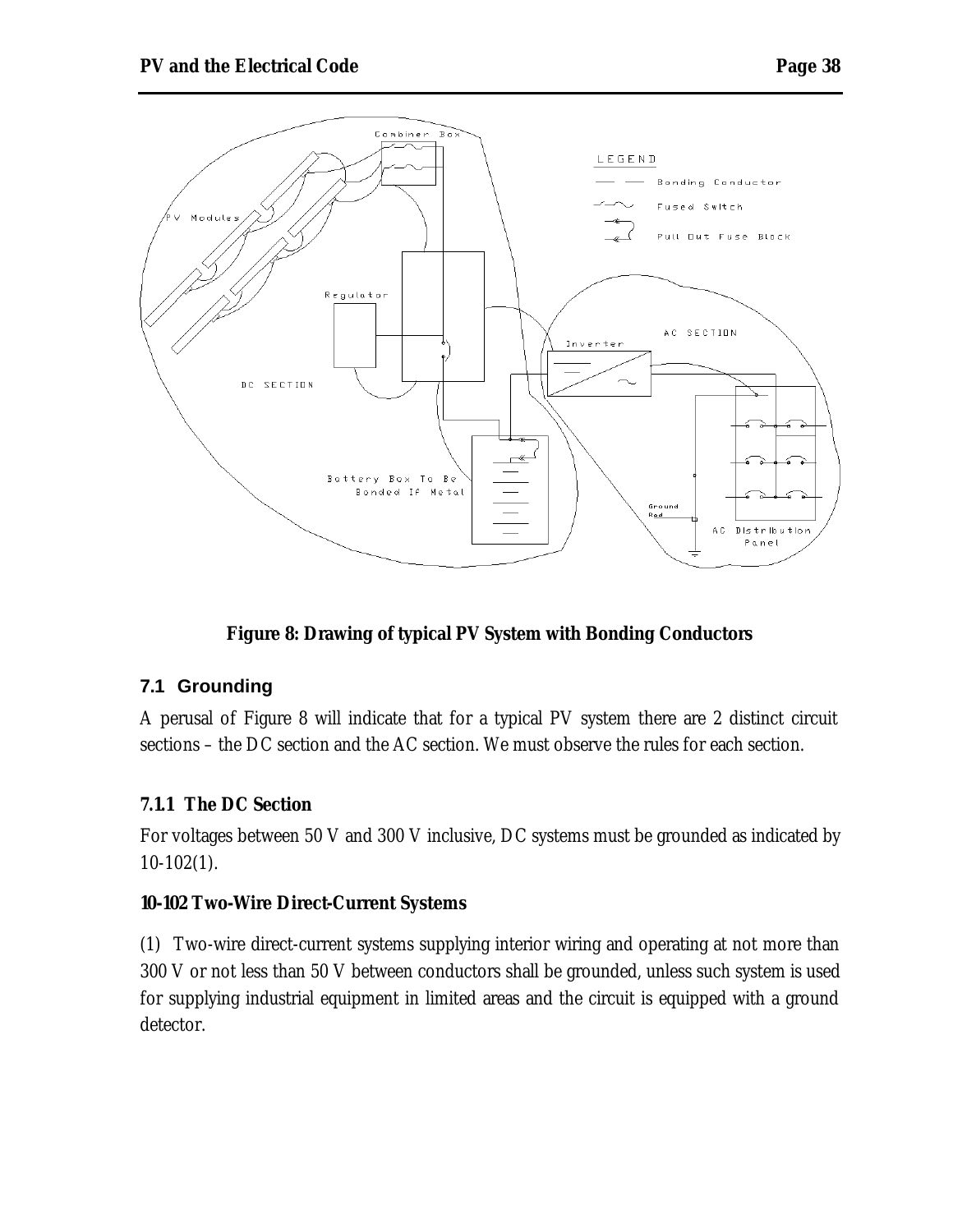For voltages less than 50 V Rule 10-114, provides guidance.

#### **10-114 Circuits of Less than 50 V.**

Circuits of less than 50 V shall be grounded:

- (a) Where run overhead outside of buildings
- (b) Where supplied by transformers energized from: …

For the PV case (a) is applicable and the rationale as stated by the Handbook is that out of door wires may be exposed to higher AC voltages (i.e. a supply grid). While a standalone system such as Fig 7 is unlikely to be exposed to supply grid wires it definitely is exposed to lightning. Grounding (and bonding) will insure that the all components of a PV system will be at ground potential by providing a low electrical resistance path to earth for lightning strikes.

There is one other interesting aspect to solar systems (both PV and thermal). It is that a solar module mounted and exposed to the sun is essentially a large flat plate capacitor (a conductive plate with insulation on each side) and as such under certain atmospheric conditions will become charged with respect to earth (as does a cloud). Grounding and bonding will insure that any static charge will be neutralized.

10-114(b) does not have any relevance as there will be no transformers on a DC system.

#### **10-104: Three-Wire Direct Current System**

The neutral conductor of all 3-wire direct-current systems supplying interior wiring shall be grounded.

This rule is in keeping with the object of grounding (see 10-002) which is to limit voltages for interior wiring to 150 V or less. PV systems designed for grid tied applications typically operate at much higher voltages than those designed for stand alone applications. Typical grid tied inverter output voltages are 120 V or 208 V. By connecting modules in series the input voltage to the inverter will be approximately the same as the output voltage thus eliminating the need for a transformer. The intent of 10-002 can be met by using a 3 wire system i.e. a conductor is connected to the electrical center of the array and then grounded. Thus the maximum voltage to earth is 50% of the maximum system voltage. By definition this conductor becomes a neutral (see section 0).

As indicated by 10-002 the purpose of grounding and bonding is to protect life from the danger of electric shock. Grounding and bonding achieves this by ensuring that when an electric fault occurs the potential of the metal parts of enclosures will be maintained at a safe value with respect to earth and/or the fault will cause the system to be disconnected by a protective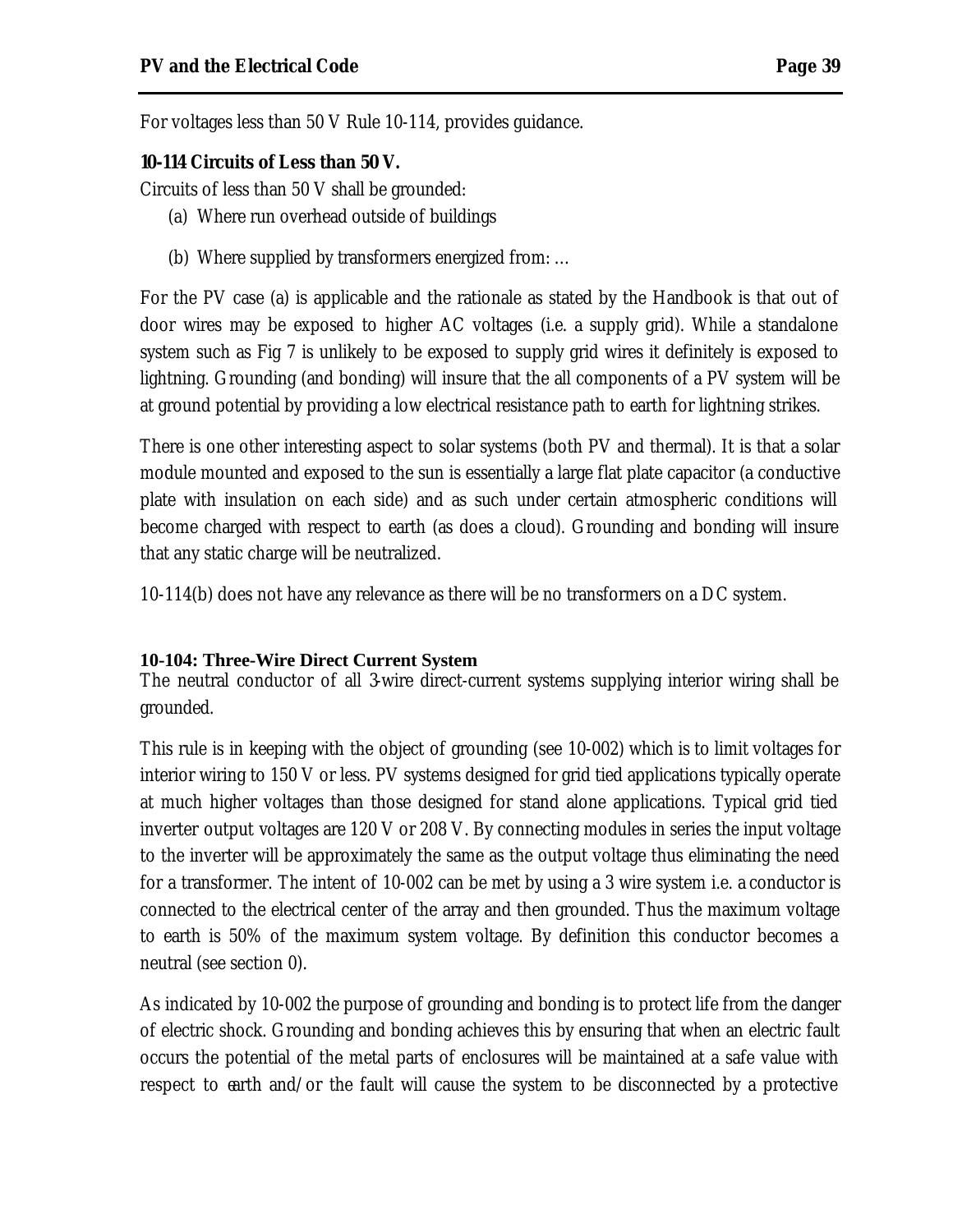device. A logical extension to this thinking is that conductors that carry current in the event of a fault must have a current carrying capacity equal to that of other system conductors thereby causing the over current device to operate and disconnect the circuit. It is for this reason that it is the size of system conductors and or overcurrent devices that governs the size of the grounding and bonding conductors.

Tables 16 and 17 are used to select bonding and grounding conductors.

#### **10-202: Grounding Connections for Direct-Current Systems**

Direct-current systems which are to be grounded shall have the grounding connections made at one or more supply stations but not at individual services nor elsewhere on interior wiring.

The purpose of 10-202 is to ensure that there is only one grounding point for each source. If a system is grounded in two locations an alternate circuit (the earth circuit will be in parallel with the neutral conductor) through the earth results. This could result in electrolytic action.

#### **7.1.2 The AC Section**

#### **10-106 Alternating-Current Systems (see Appendix B)**

(1) Except as otherwise provided for in this Code, alternating-current systems shall be grounded if:

- (a) By so doing, their maximum voltage-to-ground does not exceed 150V; or
- (b) The system incorporates a neutral conductor.

 (2) Wiring systems supplied by an ungrounded supply shall be equipped with a suitable ground detection device to indicate the presence of a ground fault

 $10-106(1)(a)$  is really a restatement of  $10-102(1)$ , that systems whose voltages are less than 150 V shall be grounded and that if a system is not grounded then notification of the existence of a fault must exist. Notification is not required on a grounded system because a fault will cause a protective device to operate and disconnect the circuit.

In the case of a PV Stand-Alone system having an inverter (the circuit of figure 7-1) as long as the output of the inverter is less than 150 V then grounding is not necessary, but if it is not grounded then a ground fault detector must be installed. If the inverter output is greater than 150 V (i.e. 120/240V system for example) then by (a) it must be grounded.

In either case it is best to ground the system as ground fault detectors are expensive and are intended to only de-energize the system. De-energizing the system will not protect the system from lightning or a static charge, whereas grounding will.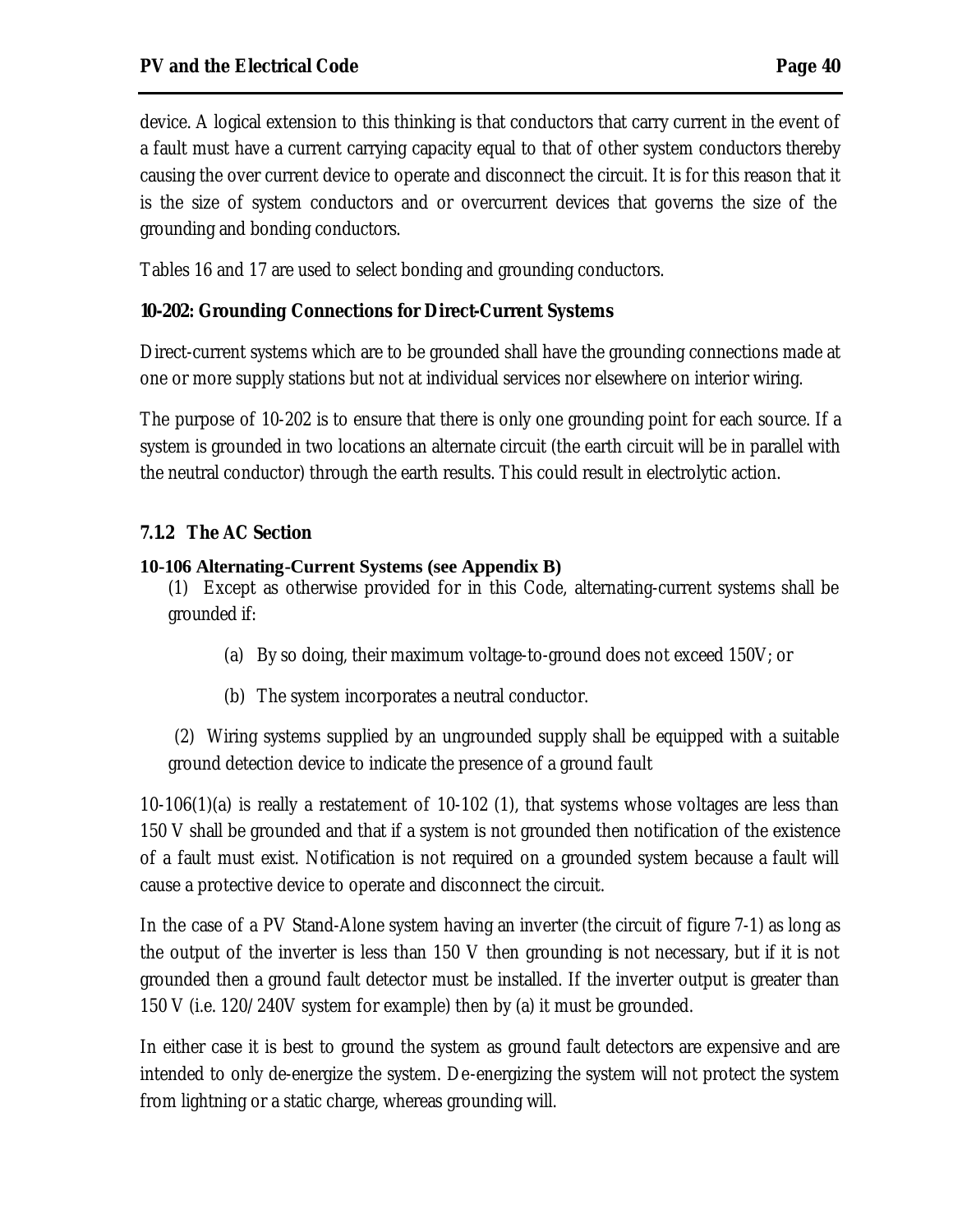# **7.2 Bonding**

10-400 and 10-402 attempts to provide guidance as to what and how electrical equipment is to be grounded and bonded. It is difficult to relate these 2 rules specifically to PV systems but the intent is very clear. ALL electrical equipment shall be bonded. In fact, even non-electrical equipment that is in the vicinity of electrical equipment shall be bonded (See 10-406).

# **7.2.1 Bonding Methods**

# **10-600: Clean Surfaces**

This rule specifically states that a considerable effort shall be made to insure that good electrical connections exist. Specifically it states that paint and any other coatings shall be removed so as to provide a low resistance path.

10-602 recognizes that galvanic action may take place and shall be avoided by using one type of metal. For situations where this cannot be avoided there is a paste that can be applied to the dissimilar metals that will minimize the galvanic action. This is very important for bonding of PV module frames as these are made of aluminum and the bonding conductors are usually copper.

# **10-810 Grounding Conductor Size for DC Circuits**

(1) The ampacity of the grounding conductor for a direct-current supply system or generator shall be not less than that of the largest conductor supplied by the system, except that where the grounded circuit conductor is a neutral derived from a balancer winding or a balancer set, the size of the grounding conductor shall be not less that that of the neutral conductor.

Rule 10-810 is very specific and easy to follow. Unfortunately conforming to this can be a problem as the following example illustrates.

# **EXAMPLE 7-1**

A PV system is used to supply a cottage with 120 VAC using a 2500 Watt 12 Volt inverter. Determine the size of the grounding conductor.

# **Solution**

The grounding wire shall be the same size as the largest conductor. The conductors between the batteries and the inverter in this case as suggested by the Manufacturer are  $4/0$  for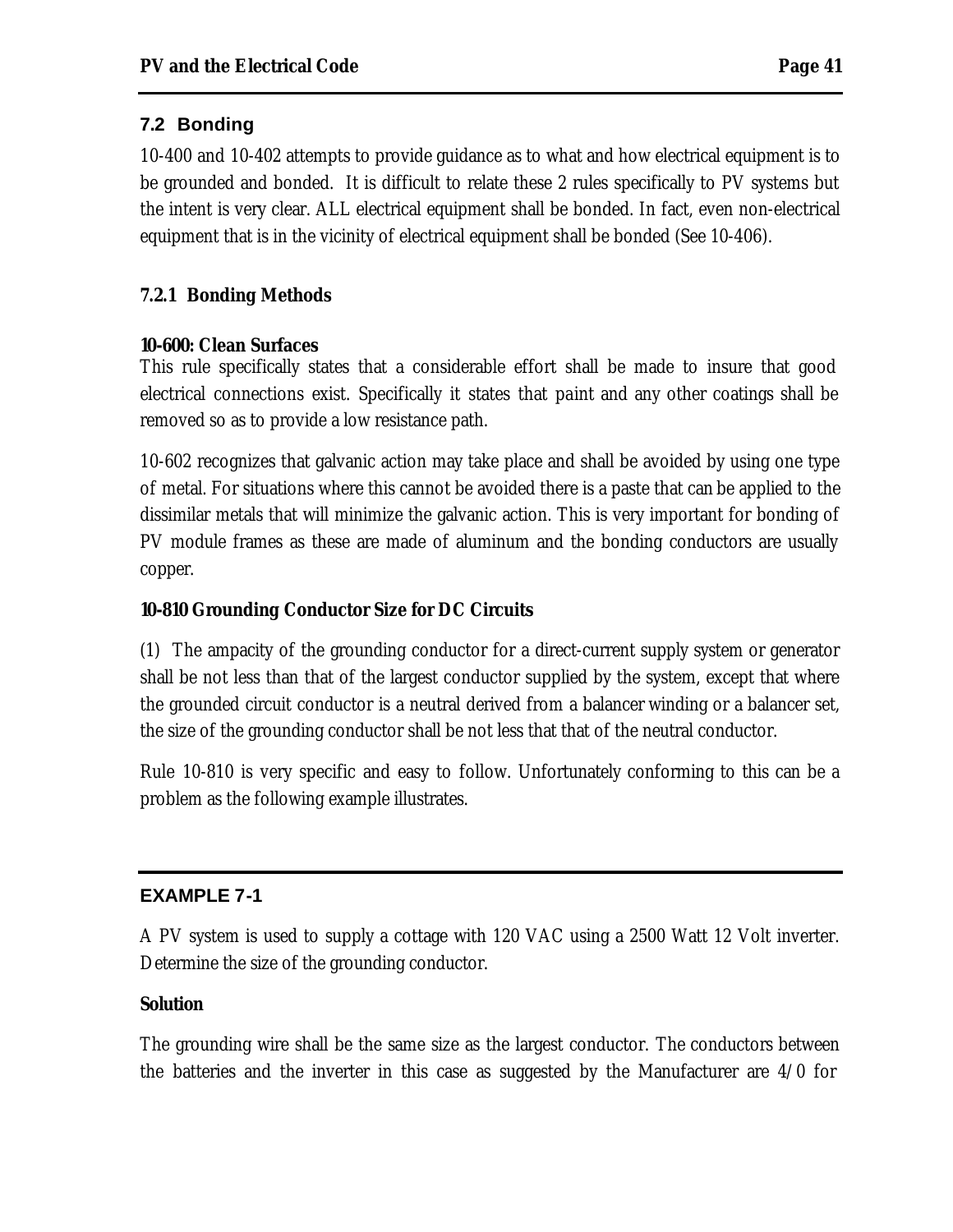distances greater than 1.5 meters. The grounding conductor therefore is to be 4/0. A 4/0 conductor has a diameter of 11.6 mm! This is very difficult to work with and also very expensive. Increasing the voltage to 48 volts will reduce the required size of the conductors to 1/0 (8.28 mm) – which will mitigate the problem somewhat.

#### **7.3 Grounding Electrodes**

As indicated by 10-702, a grounding electrode shall be a concrete encased electrode, a rod electrode, a plate electrode, or some other acceptable device. It is to be noted that section 10- 702 states that these devices are "Artificial Grounding Electrodes" because the preferred grounding method is a water piping system. PV Systems may be installed where underground water systems either do not exist or are of PVC materials. A ground rod would therefore be required in most PV systems. An acceptable grounding system would be as indicated by 10- 702 (3) to 10-702 (9).

#### **7.4 Lightning Arrestors**

 $\overline{a}$ 

A PV system typically is mounted such that it is vulnerable to lightning. A flash of lightning is an electrical arc from the earth to a cloud that is the result of an electrical potential between the earth and the cloud. The resistance between earth and the cloud is the ohmic resistance of air hence the ohmic resistance will be less for a device that is physically above the earths surface (less distance to the cloud). By connecting a PV array to earth via a grounding conductor a path is provided for the discharge current.

10-1000: Lightning Arrestors on Secondary Services – 750V or Less

(1) Where a lightning arrestor is installed on a secondary service<sup>7</sup> , the connections to the service conductors and to the grounding conductor shall be as short as practicable.

- (2) The grounding conductor shall be permitted to be:
	- (a) The grounded service conductor, or
	- (b) The common grounding conductor
	- (c) The service equipment grounding conductor; or
	- (d) A separate grounding conductor.

 $<sup>7</sup>$  A secondary service is an electrical distribution system that is supplied from a transformer secondary winding.</sup> For example 2 or 3 houses will be supplied from one transformer secondary. The primary winding/circuit will have lightning strike protection but because the primary and secondary of the transformer are not connected electrically, lighting protection on the primary does not extend to the secondary circuit. Lightning protection may be required on the secondary because of this and that it why rule 10-1000 exits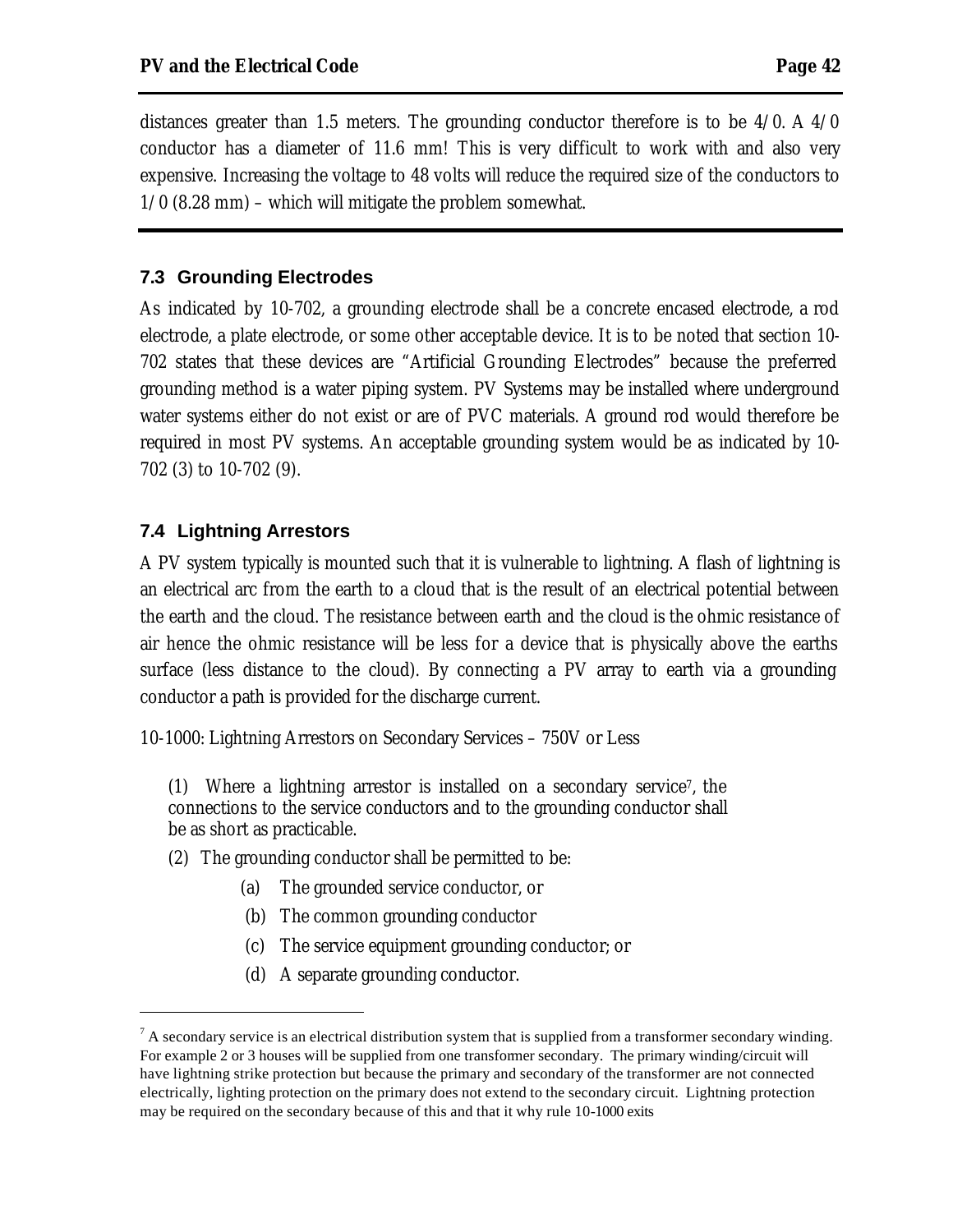(3)The bonding or grounding conductor shall be of copper not smaller than No. 6 AWG.

While Rule 10-1000 specifically applies to Secondary Services the intent is clear. It is to provide a low resistance path for the discharge current. By 10-1000 (1) the grounding conductor shall be as short as possible (low resistance) and by (3) shall be no smaller than No. 6 AWG and shall be copper.

Section 10 outlines the rules for grounding and bonding. Over time the rules have been revised and refined to cover a myriad of situations. A first time review of these rules leaves one with a fogged mind. Conforming to Section 10 for a PV system is much simplier if one is able to keep several key factors in mind. The key factors are:

- 1. Earth is taken as a reference because our feet are normally at earth potential.
- 2. The object of Grounding and Bonding is to insure that the potential of an electrical neutral (if it exists) and all electrical equipment enclosures are at earth potential.
- 3. We do not want galvanic action
- 4. If a fault occurs, then a protective device shall disconnect the circuit or in the case of insulation breakdown the resulting current, if insufficient to trip the overcurrent device, will not cause any equipment to rise above earth potential.
- 5. An arbitrary value of 150 V is used as the maximum voltage to which a person can be exposed to when touching a "live " conductor.

Number 1 above is achieved by standing on a metal grid that is electrically connected to a ground rod (this is done if there is a question regarding the potential of the material with respect to earth that a person is standing on)

Number 2 is achieved by electrically connecting both the neutral and all equipment cases together and to earth.

Number 3 is achieved by insuring that earth is not used as a conductor (i.e. the connection to earth occurs at one point only)

Number 4 is achieved by selecting the size of the grounding and bonding conductors to be approximately the same size as the system conductors. (See Tables 16 and 17) and that all connections in the grounding and bonding systems have a very low resistance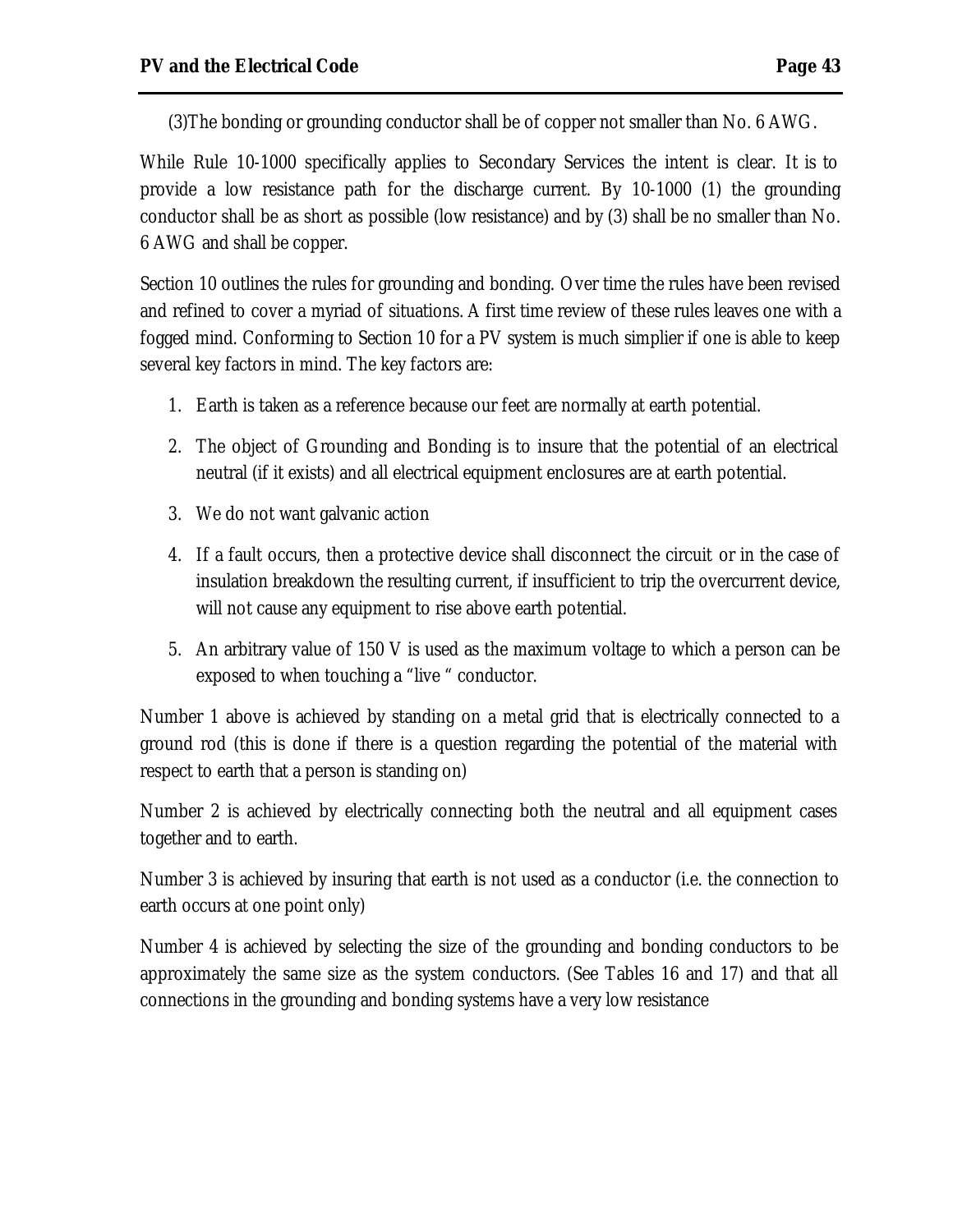# **8. Section 12 – Wiring Methods**

#### **8.1 Scope**

Section 12 of the Canadian Electrical Code Part 1 applies to all wiring installations operating at 750 V or less. This includes solar photovoltaic installations except for specific types of installations listed in Rules 12-000(1)(a) to (e), such as Class 2 circuits as described in Section 16. The requirements of Section 36 may apply to installations exceeding 750 V, but for most photovoltaic **interconnected** or **stand-alone systems** Section 36 does not need to be referenced.

#### **8.2 Underground Installations**

Rule 12-012 deserves a lot of attention. It covers the installation of direct buried conductors, cables or raceway. Ground mounted PV arrays often have underground wiring for the photovoltaic output circuit and installation of this wiring must comply with these rules. Refer to Table 53, *Minimum Cover Requirements for Direct Buried conductors, Cables, or Raceway* to determine how deep your circuits must be buried. NMWU cable and USEB cable belong in the first category, conductors or cable not having a metal sheath or armour, and require 600 mm or 900 mm of cover on top of the cable depending on whether the installaion is in a vehicular area or not. This distance is not measured from the bottom of the trench, but from the top of the cable. TECK, ACWU and all Raceway (except EMT) require much less cover – 450 mm and 750 mm respectively.

Note also that direct buried conductors and cables require screened sand or earth both above and below the conductors. The screen size is to be 6 mm. One must also mark the installation adequately to prevent accidental damage when someone is digging in the area. This usually takes the form of approved marking tape that is laid in the trench above the conductors, cables or raceway. The tape should be not less than 200 mm below finished grade, but preferably at least 300 mm above the conductors.

#### **8.3 Conductors in Parallel**

Rule 12-108 limits the size of conductors in parallel to 1/0 AWG or larger. The only exception is for supplying control power to indicating instruments and devices, contactors, relays, solenoid, and similar control devices as described in Rule 12-108(3)

The motivation for paralleling conductors is that large wire sizes are heavy, stiff, difficult to work with and may not be readily available.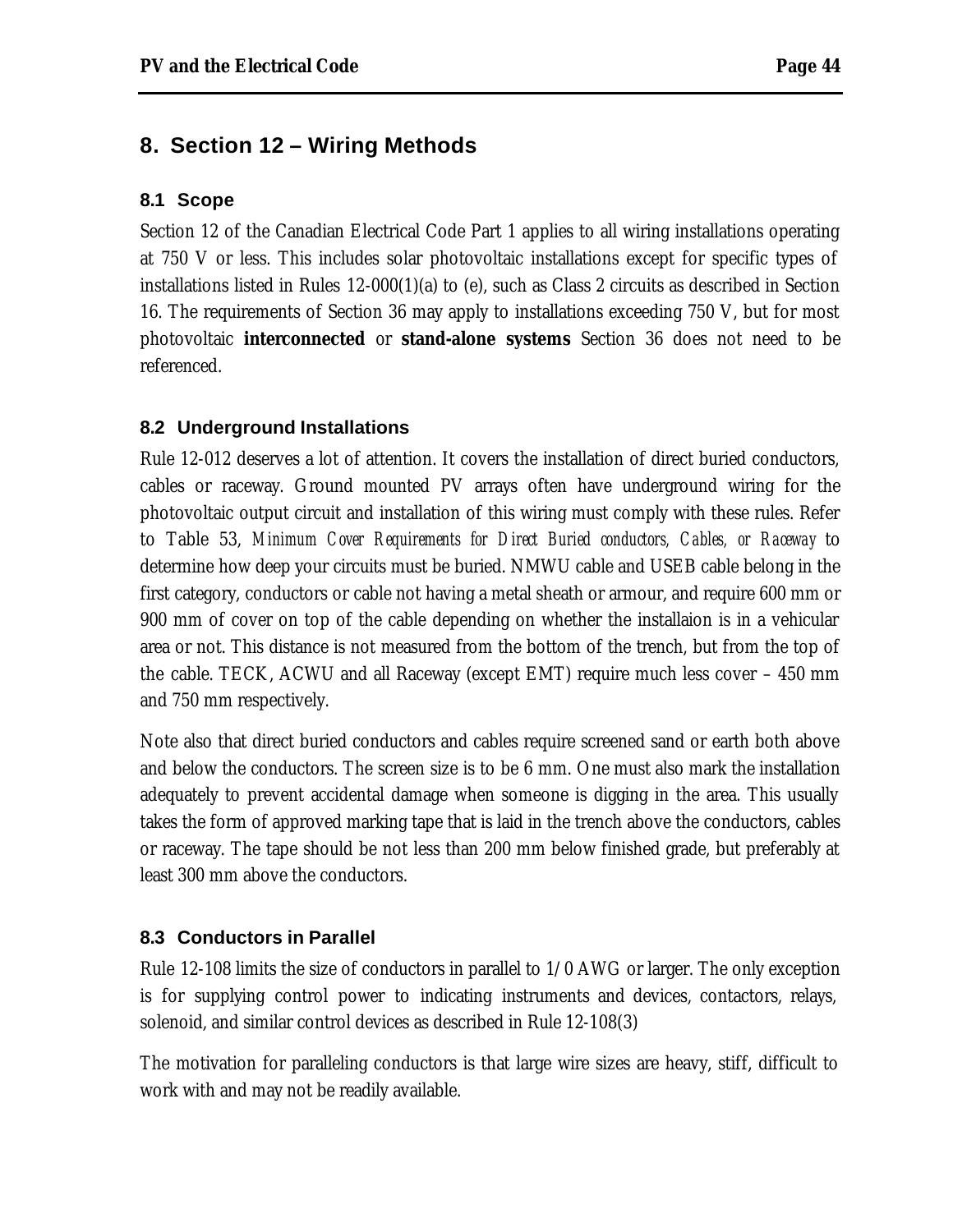In photovoltaic systems large wire sizes are often selected in order to limit voltage drop rather than to meet ampacity requirements and the ampacity of the selected conductor often exceeds the current rating of the circuit. This is due to the use of 12 Volt, 24 Volt and 48 volt DC in many photovoltaic systems. If parallel conductors are used to minimize voltage drop, conductor sizes can be selected such that any one of the parallel conductors could carry the full rated current of the circuit without posing a hazard.

#### **EXAMPLE:**

Two conductors of 4/0 AWG copper RW90 in raceway carries 100 A at nominal 12V and an ambient temperature not exceeding 30°C. The maximum distance without exceeding 2% voltage drop is:

From Table D3 a 4/0 conductor is suitable for 1% voltage drop over 31.6 meters at 120V and 60°C.

Table 2 allowable ampacity of  $4/0$  AWG copper is 235 A. Therefore the current is,  $100/235 =$ 42.5% of the allowable ampacity. The Distance Correction Factor (Note 3) from 90°C row and 40% column is 1.08.

The maximum run length is:

$$
31.6m \times \frac{2\%}{1\%} \times 1.08 \times \frac{12V}{120V} = 6.8m
$$

If smaller conductors are used:

From Table 2 a #3 AWG conductor has an allowable ampacity of 105A. And from Table D3 a #3 AWG conductor is suitable for a 1% voltage drop over 7.9 meters at 120V and 60°C.

The Distance Correction Factor (Note 3) from 90°C row and 100% column is 1.00.

The maximum run length is:

$$
7.9m \times \frac{2\%}{1\%} \times 1.00 \times \frac{12V}{120V} = 1.58m
$$

Four parallel conductors would have a maximum run length of:

$$
7.9m \times 4 = 6.32m
$$

Therefore to maintain a 2% or less voltage drop, four parallel #3 AWG conductors could be substituted for a single 4/0 AWG conductor as long as the run length did not exceed 6.32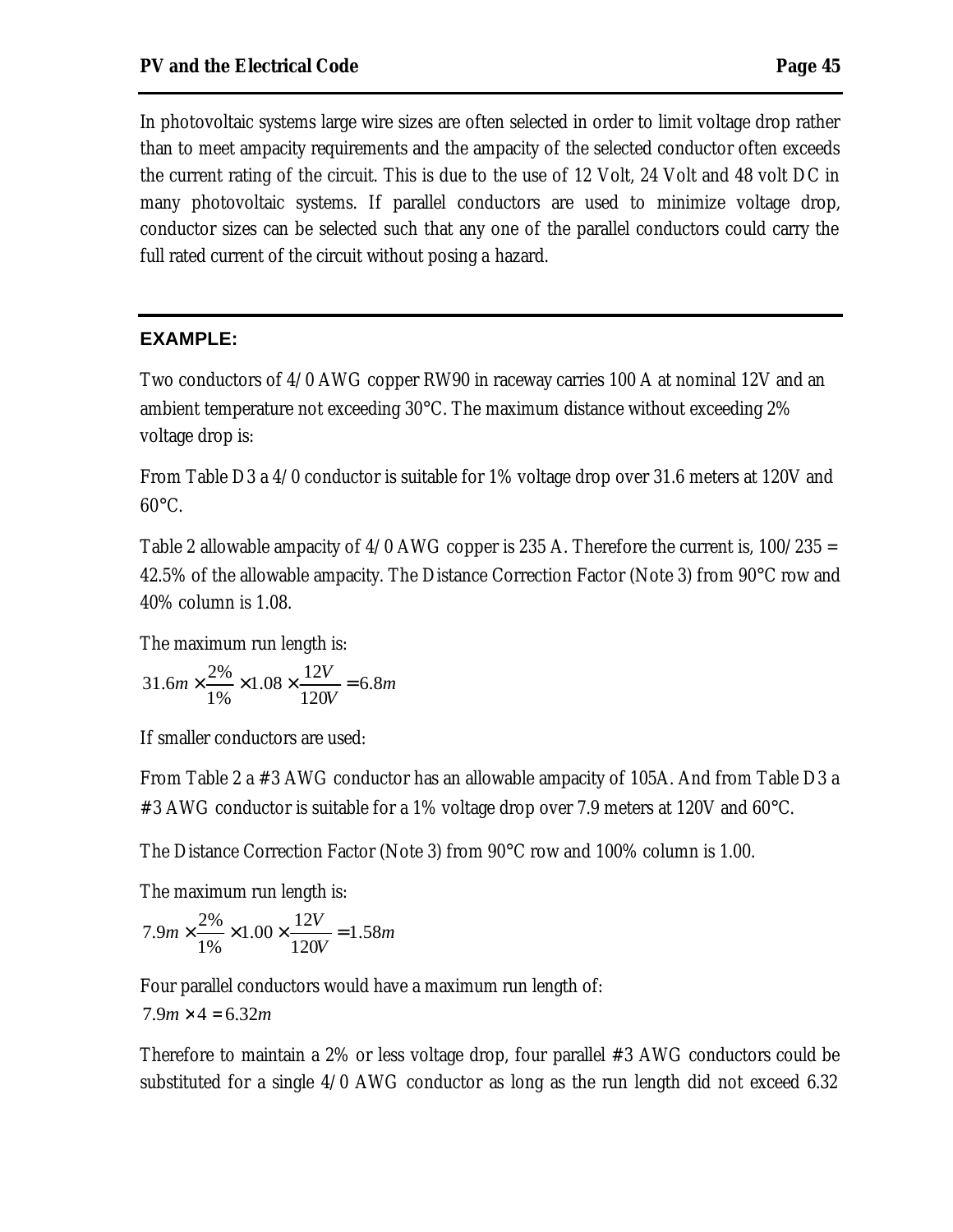meters. Additionally, the ampacity of any one #3 AWG conductor would be adequate for the full 100A.

# **8.4 Types of Conductors**

Rule 12-100 requires that conductors installed in any location be suitable for the condition of use as indicated in Table 19. Thus all the conductors used in a photovoltaic system should be selected from Table 19. There is an explicit exception to this in Section 50. Rule 50-014 permits flexible cords of a type specified in Table 11 for extra-hard usage to be used for the interconnection of **modules** within an **array**.

Rule 25-552(c) also permits the use of jacketed flexible cord for the wiring between cells and batteries and other electrical equipment. Equipment wire may also be suitable for such wiring. Both flexible cord and equipment wire are listed in Table 11.

The use of welding cable for wiring between cells and batteries and other electrical equipment is not permitted by Rule 12-100 or any of the exceptions mentioned. There are alternatives to welding cable that have the extra flexibility desired for battery wiring as well as having the appropriate CSA Type designation from either Table 11 or Table 19. Diesel Locomotive Cable and Drilling Rig Cable often have an R90 or RW90 designation making it a suitable choice. Some equipment wire may also be suitable – although remember to use Table 12 to determine the allowable ampacity of equipment wire rather than Tables 1 through 5B.

# **8.5 Exposed Wiring**

Roof mounted photovoltaic arrays may have exposed wiring on the exterior of the building. According to Rule 12-300, "Rules 12-302 to Rule 12-318 apply only to exposed wiring run on the exterior surfaces of buildings or between buildings on the same premises." These Rules describe the proper supports, sizes, clearances and other installation requirements for exposed wiring. A PV installer should be familiar with these rules.

# **8.6 Non-metallic sheathed cable**

Non-metallic sheathed cable is the most common cable used in residential wiring. The most common types are NMD90 or "Loomex", NMW and NMWU. Rules 12-500 to 12-526 apply to its installatin.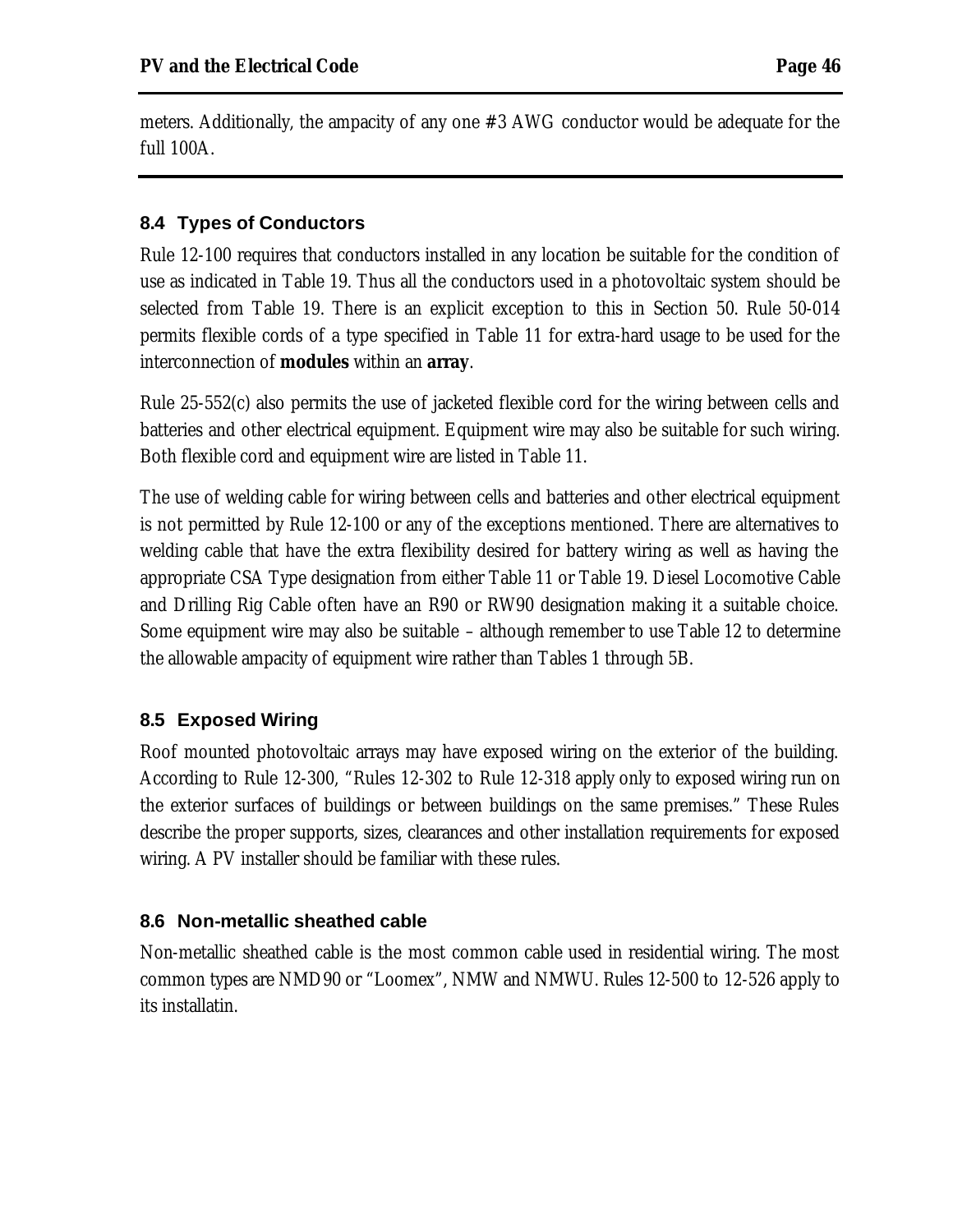#### **8.7 Armoured Cable**

There are a variety of armoured cables and Rules 12 600 to 12618 apply to their installation. Common types of armoured cable are:

- AC90, which is also known as "BX". It has no PVC jacket.
- TECK90, which has copper conductors and both an inner and outer PVC jacket.
- ACWU is similar to TECK but has aluminum conductors and an outer PVC jacket.

A common mistake is to omit the "bushing of insulating material or equivalent devices" mentioned in Rule 12-610 for terminating armoured cable. The common name for this bushing is "anti-short". It is used on all armoured cable and flexible metallic conduit. The anti-short is to be visible, through the connector, for inspection after the installation. You will notice a small hole in connectors designed for use with BX or flexible metallic conduit. Armoured cable must be supported in accordance with in the same manner as non-metallic sheathed cable.

# **8.8 Raceways**

There are several different types of raceway employed in PV systems. The most common are Rigid and Flexible Metal Conduit, Rigid PVC Conduit, Liquid Tight Flexible Conduit and Electrical Metallic Tubing (EMT). Do not confuse EMT with Rigid conduit as their application is very different.

The Rules governing Raceways are extensive, but some important points to note are:

- The conductors used in raceway must be suitable for use in a Raceway as shown in Table 19. Loomex cannot be installed in a raceway.
- Bushing must be used to protect conductors where they emerge from raceway.
- Lubricants that will not damage the insulation on conductors can be used to insert conductors into raceway. "Yellow 77" is a common lubricant.
- Thermal expansion and contraction of raceway must be accounted for. This is especially critical when installing raceway outdoors.
- There are two types of Liquid Tight Flexible Conduit metallic and PVC. These are only to be used in short lengths.
- Refer to Table 6 to determine the maximum number of conductors one can install in conduit or tubing. Note that these are maximum numbers and increasing conduit size may make installation easier in practice.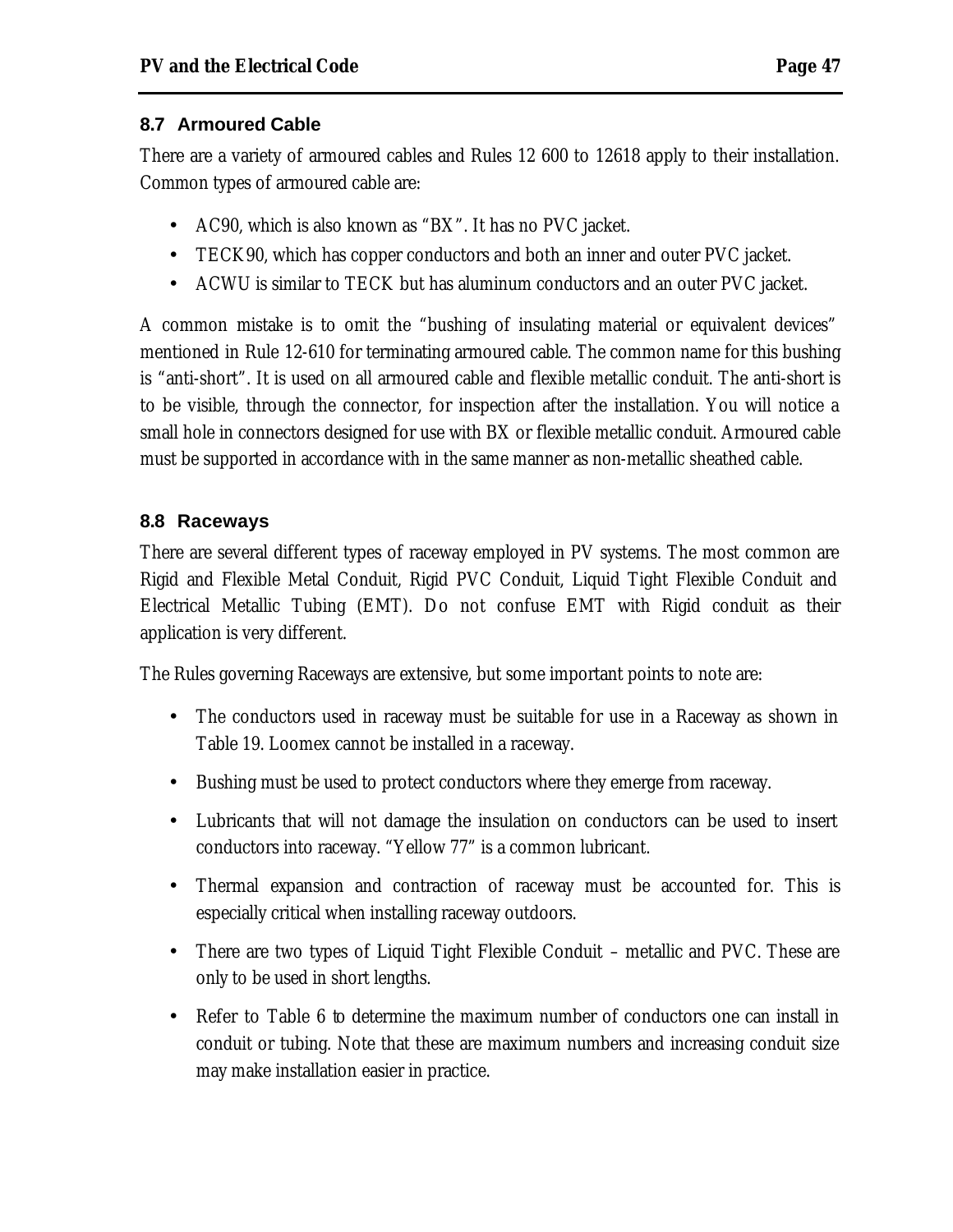# **9. CEC Section 14 – PROTECTION AND CONTROL**

#### **9.1 Scope**

The purpose of section 14 is to ensure that an electrical system cannot cause a hazardous situation to operating personnel or to property. A hazardous situation would be a fire, an arc, or an unsafe voltage. This assurance is provided by the use of adequately sized conductors, and the installation of fuses, circuit breakers, and switches. Rule 14-010 outlines the requirements for those devices.

#### **Rule 14-010: Protective and Control Devices Required**

Electrical apparatus and ungrounded conductors shall, except as otherwise provided for in this section or in other sections dealing with specific equipment, be provided with:

- (a) Devices for the purpose of automatically opening the electrical circuit thereto:
	- (i) If the current therein reaches a value which will produce a dangerous temperature in the apparatus or conductor; and
	- (ii) In the event of a ground fault, in accordance with rule 14-102; and
- (c) Devices which, when necessary, will open the electrical circuit thereto in the event of failure of voltage in such circuit.

The rationale provided by the Handbook for rule 14-010 is that despite the use of high quality components and installation techniques electrical component degradation and accidental faults do occur. Typical faults are short-circuits, ground faults and overloads. Electrical faults result in component overheating and if left to continue may result in fire. In addition to overheating, short circuits and ground faults may cause equipment to be live with respect to earth, and hence the exposure of personnel to electrical shock. The response to any of these faults shall be to disconnect the circuit automatically. Additionally, electrical equipment must be disconnected periodically for routine maintenance. A suitably rated disconnecting device (a switch, or circuit breaker) is therefore required and shall be strategically placed so as to disconnect the faulty component(s) or the circuit to be maintained.

Rule 14-100 indicates the overcurrent devices that are required.

#### **Rule 14-100: Overcurrent Devices Required.**

Each ungrounded conductor shall be protected by an overcurrent device at the point where it receives its supply of current and at each point where the size of conductor is decreased, …………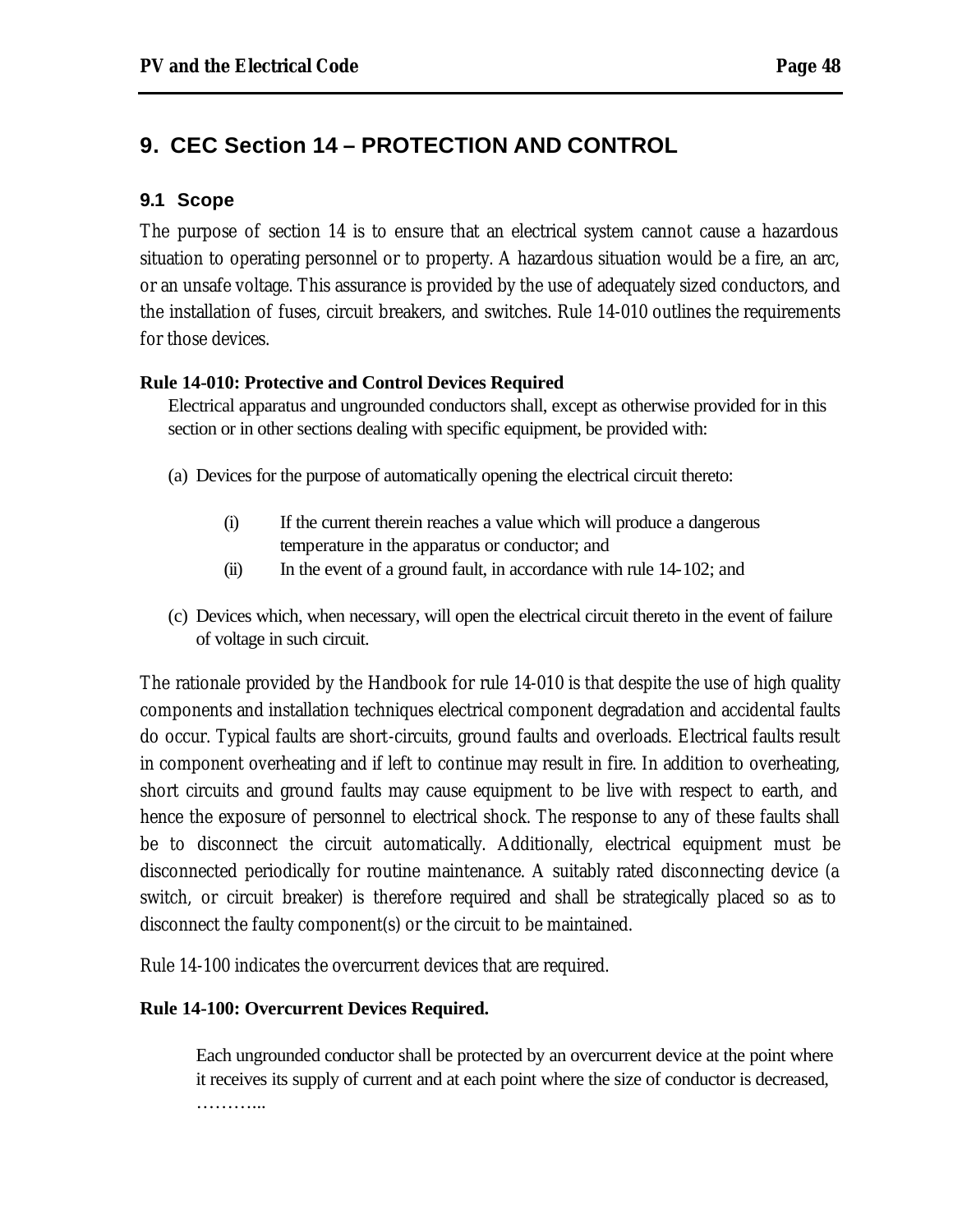The above paragraph is the essence of the rule. The subrules are all exceptions. The rule states that in the event of an overcurrent an electric circuit shall be disconnected at its source. It then goes on to say that where the capacity of the circuit decreases (i.e. connection to a smaller wire), protection shall also be provided.

From the point of view of a PV array this rule would appear to be redundant. The rated current is approximately the maximum current and therefore a short circuited PV array could not be a fire hazard as long as the conductors are capable of carrying the rated current.

When thinking about the placement and selection of electrical protection for a circuit one is always asking the question "What if ….". This is certainly the case regarding PV systems. For example it is always assumed that because a PV array is self limiting (i.e. – the short circuit current is the maximum possible), it does not pose a hazard under short circuit conditions. In the case of an array being used to charge batteries though, an internal short *may* cause the battery to drive current backwards into the module. The current will only be limited by the ohmic resistance of the wire. This is a short. Switches and overload protection are required for PV array supply conductors, both for protection and, as indicated by the Handbook, when electrical equipment must be disconnected for routine maintenance.

Section 50 recognizes that a PV system is unique by rule 50-012.

#### **Rule 50-0012: Overcurrent Protection for Apparatus and Conductors.**

Overcurrent protection shall be provided from all photovoltiac conductors and apparatus in compliance with the requirements of section 14 except that individual overcurrent protection devices shall not be required where the available short-circuit current is not greater than the rated capacity of the apparatus or conductor.

Conductors between the PV panels and the service box are not required to have fuses or circuit breakers, providing the interconnecting conductors are capable of carrying the fault current. **Chapter 3** describes how to apply this rule appropriately. They are however, required to have a method of disconnection as is indicated by 50-014.

Rule 14-104 contains important information for selecting overcurrent devices. The rule states that the rating or setting of overcurrent devices shall not exceed the ampacity of the conductors they protect, except where a fuse or circuit breaker of that value is not available. The reader must refer to Table 13, which provides guidelines on selecting overcurrent devices with ratings greater than the ampacity of the conductor it is protecting. An application of this rule would be when 4/0 AWG RW90 in raceway is the conductor between the battery and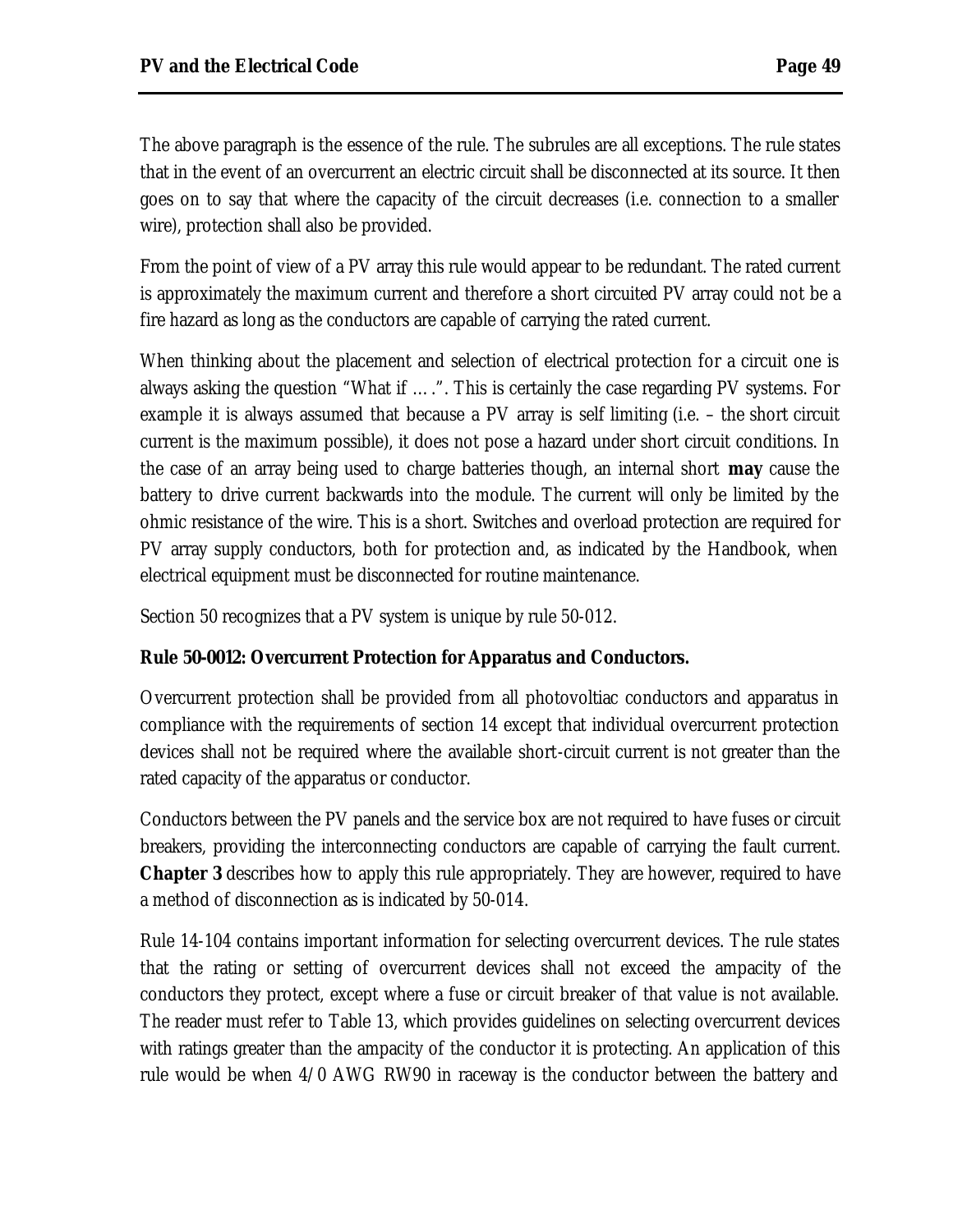inverter. From Table 2 we see that the ampacity of this conductor is 235A. From Table 13, we see that we can use a 250A circuit breaker as overcurrent protection.

#### **Rule 50-014: Disconnecting Means**

- 1. Means shall be provided to disconnect all equipment, including the power conditioning unit, filter assembly and the like from all ungrounded conductors of all sources.
- 2. Where the equipment in subsection (1) is energized from more than one source, the disconnecting means shall comply with Rule 14-414.
- 3. Where any portion of a photovoltiac output circuit or source circuit operates at more than 30 V, means shall be provided to disable that portion of the array or panel and to isolate it from other energized conductors and equipment.
- 4. Subrule 2 occurs because of the possibility of an unsafe condition arising when a system is energized from more than one source. Many PV systems are interconnected with a generator and a battery bank therefore during maintenance it is possible for the other sources of emf to energize any of the other circuits. This is recognized and provision is made to prevent this from happening.

When a PV system is interconnected with another source of supply then "Each supply circuit shall be provided with a disconnecting means integral with or adjacent to the equipment, and the disconnecting means shall be grouped together" (rule 14-414 1 (b)). If this is observed then the operator will be able to disconnect all sources of emf during maintenance and can be assured that it cannot be energized inadvertently.

#### **9.2 AC and DC Ratings**

In a PV system there can a combination of both DC and AC circuitry. The designer/installer must keep this in mind when selecting components.

#### **9.2.1 Wires**

The wire tables in CEC Part 1 are based on temperature rise and the effect of temperature on the insulation surrounding the wire. By definition the heating value of a DC ampere is identical to an AC ampere. Therefore Tables 1 to Table 4 can be used for wire selection for either DC or AC operation.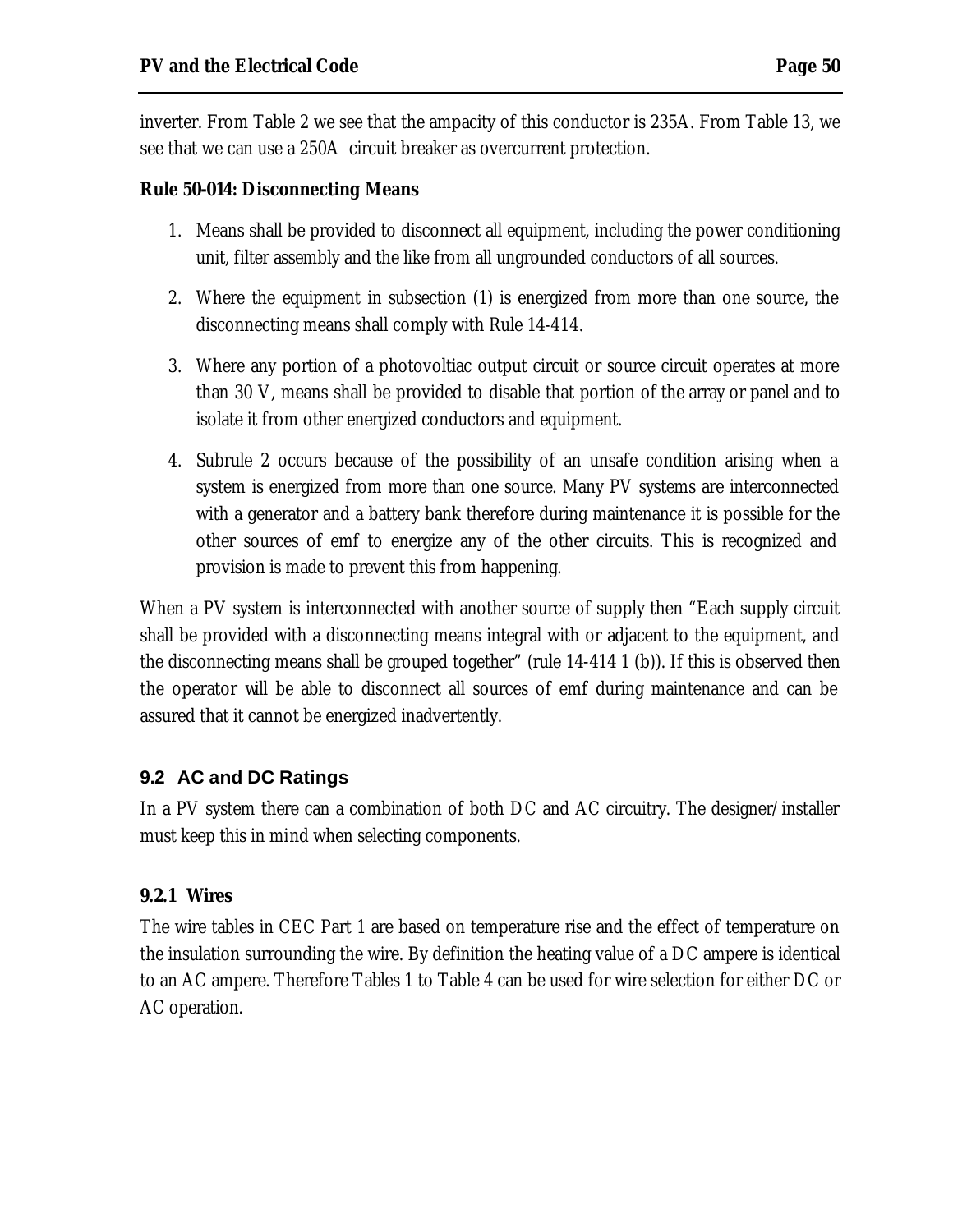While the heating effect of 1 amp DC and 1 amp AC current is identical, the interruption of a DC arc versus an AC arc is very different. DC is much more difficult to interrupt because the current is continuous whereas an AC arc goes to zero and then is re-established several times each second. Unless explicitly stated, fuse and circuit breaker ratings are AC values and not DC. It is temperature that causes a fuse to rupture but the powder surrounding the fuse element determines the interrupting capacity.

A circuit breaker is both magnetically and thermally operated. From a thermal point of view a circuit breaker will operate at the rated current – AC or DC but the magnetic and arc quenching characteristics can be quite different.

# **9.2.3 Switches**

The rating of a switch is based on the current carrying capacity of the internal components and the arc interrupting abilities of the contacts. As with fuses and circuit breakers unless specified the rating of a switch is AC rating unless specified.

When choosing protective devices for the DC section of a PV system one must ensure that the component is DC rated and that it is adequately sized for the application. DC rated components must also be connected properly. Many DC rated switches and circuit breakers are only DC rated if both poles of a double pole switch are used. This usually means both the negative and positive conductors are switched. In a grounded DC system the grounded conductor cannot be switched and it may be allowable to run the positive circuit through two legs of a double pole switch as shown in Figure 9.



**Figure 9 Double Pole Switch used for a DC Disconnect in a Grounded System**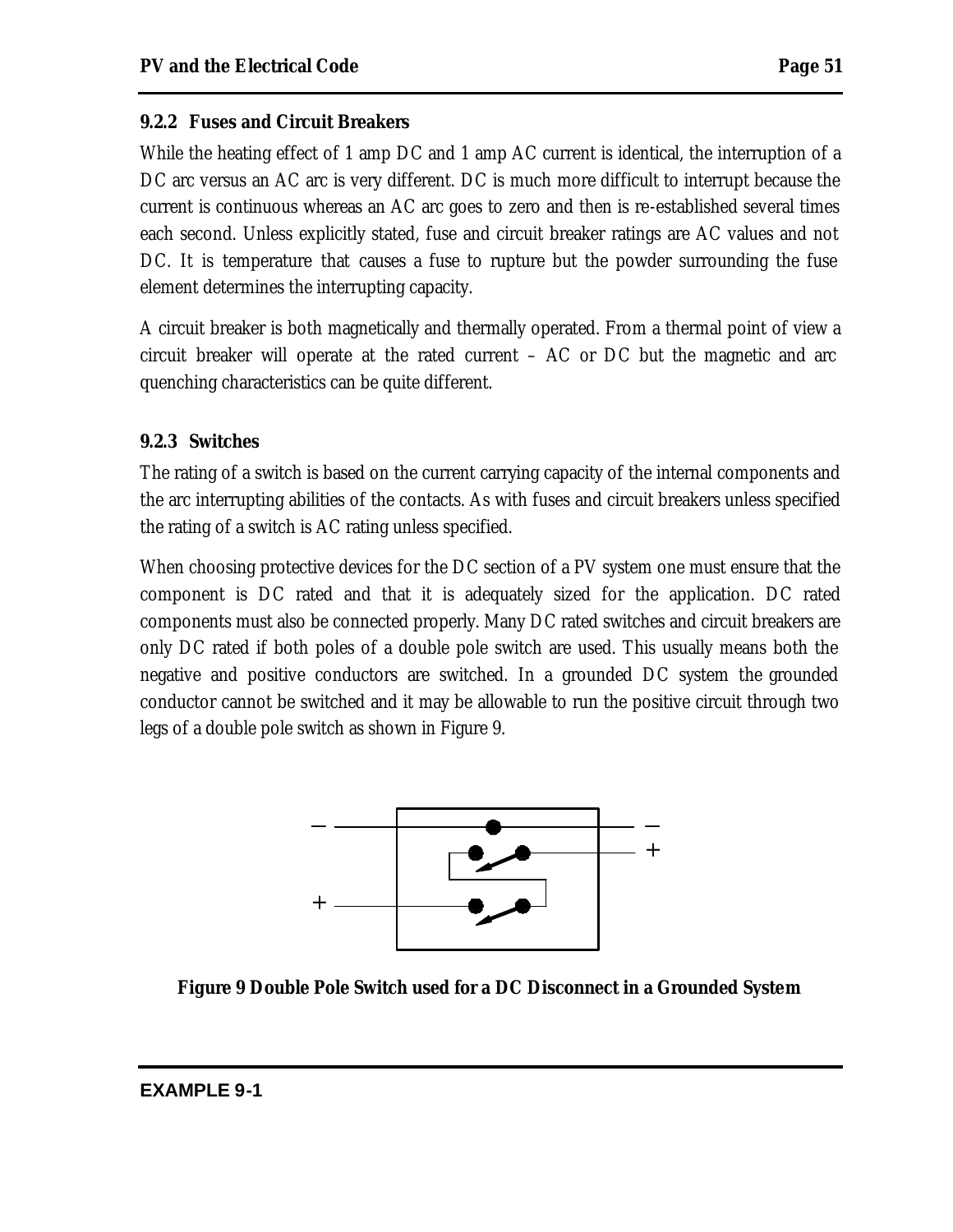The principles of Section 14 will be illustrated by examining the DC portion of the Typical PV System shown in Chapter 7. The rationale for the placement of the protective devices and their size is outlined in the discussion below along with Figure 10.



Figure 10 The DC Portion of a Typical PV System

#### **The Combiner Box Switched Fuses (#1)**

The size of these fuses will be based on the maximum current of the PV modules. Similarly the conductors A and B must be of adequate size to safely carry the maximum PV array current. The purpose of the switch is to allow maintenance on cable C. Note also that the placement of the fuse and switch is important. The switch must be placed ahead of the fuse so that when the fuse is replaced the fuse will not be live. If the locations were reversed then the fuse would be live during replacement. PV modules are a particular problem for maintenance as it is impossible to shut them off. It is recommended that a black cover be placed over the PV array during maintenance.

#### **Circuit Breaker (#2)**

Conductor C must carry the rated current of the PV array hence the size of the wire is based on that value. Circuit Breaker #2 will have a similar rating. Note the placement of Circuit Breaker #2. It is between the battery and the Regulator. The reason for this is that in the event of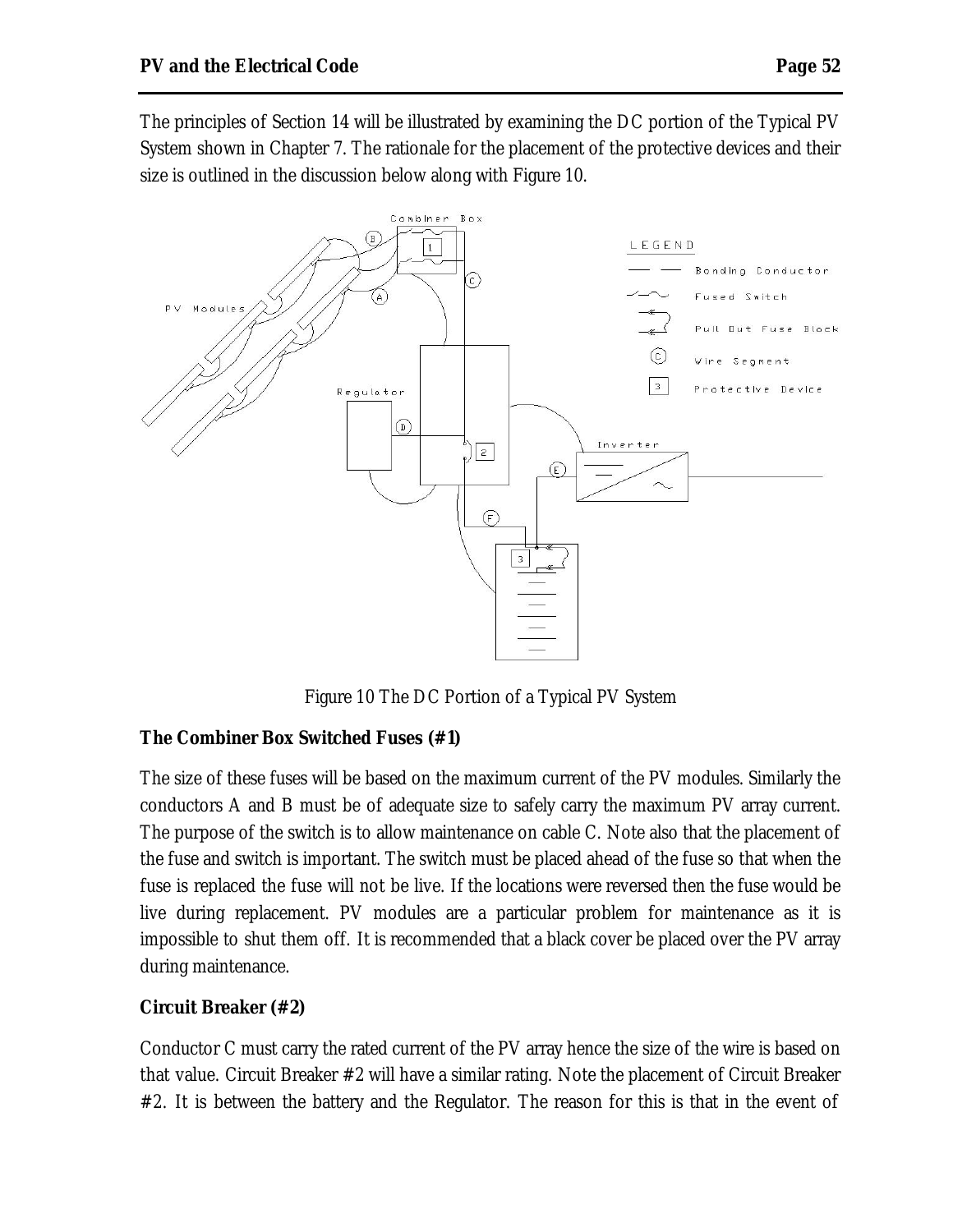current flowing from the battery to the PV array (a fault condition) then Circuit Breaker  $#2$ will interrupt the circuit. An unsafe situation would exist if Circuit Breaker #2 were placed **before** the Regulator and there was a short to earth within the regulator – conductor D would not be protected. Conductor F can be the same size as conductor C because the normal current is the rated PV array current, and it will be protected by Circuit Breaker #2.

#### **Fused Disconnect #3**

This device is both a switch and a fuse holder. To replace the fuse one simply "pulls out" the fuse holder and replaces the fuse. Conductor E must be selected on the basis of the inverter rating and fuse #3 also must be capable of carrying the maximum current that the inverter is expected to draw – and be capable of interrupting the short circuit current that may occur in the event of a short to the negative battery terminal. Note, however, that if the fuse blows or the disconnect is opened the inverter will be exposed to the voltage from the PV array, which may be the open circuit voltage. This may not be a satisfactory situation and a different circuit arrangement may be required.

#### **Device Maintenance**

In addition to appropriate capacity selection for all disconnect devices they must be strategically placed such that any piece of equipment can be rendered dead for maintenance. For example, if one needs to remove or perform service on the charge regulator, both circuit breaker #2 and fused switch #1 in the *combiner* must be opened to render the circuit safe. If the *combiner* is located far away from the charge regulator, an additional circuit breaker should be added on the PV side of the regulator to facilitate maintenance.

As an exercise it is left to the student to determine which disconnects must be operated if maintenance is require on the various components of this circuit.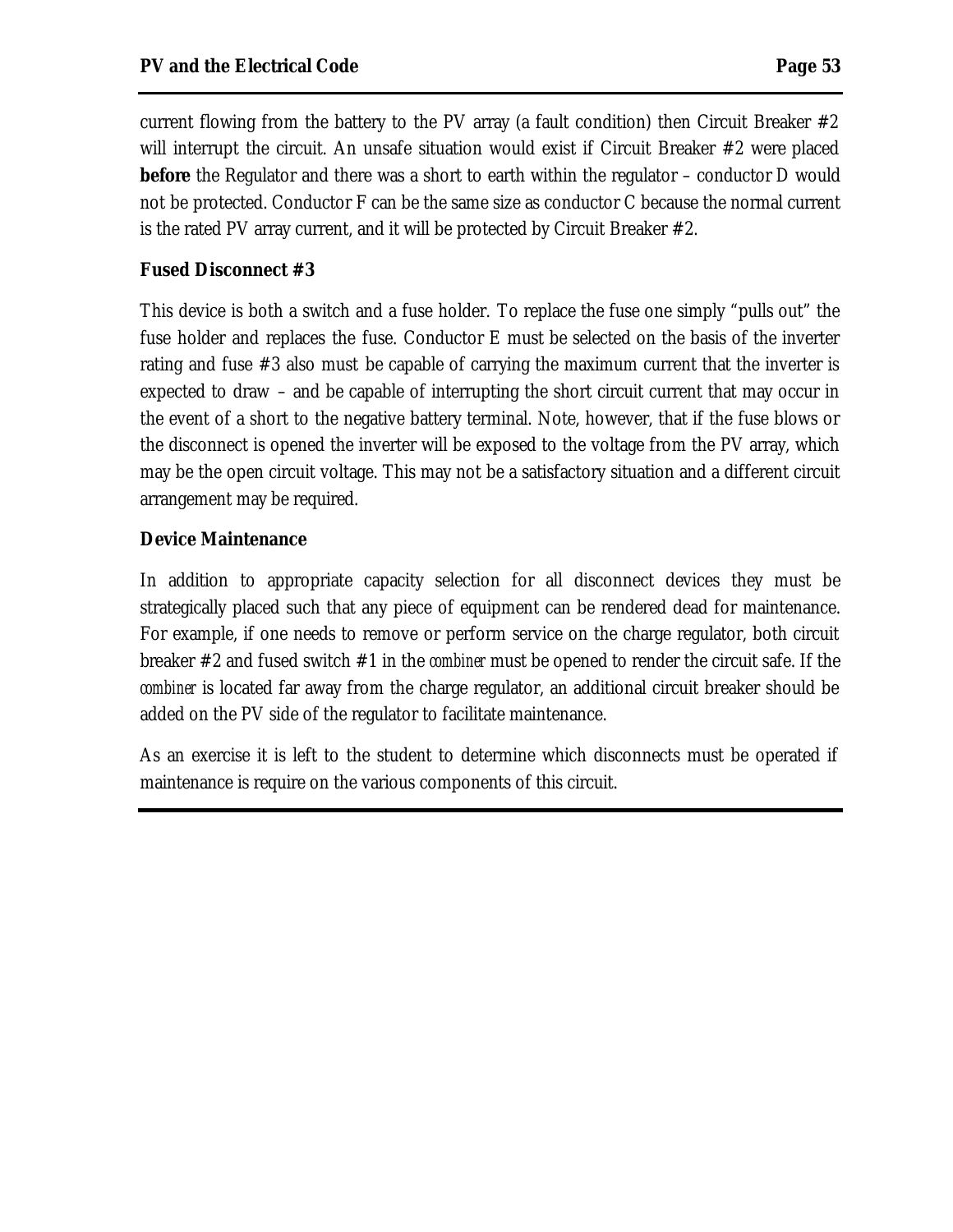# **10. CEC Section 18 – Hazardous Location**

Hazardous locations refer to areas where electrical equipment may cause an explosion because of a spark due to a set of contacts interrupting a circuit current, or because of an electrical fault. There are many areas where combustible materials are either present or are produced and electrical equipment is required to operate in these areas. The rules of Section 18 provide installations guidelines which, if followed, will result in an installation that will operate safely in combustible areas. Essentially the method is to either exclude the combustible materials or gases from the electrical equipment or design the electrical circuit to be intrinsically safe.

#### **10.1 Location Classes**

Hazardous locations are broken down into 3 categories: Class I, Class II, and Class III as indicated by rule 18-004 depending upon the nature of the hazard. These Classes are further broken into Zones 0 to 3 for Class I areas, and Divisions 1 and 2 for each of Classes II and III.

#### **Class I Locations**

These areas are those that have flammable gases, vapours or ignitable mixtures present in sufficient quantities to possibly cause an explosion. An example of this type of environment would be a gas plant or oil refinery or the interior of a battery enclosure of a PV system.

#### **Class II Locations**

These areas may contain combustible or electrically conductive dusts. Areas having this designation would include all facilities that process grain products. Dust resulting from grain or grain products (flour, cereals etc.) is very combustible.

#### **Class III Locations**

These areas may contain ignitable fibres or flyings but not of sufficient quantities to cause ignition. Textile mills and woodworking facilities are examples of this type of environment.

#### **10.2 Installations in Hazardous Locations**

There are three methods of dealing with electrical installations in Classified areas. They are:

- 1. The use of equipment approved for the area
- 2. Install equipment outside of the Classified Area
- 3. The use of intrinsically safe equipment.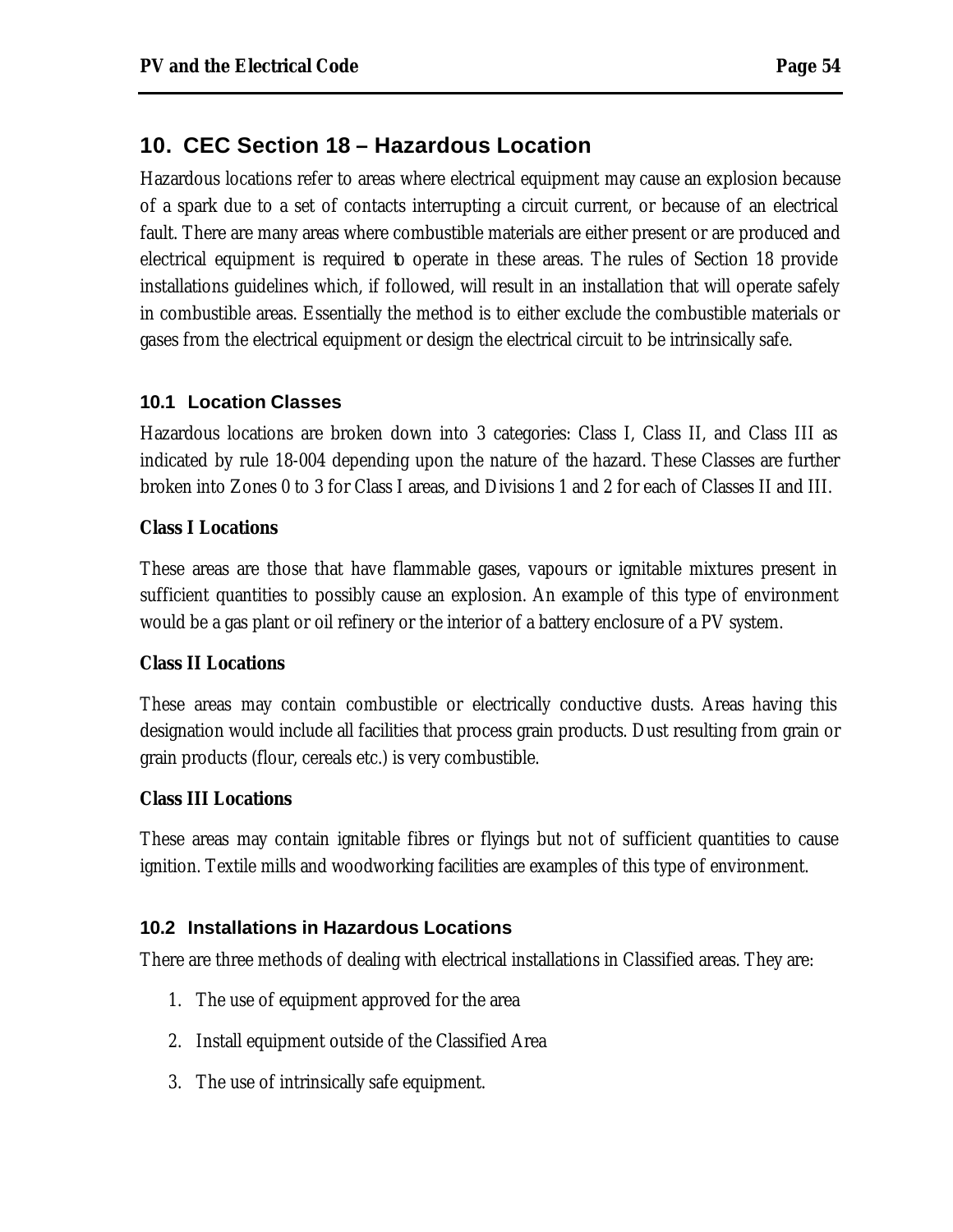#### **10.3 Equipment Approved for use in Hazardous Locations**

If electrical equipment is to be installed in a Hazardous location the equipment must be installed in an enclosure system that will prevent the inward migration of explosive gasses. Fittings approved for these locations are very robust as they must be capable of withstanding an internal explosion. An explosion proof box is shown as Figure 11. Note that it is a casted box with a bolted cover. The cover will be fitted with a gasket to insure that no gases are able to migrate into the box. Threaded rigid conduit and fittings must be used in classified areas and all threads must have a sealer/lubricant applied prior to installation thereby insuring that no gases can migrate into the electrical fittings.



**Figure 11 A Crouse Hinds Explosion proof Enclosure**

Additionally, by 18-108 a *Seal* must be provided within 450 mm of an enclosure or where a conduit leaves a Class 1 Zone 1 area. A seal is a fitting that is inserted into the conduit run and has an epoxy (called chico) poured into the fitting that becomes hard and provides a gas tight seal around the conductors. The purpose of the seal is to insure that explosive gases cannot migrate from the Hazardous area into the conduit system.

Crouse Hinds manufacture enclosures that are approved for installation in Hazardous areas and their website shows the various fittings and enclosures available. The following animated website demonstrates the installation of a seal.

http://www.interactcompany.com/eclips/coopercrousehinds/ch0001\_01.html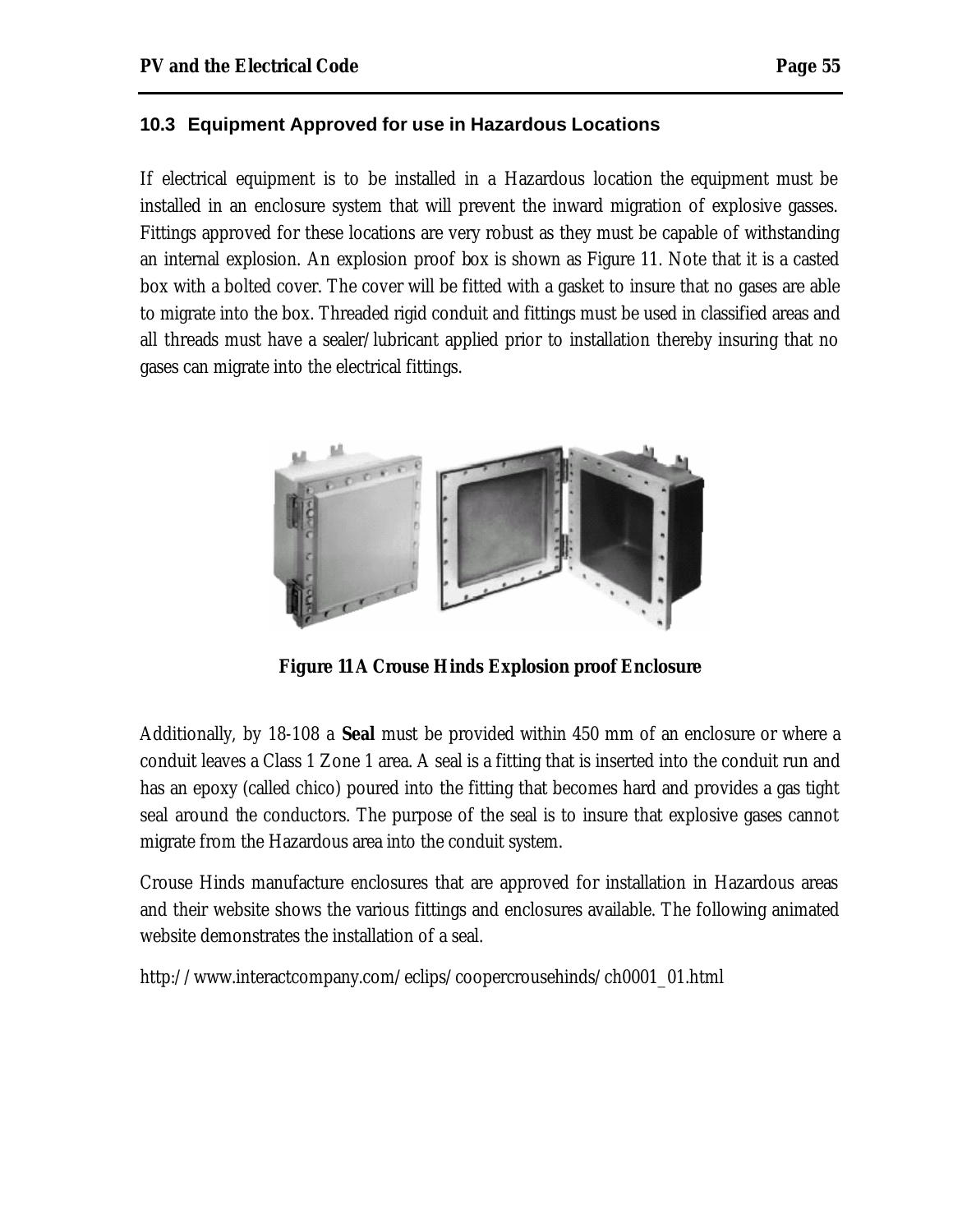#### **10.3.1 Installing Equipment Outside The Classified Area**

Obviously, this is the easiest and typically the least expensive solution to the problem. The code provides guidance as to where a hazardous areas ceases to exist. See Appendix J of the CEC for these diagrams.

#### **10.3.2 Intrinsically Safe Equipment**

The third method of installing electrical equipment in a hazardous area is to use equipment deemed to be Intrinsically Safe. The concept of a piece of electrical equipment being "Intrinsically Safe" is based on the fact that even though explosive gases or dusts may be present, a minimum level of energy is required to cause an explosion. When a fault occurs in Intrinsically Safe equipment the heat energy produced is below that minimum level. Equipment is made Intrinsically safe by using Barriers and choosing very low power devices. The following article by Crouse Hinds reviews the fundamentals of Intrinsically Safe equipment.

http://www.isbarriers.com/haz/ha0004/ch02.html

#### **10.4 Photovoltaic Arrays**

Photovoltaic Modules and Arrays are very popular in the Oil and Gas Industry. Oil and gas wells are located in remote areas where the electrical grid is not available. All of these well sites require telemetry equipment used to transmit status reports to a central location. The data loggers and communication equipment at the well site will be within the Hazardous area and mounted in explosion proof enclosures. The installation of a PV array must follow rules of Section 18, and the most logical solution is to mount the array outside the Hazardous area as shown in Figure 12. A conduit will be required to route the conductors to the equipment that it powers and *seals* must be installed as per 18-104 and 18-106 to prevent the migration of explosive gasses. The diagrams on page 514 and 515 and Table JT-63 of the CEC provide guidance for acceptable clearances from gas sources.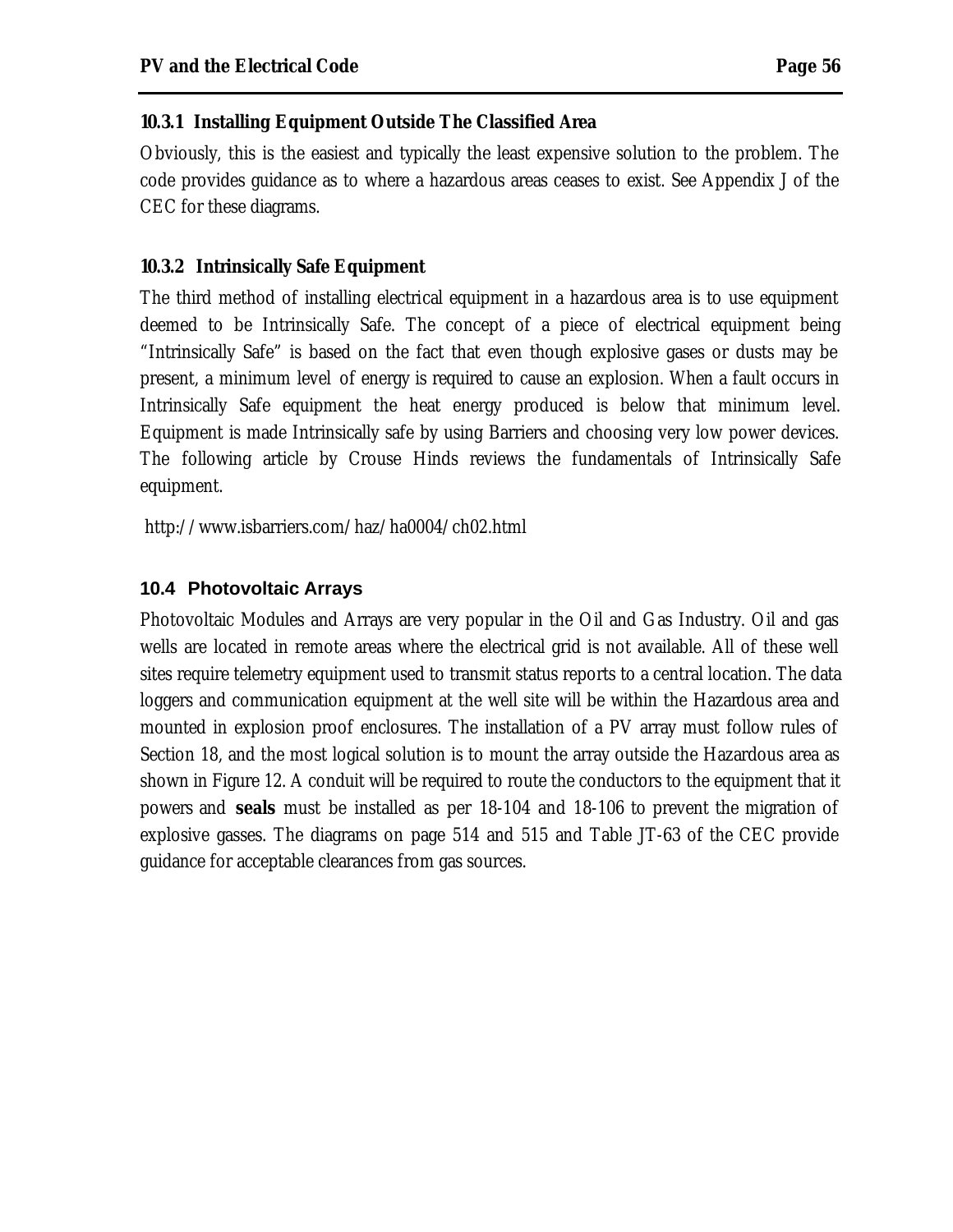



**Figure 12 A Typical PV Powered Data Gathering Gas Well Installation**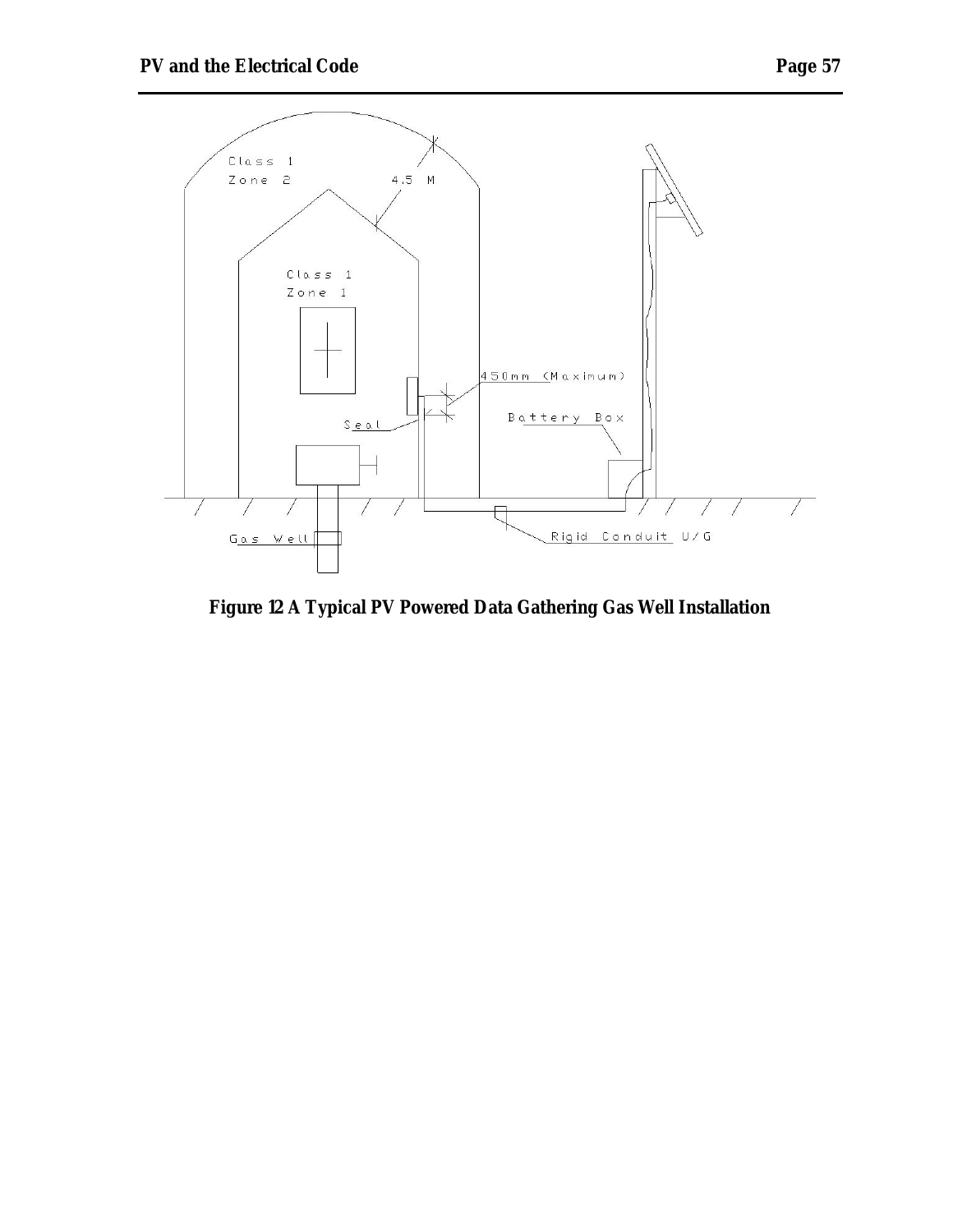# **11. CEC Section 26 – Installation of Electrical Equipment**

Section 26 covers the installation of all electrical equipment. From a Photovoltaic perspective the most important sections are Storage Batteries (Rules 26-540 to 26-554) and the section on Receptacles (26-700).

#### **11.1 Storage Batteries**

Batteries are fundamental to PV systems. In the context of a system used to supply electricity for a residence the question of battery location is of major importance. It is the authors' opinion that the section on batteries in Section 26 is of limited use to an installer of PV systems. The development of Rules 26-540 to 26-554 have been in response to Industrial and Commercial applications. The installation of a battery bank for a residential PV system is quite different. Some of the rules are appropriate and they are the rules dealing with ventilation (26- 546), that batteries shall be mounted on an insulating material (26-550)(1) (c) and that batteries shall be spaced apart by 10 mm (26-550)(2). Another rule that is useful is that the wiring shall be either bare or can be a jacketed flexible cable (26-552)(1)(a) and (c). It is not advisable to use bare conductors in a residential system because of the possibility of dropping tools on the bare conductors while working on the battery. Flexible cables are recommended, as they are much easier to install. Spacing the batteries apart by a minimum of 10 mm allows air circulation and battery wall flexing.

If wiring between batteries and other equipment is installed in rigid conduit or EMT, Rule 26- 552 requires the end of the raceway to be sealed and the raceway exit to be located at least 300mm above the highest cell terminal. Thus if batteries are installed in a box and conduit is used for the battery to inverter cables, the box must be at least 300mm higher than the battery terminals. Similarly, while not a requirement, providing adequate working spacing above the batteries (300 mm) is recommended.

Batteries should be installed in a room in a building or a battery box built specifically that purpose. For outside installation a battery box must be provided. In all cases, care must be taken to insure adequate ventilation to disperse the hydrogen that is generated during charging.

A very useful publication for the installation of batteries for PV systems is "Guidelines for the use of Batteries in Photovoltaic Systems" published by the Canadian Energy Diversification Research Laboratory of CANMET and Neste Advanced Power Systems (NAPS), Finland.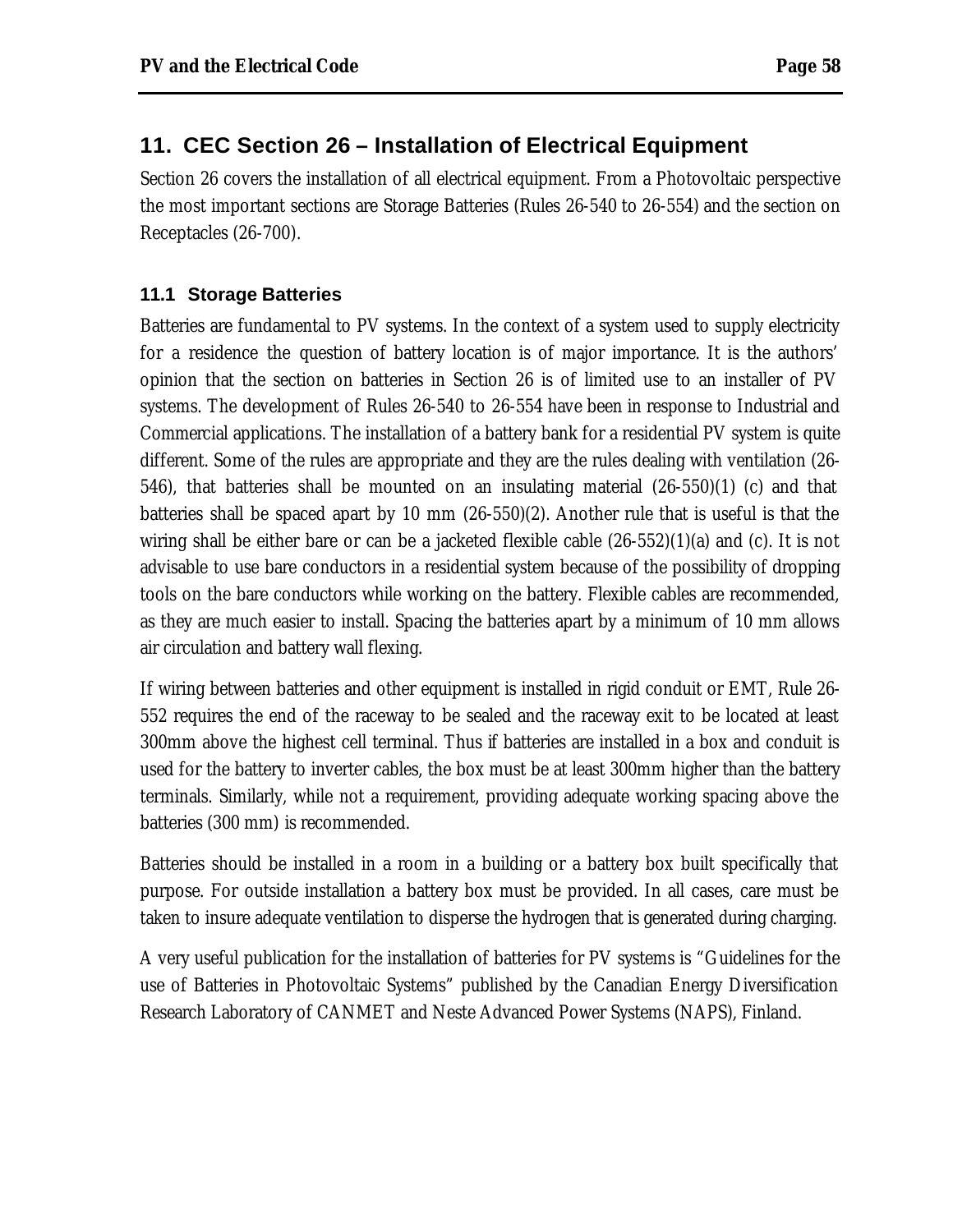#### **11.1.1 Battery Ventilation**

The following ventilation information is a combination of that contained in the CEC and Guidelines for the use of Batteries in Photovoltaic Systems.

When a battery is being charged it will produce both hydrogen and Oxygen gases. Hydrogen is lighter (least dense) and will tend to become concentrated at the top of the battery enclosure. A concentration of greater than 4% constitutes an explosion hazard. Adequate ventilation therefore must be provided to insure that this build up does not occur. The maximum recommended concentration is between 1 and 2%. One method of insuring proper ventilation is to use a fan, however energy is always at a premium in PV systems, and the use of a fan would not be a fail-safe system. A much better solution is to use natural ventilation. The following illustrates how to properly ventilate a battery enclosure.

For a PV system the maximum amount of hydrogen that will be produced in one hour is given by:

# **Vh (cu m of hydrogen per hour) = .00045 x (no of cells) x (the maximum charging current)**

The concentration in % of hydrogen for each hour in the enclosure will be determined by;

#### **Vh x (100)/Free air space in the enclosure in cu m.**

If this calculated concentration were 1% then the air would have to be replaced once each hour to maintain the 1%. If the calculated concentration were 2% then the air would have to be replaced twice each hour and so on. This leads to the following equation for the required number of air changes per hour to maintain a concentration of less than 1%.

# **Ac (per hour) = Calculated % Concentration in 1 hour/Required concentration in %**

Rooms used for battery storage have natural ventilation due to window and door leakage. Typically a room would have approximately 1 air change each 4 hours. Boxes built for battery storage may not have as much air leakage so it is best to assume that no natural ventilation takes place and provide an inlet at the bottom and an outlet at the top. Since hydrogen is lighter than air, natural circulation will take place providing the required ventilation. The following equations are used to calculate the vent sizes.

# $V = 836A(h)^{.5}$

Where  $V =$  the required volume of air in  $m^3$  per hour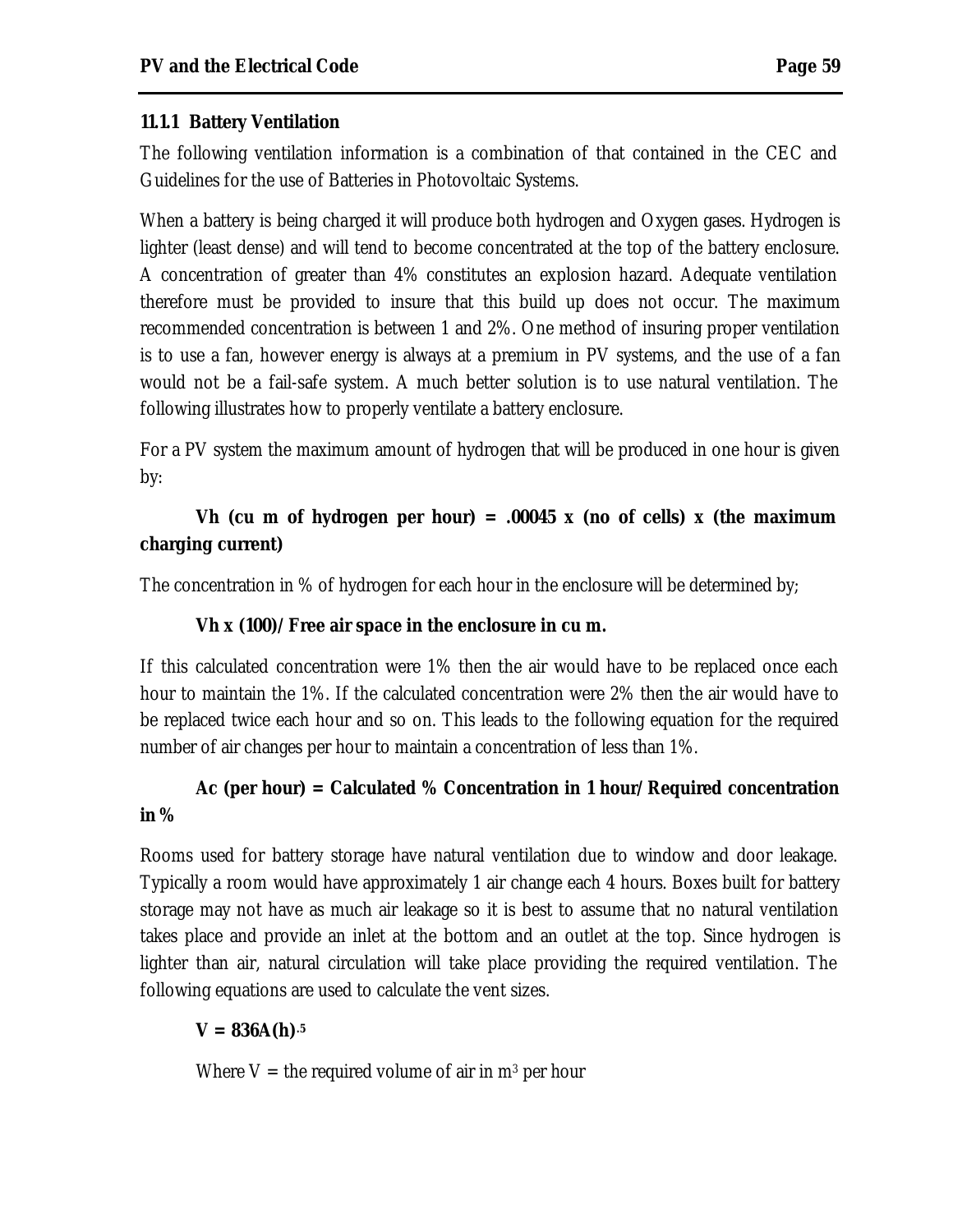And  $h =$  the vertical height difference between inlet and outlet in M

And  $A =$  the combined area of the vents in  $m<sup>2</sup>$ 

#### **EXAMPLE 11-1**

An enclosure is used to house a 24 kWh battery bank. There are 24-2 volt cells and the maximum charging current is 35 Amps. If the total volume of the batteries are  $0.36 \; \mathrm{m}^3$  and the total volume of the enclosure is 1.36  $\text{m}^3$  (a free air volume of 1  $\text{m}^3$ ) determine the size of the top and bottom vents if the battery box has a height of 1m.

The amount of Hydrogen produced per hour by these cells is given by:

 $Vh = 0.00045 \times 24 \times 35 = 0.378 \text{ m}^3 \text{ per hour}$ 

This results in a concentration build up of :

 $0.378 \times 100/1 = 38\%$ 

The required number of air changes per hour to keep the concentration to 1% will be

 $38\%/1\% = 38$  air changes per hour which will be  $38 \times 1.0$  m<sup>3</sup> =  $38$  m<sup>3</sup>/hr.

The total area of the 2 vents can be determined by:

 $38 = 836(A)(1).$ <sup>5</sup> and solving for A yields  $0.0455$  m<sup>2</sup> total

 $= 455$  cm² or 227 cm² for each vent area

The required vent size is 15 cm by 15 cm on the top and bottom of the box.

Some sort of protection will be required to keep out bugs and lint. A screen could reduce the effective area by 25%, hence the hole size must be increased to compensate for the screen. Increasing the area by 25% to compensate for the screen would yield a hole size of:

 $227 \times 1.25 = 284 \text{ cm}^2$  which will yield a required vent size of 17 cm by 17 cm.

Note that the vents should be placed on opposite ends and sides of the battery box to provide a uniform venting action.

Some adjustment of vent size can be achieved by using a chimney on the vent. That is connect a vertical pipe to the top vent. This effectively increases the vertical height difference between inlet and outlet. A greater inlet/outlet height differential provides a greater venting force. If in the above example a vent pipe was used such that the vertical height difference was